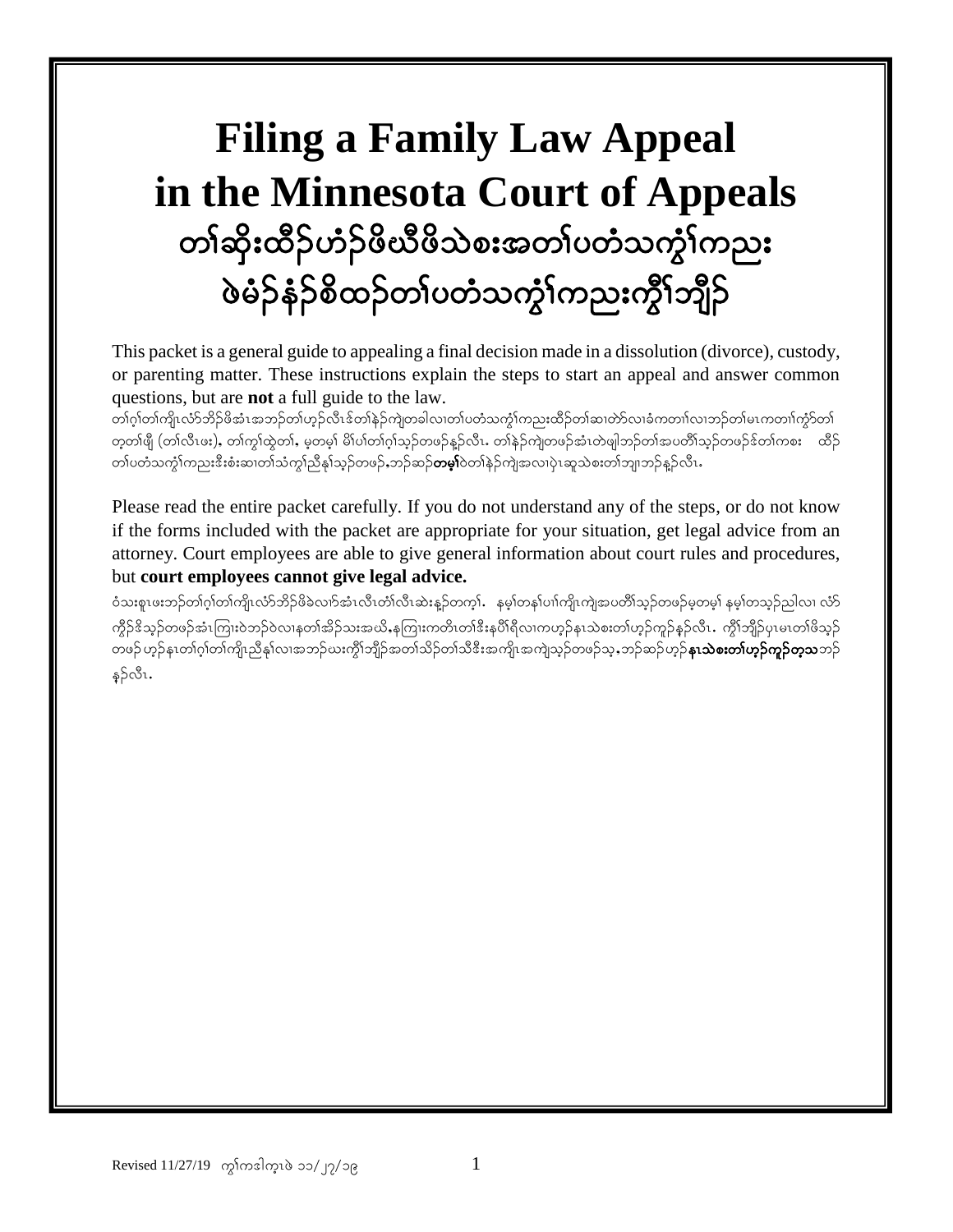

## $For Additional Assistance/$ ด์ตามส์วิตุลอมไตก็:

Additional helpful materials, including example briefs, can be found on the Minnesota State Law Library website [\(https://mn.gov/law-library/\)](https://mn.gov/law-library/).

တါမၤစၢၤဆီဉ်ထွဲတၢ်အပီးအလိႆႇလၢအပဉ်ယှာ်ဒီးကွိၢ်ဘျိဉ်အလံာ်ဟ်ဖျါအဒိသ့ဉ်တဖဉ်ႇဘဉ်တ၊်ယုန္၊်အီၤသ့ဖဲမံဉ်နံဉ်စိထဉ်ကိၢ်စဉ်သဲစးလံာ်ရိဒၢးဟ်  $\omega$ ι $\infty$  [\(https://mn.gov/law-library/\)](https://mn.gov/law-library/).

The State Law Library also hosts an Appeals Self-Help Clinic [\(https://mn.gov/law](https://mn.gov/law-library/services/clinics/appealsclinic.jsp)[library/services/clinics/appealsclinic.jsp\)](https://mn.gov/law-library/services/clinics/appealsclinic.jsp) where you can get brief free legal advice about your case from a volunteer attorney or get help filling out forms. The Appeals Self-Help Clinic is on the third Thursday of the month from 1:30-4:30 p.m. It is a walk-in clinic, so no appointments are taken. For more information about the Appeals Self-Help Clinic, call (651) 297-7651.

မံဉ်နံဉ်စိထဉ်ကိၢိစဉ်သဲစးလံာ်ရိဒၢးကရ၊ကရိထိဉ်စ့ၢ်ကီးတ၊်မၤစၢၤလီၤက္ၤနိၢ်ကစၢ်အသးတ၊်ပတံသက္ငံ၊်ကညးတ၊်ဟှဉ်ကူဉ်အဒၢး

[\(https://mn.gov/law-library/services/clinics/appealsclinic.jsp](https://mn.gov/law-library/services/clinics/appealsclinic.jsp)) ဖဲနမၤန္၊ါတါဟုဉ်ကူဉ်အဖုဉ်ကိ်ာကလီသူလ၊ ပိါရီမှာ် သးမၤကလီ တၢ်သ္ဥ်ာတဖဉ်အအိဉ်ဒီးဒိုးနှုံတ၊်မၤစၢၤဘဉ်ယးတ၊်ထ၊နှာ်လံာကွိဉ်ဒိသ္ဥတဖဉ်နှဉ်လီၤ. တ၊်မၤစၢၤလီၤက္ၤနိ၊်ကစဉ်အသး တ၊်ပတံသကွံၤ်ကညး တါဟ္ဥာ်ကူဥ်အဒၤးအံၤ အိးထိဉ်အသးဖဲမှၢ်လွံၢ်နံၤလ၊လါသ၊နွံတနွံ့အပူၤအတိၢ်ဖဲ ဟါခိ $1:30$ -4:30  $\,$ နူဥ်လီၤ $\,$  တါဟ္ဥာ်ကူဥ်အဒၤးအံၤ နလဲၤ နုဉ်လီၤလ၊ အပူးသူအယိအလိၢ်တအိဉ်လၢနကဟံးတ၊်သွဉ်ဆ၊ဖးကတိၢ်လ၊ကထံဉ်လိာ်သးဘဉ်. နမ့္ပ်အဲ့ဉ်နီးသူဉ်ညါအါထိဉ်ဘဉ်ယး တ၊်မၤစၢၤလီၤက္၊ နိၢဴကစၢ် အသးတါပတံသကွံါကညးတါဟူဉ်ကူဉ်အဒၢးနူဉ်, ကိးဘဉ် (651) 297-7651.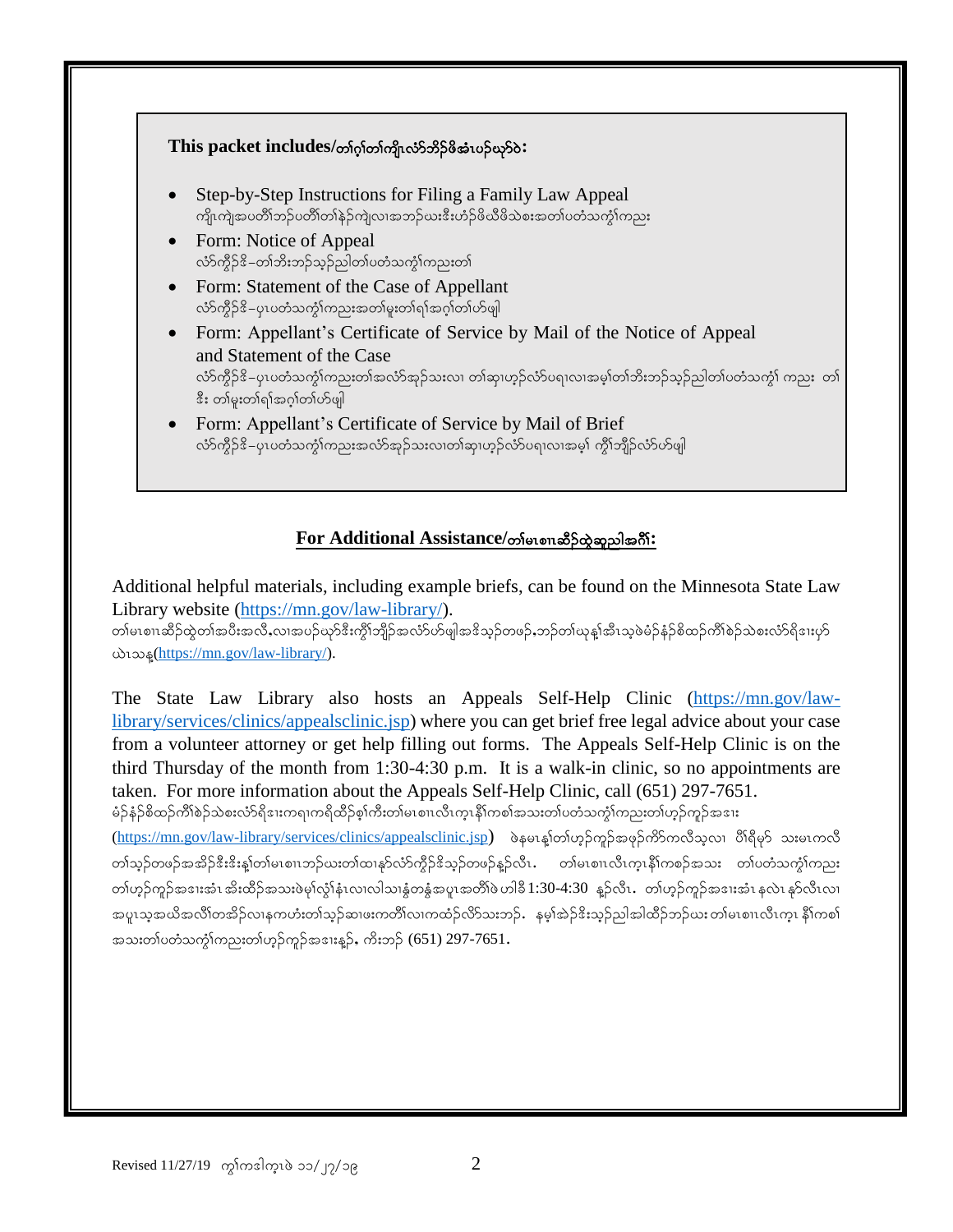## **Important Information about Family Law Appeals** တၢ်ဂ္ဂါတၢ်ကျိၤအရှူဒိဉ်လၢအဘဉ်ထွဲဒီးဟံဉ်ဖိယီဖိသဲစးတ၊်ပတံသက္ဂါကညး

## **Court of Appeals Opinions are Available to the Public** ကိုၤ်ဘျိဉ်တၤ်ပတံသကဲ့ၤ်ကညးအတၤ်ဆၢတဲာ်တၤ်ထံဉ်သူဉ်တဖဉ်တၤ်ကဟ်ဖျါအီၤဆူကမျၤၤ်အမဲာ်ညါ

Once your appeal is decided, the Court of Appeals will issue a written decision, called an "opinion." That opinion will describe your appeal, the court's decision in your appeal, and the reasons for that decision. **The opinion will be available to the public on the Minnesota Judicial Branch's website**. After an opinion is issued, **it cannot be removed from the Internet.** This means that anyone who searches for your name on the Internet may be able to find and read the opinion. That opinion will include information about you and the issues involved in your appeal. ဖဲနတ္ပါပတံသက္ပါကညးတါအံၤဘဉ်တါဆ၊တဲာအီၤဝံၤတဘျိယီ, ကွိါဘျိဉ်တါပတံသက္ငါကညးတါကထူးထိဉ်တါဆ၊တဲာ်လ၊အဘဉ်တါကွဲးအီၤ ဒီး ဘဉ်တ၊်ကိးအီၤ ၱတ၊်ထံဉ်ႇိလ၊အကွဲးဖျါနတ၊်အမူးအရ)် အဂ္ဂါဒီးတ၊်ဂ္ဂါလိာဘိုလိာ်လ၊ ကွိၢ်ဘျိဉ်အတ၊်ဆ၊တာ်နူဉ်လီၤ တ**ာ်ထံဉ်အံၤ ကဘဉ်တ၊်** ဟ်ဖျါအီၤ<mark>ဆူကမျာၢ်အမဲာ်ညါဖဲ မံဉ်နံဉ်စိထဉ်တၢ်စံဉ်ညီဉ်ပီတူအဒုဟ်ယဲၤသန္အလိၤန္ဉာ်လီၤ. တၢ်ထံဉ်အံၤမ့္ပ်ဘဉ်တ၊် ဆု၊ထိဉ်အီၤပံၤ အလိၢ်ခံန္ဉဉ်</mark> ဘဉ်တါထုးကွဲာ်အီၤလၢအ့ထၢဉ်နဲးအပူၤတသ့လၢၤဘဉ်န္ဉာ်လီၤ.အခ်ိဳပညီန္ဉာ် ပုၤတဂၤလၤ်လၤ်လ၊အယုနမံၤလ၊ အ့ထၢဉ်နဲး အပူၤဘဉ်သူဉ်ဘူဉ် ကထံဉ် ဒီးဖးဘဉ်နတါထံဉ်တခါအံၤလ၊ကပဉ်ယှာ်တာ်ဂ္ဂါတါကျိၤဘဉ်ယးဒီးနၤဒီးတါဂ္ဂါလ၊နပဉ်ထွဲလ၊နပတံသကွံါကညးတါန္ဉာ်လီၤ

## $\rm\,Laws$  that  $\rm{Apply}$  to your  $\rm{Appendi/}$ သဲစးလၢဘဉ်တါစူးကါလ၊နတါပတံသက္ငါကညးတါ

Your appeal is governed by the [Minnesota Rules of Civil Appellate Procedure,](https://www.revisor.mn.gov/court_rules/ap/) the [Special Rules](http://www.mncourts.gov/mncourtsgov/media/Appellate/Court%20of%20Appeals/Special_Rules_of_Practice_COA.pdf)  [of Practice for the Minnesota Court of Appeals,](http://www.mncourts.gov/mncourtsgov/media/Appellate/Court%20of%20Appeals/Special_Rules_of_Practice_COA.pdf) the Minnesota Statutes, and relevant opinions of the Minnesota Supreme Court and Minnesota Court of Appeals (opinions of the supreme court and Court of Appeals are sometimes called "case law"). Some of the statutes that may apply to dissolution of marriage, child custody, child support, parenting time, and other family law matters include: Minnesota Statutes chapters [518, 518A, 518B, 518C, 518D, and 518E.](https://www.revisor.mn.gov/statutes/part/DOMESTIC+RELATIONS) Other rules and statutes may also apply. **If you are representing yourself, you are responsible for researching the rules, statutes, and case law that govern your case. Court employees cannot give legal advice.**

နတၤ်ပတံသကွဲ်ကညးနူဉ်ဘဉ်တၤ်ပ၊ဆု၊ခီဖြိုမံဉ်နံဉ်စိထဉ်ကမျπ်အတၤ်ပတံသကွဲၤ်ကညးအကျိုအကျဲ $(\underline{\text{Minnessota Rules of Civil Appellate}})$ [Procedure\)](https://www.revisor.mn.gov/court_rules/ap/).တါသိဉ်တါသိတါဘျ၊အတါမၤလ၊အလီၤဆီလ၊မံဉ်နံဉ်စိထဉ်တါပတံသက္ငါကညးကွိါဘိုဉ်အဂိါ( the Special Rules of Practice  $for$  the Minnesota Court of Appeals,)ဒီးမံဉ်နံဉ်စိထဉ်သဲစးအဂ်ိါန္ဉ်လီၤ, ဒီးတါထံဉ်သုဉ်တဖဉ်လ၊ အဘဉ်ထွဲဒီး မံဉ်နံဉ်စိထဉ် ကွိါ ဘျိဉ် အဒိဉ်ထိကတၢါဒီးမံဉ်နံဉ်စိထဉ်အတၢ်ပတံသကွံၤ်ကညးကွိၤ်ဘျိဉ် (တ၊်ထံဉ်လ၊ မံဉ်နံဉ်စိထဉ်ကွိၤ်ဘျိဉ် အဒိဉ်ထိကတၢါဒီးမံဉ်နံဉ်စိထဉ်အတၤ်ပတံ သကွံၤ် ကညးကွိါဘျိဉ်သူဉ်တဖဉ်အံၤဘဉ်တါကိးအီၤလ၊ "တါမူးတါရ)် သဲစး"). သဲစးတါဘျ၊တနီၤကဘဉ်ထွဲဝဲဒီး တါမၤကတၢါကွဲ၁် တါတ္ တါဖျိ, တါကွါထွဲ ဖိသဉ်, တါဆီဉ်ထွဲဖိသဉ်, တါကွါလု၊်ဒိဉ် ထိဉ်ဖိ အဆ၊ကတိ၊်, ဒီးဟံဉ်ဖိယီဖိအသဲစးအဂၤတဖဉ်ပဉ်ယှာ် <u>Minnesota Statutes chapters 518,</u>  $518A$ ,  $518B$ ,  $518C$ ,  $518D$ , and  $518E$ . တၢ်သိဉ်တၢ်သိသဲစးအဂၤအိဉ်စ္၊်ကီးဝဲန္ဉ်လီး. နမ္၊ါဆ၊ထ၊ဉ်ခ၊ဉ်စးလ၊နနီ၊ိကစ၊်နဉ်ဝဲနဉ်, ကမ္ါနမူဒါလ၊နကဃုသူဉ်ညါဘဉ်ဃးကွိၢ်ဘျိုာ်အတၢ်သိဉ်တၢ်သိႆႇ တ၊်မူးတ၊်ရၢ်တ၊်ဘျ၊, ဒီးသဲစးသုဉ်တဖဉ်လ၊အဘဉ်ထွဲနတၢ်အမူးအရ၊်နူဉ်လီၤ ကွိၢ်ဘျိဉ်အပုၤမၤတၢ်ဖိသ္ဉ်တဖဉ်ဟ္ဉ်ာထိဉ်သဲစးအတၢ်ဟ္ဉ်ာကူဉ်တသူဘဉ်န္ဉာလီၤ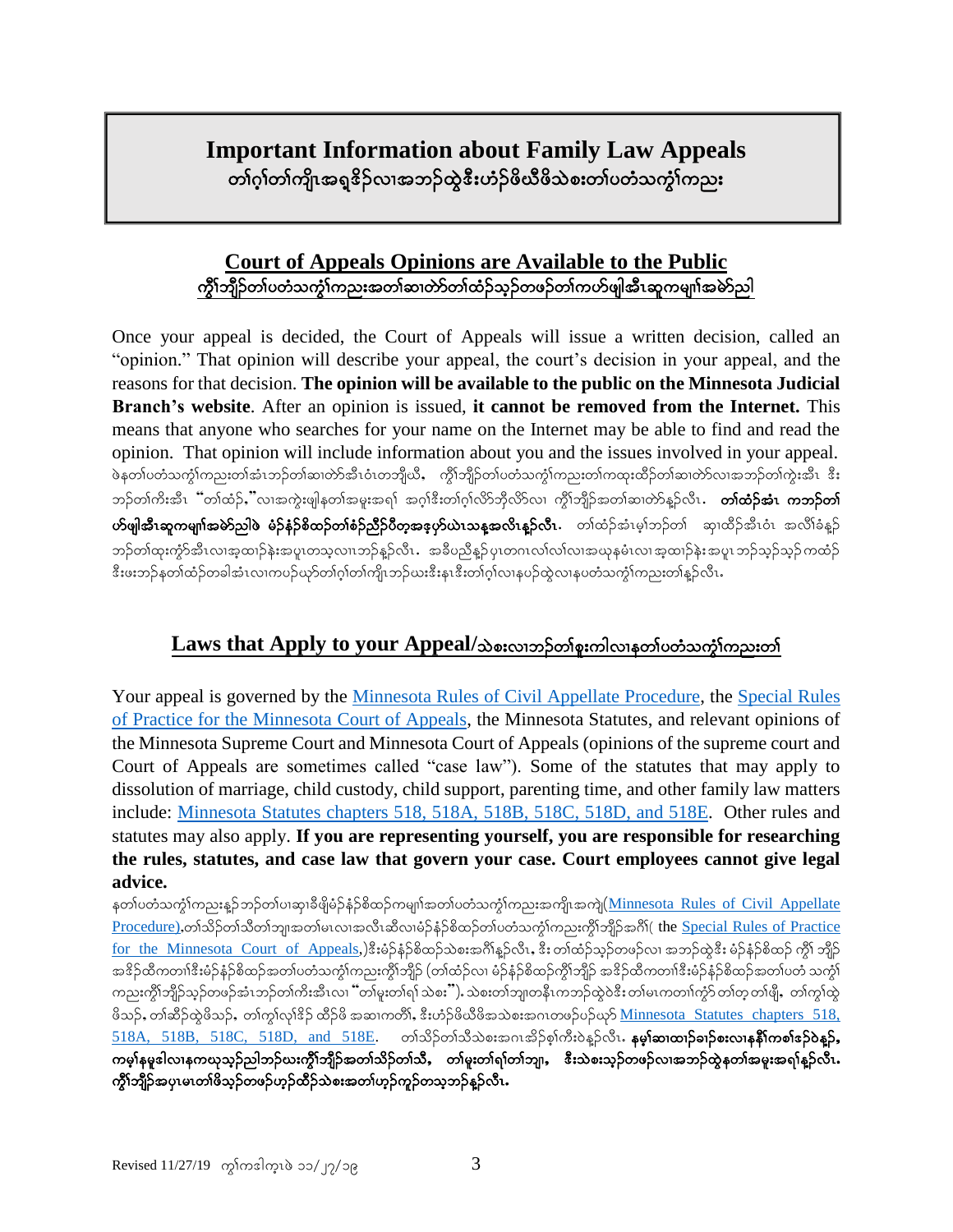This packet includes simplified instructions for a family law appeal, but you should read the rules, statutes, and case law yourself for more information. You can find the rules, case law, and statutes at the Minnesota State Law Library (Room G25, Minnesota Judicial Center, 25 Rev. Dr. Martin Luther King Jr. Blvd., St. Paul, MN 55155, or call 651-297-7651), and at public libraries. You can find the rules at the Minnesota Judicial Branch's website: [http://www.mncourts.gov/About-The-](http://www.mncourts.gov/About-The-Courts/SupremeCourt/CourtRules.aspx)[Courts/SupremeCourt/CourtRules.aspx.](http://www.mncourts.gov/About-The-Courts/SupremeCourt/CourtRules.aspx)

တၢ်ဂ္ဂါတၢ်ကျိုးလံာ်ဘိဉ်ဖိအံၤပဉ်ယှာ်တျ်နဉ်ကျဲလ၊အဘဉ်တျ်မၤညီကူၤအီၤလ၊အဘဉ်ထွဲဒီးဟံဉ်ဖိယီဖိအတျ်ပတံသက္ငံၫ်ကညး, ဘဉ်ဆဉ်နကြူးဖးတ၊ သိဉ်တါသိတါဘျ၊သဲစးလၢနနိၵိကစါဒဉ်ဝဲ လၢနကန္1အါထိဉ်တါဂူါတါကျိ၊ အင်္ဂါန္ဥာလိၤ. နယုထံဉ်န္]တါသိဉ်တါသိႇ တါမူးအရ)်သဲစးႇ ဒီးသဲစးသူဉ် တဖဉ်သူဖဲမဉ်နံ့ဉ်စိထဉ်ကိ<sup>ု</sup>စဉ်သဲစးအလံာရိဒးး (ဒးႏလို) G25, Minnesota Judicial Center, 25 Rev. Dr. Martin Luther King  $Jr.$  Blvd., St. Paul, MN 55155, မှတမ့ $\delta$ ကိုး 651-297-7651), နီးဖဲကမျာ်လံ $\delta$ ရိုဒ $i$ သ္၄တဖဉ်နူဉ်သူလီၤ. နယုန့ $\delta$ တ်သိဉ်တ $\delta$ သိတ $\delta$ ဘျာသွဉ်တဖဉ်သူစု၊်ကီးဖဲမံဉ်နံဉ်စိထဉ်တ၊်စံဉ်ညီဉ်ပိတ္ပပုာ်ယဲၤသန္ ကာကားဆကားအကား [\(http://www.mncourts.gov/About-The-](http://www.mncourts.gov/About-The-Courts/SupremeCourt/CourtRules.aspx)[Courts/SupremeCourt/CourtRules.aspx\)](http://www.mncourts.gov/About-The-Courts/SupremeCourt/CourtRules.aspx).

## $\textbf{Filing}\ \textbf{Fees}/\text{of} \text{a}$ ိုးထိဉ်တ $\textbf{Fang}$ းအလဲတဖဉ်

The appellant in a family law appeal must either pay a \$550 filing fee to the Clerk of the Appellate Courts, or obtain an order **from the district court** waiving that fee. An order from the district court waiving the filing fee is sometimes called an order granting permission to proceed "in forma pauperis" or granting permission to proceed "IFP." *See* [Minn. R. Civ.](https://www.revisor.mn.gov/court_rules/ap/subtype/rcap/id/103/#103.01) App. P. 103.01, subd. 1; [109.](https://www.revisor.mn.gov/court_rules/ap/subtype/rcap/id/109/) \_<br>ပြီးပတ်သက္ခံ၊ကညးတ၊်လ၊အဘဉ်ထွဲဒီးဟံဉ်ဖိယိဖိသဲစးအံၤ ကဘဉ်ဟှဉ်အဘူးအလဲ \$550 \_ ဆူကွိၢ်ဘျိဉ်ထိတ၊်ပတံသက္ခံ၊ကညးစရူဝဲၤဒၢးအအိဉ်, .<br>'မှတမ့္ပ်ံ 'ကဘဉ်ဒိႏၵ္န္)တ္ပါဟုဉ်ကလုပ်**လ၊ကိၢရှ္ဝ်က္ဂိုဘျိဉ်**လ၊အကစူးကွာတ်၊ဆိုးထိဉ်တ၊်ပတံသက္ဂါကညးအဘူးအလဲန္ဝ်ာလီး - တ၊ကလုပ်လ၊ကစူးကွဲ၁ တ္ပါပတံသက္င်္ဂါကညးအဘူးအလဲအံၤ တဘျီတခ်ိဉ်ဘဉ်တါကိုးအီၤလ၊ တါကလုာ်တာ်ဟူဉ်ခွဲးလ၊ကလဲၤဆူည $|$  "in forma pauperis (IFP)."  $\infty$  [Minn. R. Civ.](https://www.revisor.mn.gov/court_rules/ap/subtype/rcap/id/103/#103.01) App. P. 103.01, subd. 1; [109.](https://www.revisor.mn.gov/court_rules/ap/subtype/rcap/id/109/)

**An order waiving the district court filing fees is** *not* **the same as an order waiving the filing fees** *on appeal.* To get an order waiving the filing fee for the appeal, you must request it in **district court**. You need a new order to waive the fee for the appeal, **even if the district court already waived court fees for matters in district court**. If you ask the district court for an order waving the filing fee for an appeal, your request must specify that you want the filing fee waived **for the appeal.** A request to proceed IFP on appeal may also include a request that the district court waive the cost of preparing a transcript for your appeal.

တၢ်ကလု၊်လ၊တၢ်ကစူးကွဲ၁်ကိၢိရှ္ဉ်အတ၊်ဆိုးထိဉ်အဘူးအလဲအံၤတၖ်သိးဒီးတ၊်ကလု၊်လ၊တ၊်စူးကွဲာ်တ၊်မၤပု၊တ၊်ပတံသကွံ၊်ကညးထိဉ်တ၊်အဘူးအလဲ **ဘ}်.** ဒ်သိးနကန့်၊တါစူးကွာ်တါဘူးတါလဲလ၊တါဆိုးထိဉ်တါပတံသကွဲ၊်ကညးအင်္ဂါန နကဘဉ်ယုကညးလၢ**ကိၢရှဉ်ကွိၢ်ဘျိဉ်**အအိဉ်နူဉ်လိၤန နကလိဉ် ဘဉ်တါကလု၊်အသိလၢကစူးကွဲာ်တါအဘူးအလဲလၢနတါပတံသက္ပါကညးထိဉ်တါ**, ကိၢရှဉ်ကွိၢ်ဘျိဉ်စူးကွဲ၁နတၢ်အဘူးအလဲမှ၊်ဝံၤသနာ်က္ နူဉ်လီၤ** နမ့္ပ်ယ္ထိုာသူကိၢရျာ်ကွိၤဘျိုာလၤကစူးကွဲာ်တါဆိုးထိဉ်တၤ်ပတံသက္ငၤ်ကညး အဘူးအလဲနူဉ်ႇ နကဘဉ်တဲဖျါလီၤ တၤ်လိၤဆဲးလၤ နအဲဉ်ဒီးန တၤ်ဆိုး .<br>ထိဉ်ပတံသက္ခါကညးတါ အဘူးအလဲကဘဉ်တစူးကွဲ၁န္ဥလီၤ. တါယ္နထိဉ်လ၊တါကလု၊ တါဟ္နဉ်ခွဲးလ၊ကလဲၤဆူညါအံၤပဉ်ယှာ်စ့ါကီး တါယ္နထိဉ် လၢကိၢရှဉ်ကွိၢ်ဘျိဉ်ကစူးကွဲ၁်တ၊်အဘူးအလဲလ၊တ၊်ကတဲာ်ကတိၤတ၊်ကွဲးနိဉ်ကွဲးယါလ၊နတ၊်ပတံသကွံ၊်ကညးအင်္ဂါန္ဉာ်လီၤ

If the district court denies either your request to waive the filing fee for the appeal or a request to waive the costs of preparing a transcript for your appeal, you may file a motion in the Court of Appeals to review the district court's denial of your request(s).

ကိၢရျာ်ကိုသြိုသမ၊နတ၊်ယူထိဉ်လ၊ကစူးကွဲာ်တ၊်ဆိုးထိဉ်တ၊်ဘူးအလဲလ၊တ၊်ပတံသက္ခံ၊်ကညးတ၊်အဂိၢ် မူတမ္၊် တ၊်ယူထိဉ်လ၊ ကစူးကွဲာ်တ၊ လက်ဘူဉ်လက်စူးလ၊တါကတဲာ်ကတိၤတါကွဲးနိဉ်ကွဲးယါလ၊နတါပတံသကွံ<sup>ရ</sup>ကညးထိဉ်တါန<mark>္</mark>ဉ်, နပတံထိဉ်တါဆိုးထိဉ်တါဆု၊နုာ်လ၊ တါပတံသကွံ<sup>ရ</sup> ကညးကွိၤ်ဘျိဉ်ဒ်သိးကကွၤ်သမံသမိးကူၤ ကွိၤ်ဘျိဉ်အတၤ်သမၤလၢ နတၤ်ယူထိဉ်အံၤန္ဉာ်လီၤ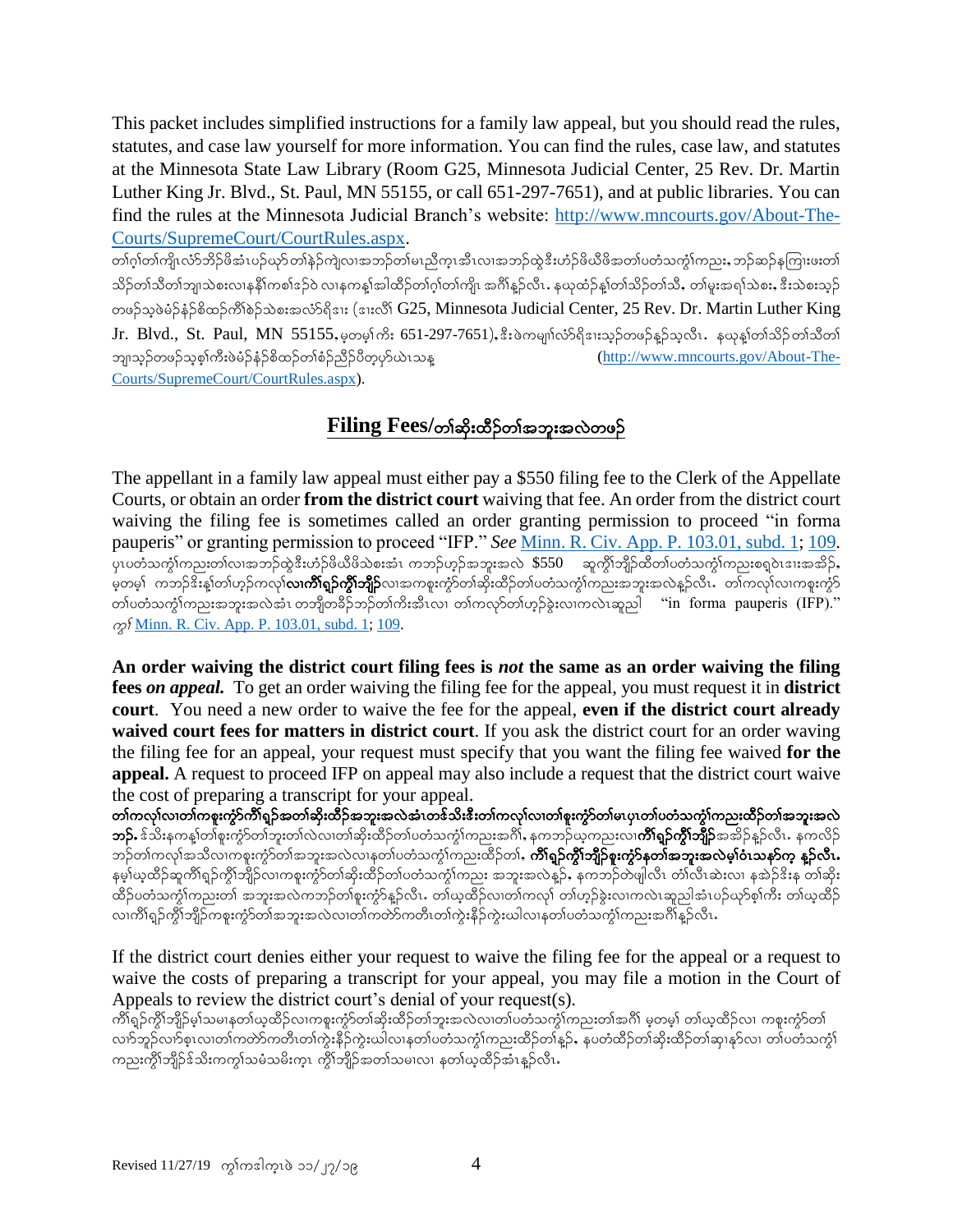Instructions and forms for requesting an order waiving fees for your appeal are found on the Minnesota Judicial Branch Website:<http://www.mncourts.gov/GetForms.aspx?c=19&p=70> တါနဉ်ကျဲဒီးလံာ်ကွိဉ်ဒိလ၊တါကယ့ခွဲးတါကလုါလ၊ကစူးကွံာ်တါအဘူးအလဲလ၊နတါပတံသကွံါကညးအင်္ဂါသ့ဉ်တဖဉ်ဘဉ်တါဒိးန္ါအီၤသ့လ၊မံဉ် နံဉ်စိထဉ်တၢ်စံဉ်ညီဉ်ပိတ့အဒ့အဟ်ယဲၤသန္– $\frac{http://www.mncourts.gov/GetForms.aspx?c=19&p=70}{$  $\frac{http://www.mncourts.gov/GetForms.aspx?c=19&p=70}{$  $\frac{http://www.mncourts.gov/GetForms.aspx?c=19&p=70}{$ 

## **Important Information about your Appeal** တၢ်ဂ္ဂါတၢ်ကျိၤအရှူဒိဉ်လၢအဘဉ်ထွဲဒီးနတၢ်ပတံသကွံၢ်ကညး

## **Your Forms Must be Filled Out in English** တၢ်ကဘဉ်မၤပုံၤလံာ်ကွိဉ်&အံၤလ၊အဲကလံးကျိဉ်

The forms in the attached packet are worded in both English and the translated language. But your answers on the form must be provided in English. If you are unable to fill out your forms in English yourself, you will need to arrange for someone to assist you to word your answers in English.

လ်ာ်ကွိဉ်ဒိသ္ဥတဖဉ်လ၊တ၊်ဂ္ဂါတ၊်ကျိ၊လံာ်ဘိဉ်ဖိအံၤဘဉ်တ၊်ကွဲးအီၤလ၊အဲကလံးကျိဉ်ဒီးကျိဉ်လ၊အဘဉ်တ၊်ကွဲးကျိဉ်ထံကူၤအီၤန္ဥလီၤ နတၢ်စီးဆ၊လ၊ လံာ်ကွိဉ်ဒိအံၤကဘဉ်မှု၊်ဝဲလ၊အဲကလံးကျိာ်. နမၤပုံၤလံာ်ကွိဉ်ဒိအံၤလ၊အဲကလံးကျိဉ်လ၊နနိ1ကစါမှ၊်တဘဉ်အယိႇ နကဘဉ်ရဲဉ်ကျဲ၊  $\alpha$ )ဒီးပုၤတဂၤလၢကမၤစၢၤမၤပုၤတၢ်စံးဆၢသ္၄်တဖဉ်လၢအဲကလံးကျိဉ်နဉ်လီၤ $.$ 

## **Your Brief Must be Written in English/နက္ဂို်ဘျိဉ်အလံSဟ်ဖျါကဘဉ်တါကွဲးအီၤလ၊အဲကလံးကျိဉ်**

A major part of your appeal is your *brief*, which is where you will make your legal arguments supporting the outcome you are seeking in your appeal. Your brief will likely require some legal research into the statutes and case law that apply to your appeal. The brief must be written in English. If you are unable to write your brief in English yourself, you will need to arrange for someone to assist you researching and writing your brief in English.

တၢ်အရူဒိဉ်တခါလၢနတၢ်ပတံသက္ဂၢ်ကညးထိဉ်တၢ်နူဉ်မ့ၢ်ဝဲ *နက္ဂ်ီ1်ဘျိဉ်အလံ>်ပာဖျ၊* လၢနကတဲဖျါနသဲစးတၢ်ဂ့ၢ်လိာ်ဘိုလိာ်တဖဉ်လၢအဆိဉ်ထွဲ တၢ်အစၢလ၊ နယုထံဉ်လိဉ်ဘဉ်အီၤလ၊ နတၢ်ပတံသကွံၢ်ကညးတၢ်တဘျီအံၤ နူဉ်လီၤ.နကွိၢ်ဘျိဉ်လံာ်ပာဖျါအံၤ ဘဉ်သူဉ်ဘုဉ်ကလိဉ် တ၊်ယုထံဉ် သူဉ် ညါဆူသဲစးႇဒီးတၢ်အမူးအရၢ်တၢ်သိဉ်တၢ်သိလၢအဘဉ်ထွဲဒီးနတ၊်ပတံသက္ဂၤ်ကညးနှဉ်လီၤ ကွိၢ်ဘျိဉ်အလံာ်ဟ်ဖျါအံၤကဘဉ်တ၊်ကွဲးအီၤလၢအဲကလံး ကြိုလီၤ. နမၤပုံၤလံာ်ကွိဉ်ဒိအံၤလ၊အဲကလံးကျိဉ်လ၊နနိၤ်ကစါမူ၊်တဘဉ်အယိႇနကဘဉ်ရဲဉ်ကျဲၤတၢဒီးပုၤတဂၤ လ၊ကမၤစၢ၊မၤပုံၤ တၢဴစီးဆ၊သူဉ် တဖဉ်လ၊အဲကလံးကျိန့်ဉ်လီၤ.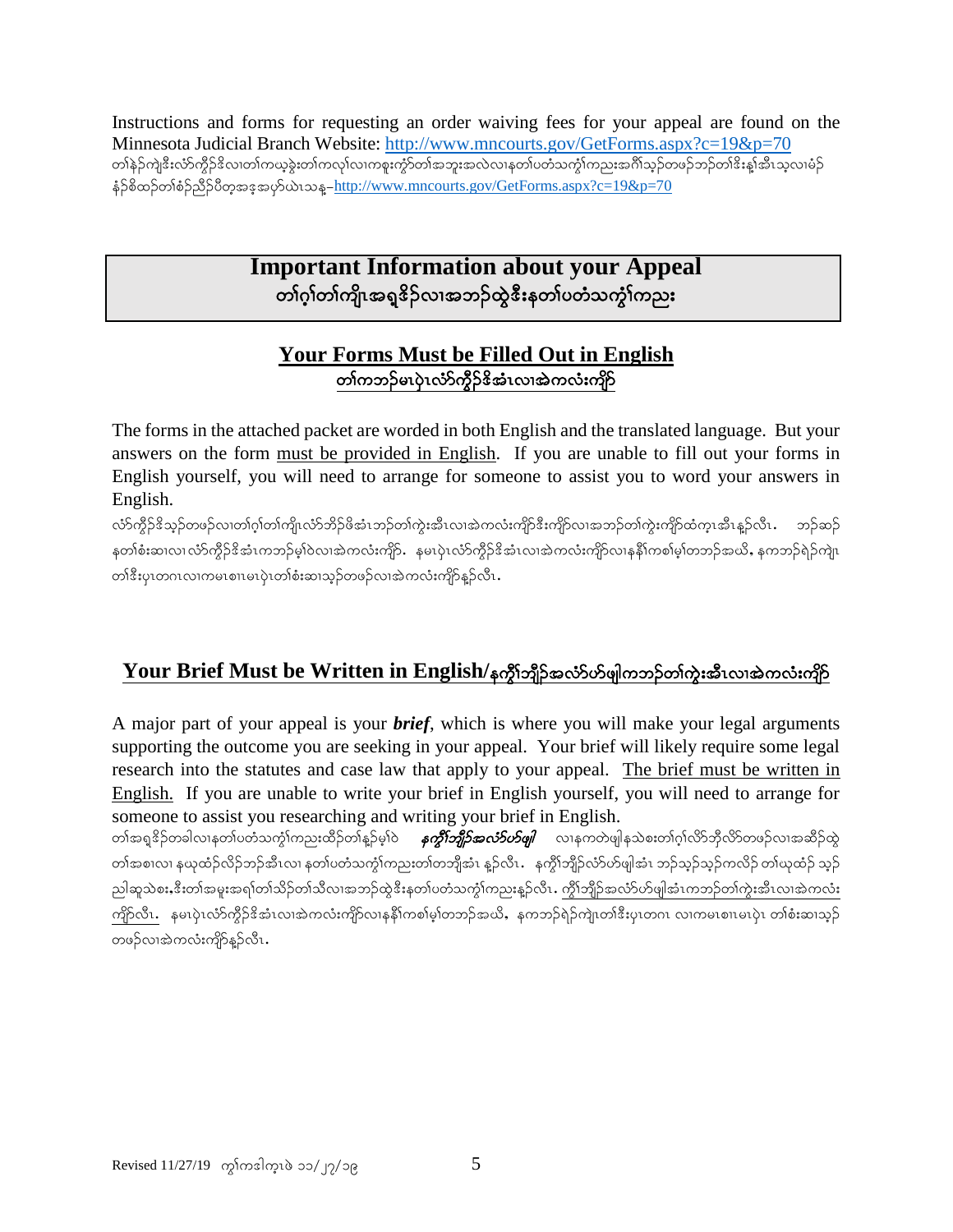## **Step-by-Step Instructions for Filing a Family Law Appeal**

ကျိုးကျွဲအပတိိၢိဘဉ်ပတိိၢ်အတၢ်နဲဉ်ကျဲတဖဉ်လၢဟံဉ်ဖိယီဖိသဲစး အတၤ်ပတံသက္ခၤ်ကညးတၤ်

> ֚֚֘ **Step 1: Calculate Your Appeal Deadline** ပတိႆၢ၁ – ဂံၢ်ဴઙူးနတၢ်ပတံသက္ခံၢ်ကညးအတၢ်သ္ဥနာၢဖးကတိၢ

֘֒

֖֖֖֚֚֚֚֚֚֬

Generally, a party seeking to appeal (called the "appellant") has 60 days to do so. When the 60 day appeal period starts depends on the type of ruling being appealed: ညီနှၤ်န္ဉာ်, ပုၤတဖုလၢအယုတ်ပတံသက္ငံၤ်ကညး(တၢ်ကိးအီၤလ၊ ''ပုၤပတံသက္ငံၤ်ကညးတ၊ိ'') အတၢ်ဆၢကတိၢ်အိဉ်ဝဲ အသိ၆၀ လၢကပတံထိဉ်တၢန္ဉ လီၤ.တါအသိ၆၀အဆၢကတိၢ်ကစးထိဉ်အခါဖဲလဲဉ်နဉ်ဒိးသန္ၤထိဉ်အသးလ၊တ၊်ပတံသက္ငါ်ကညးအကလှာ်လ၊အဘဉ်တ၊်မၤအီၤန္ဉာလီၤ $\colon$ 

1. If the ruling to be appealed is a judgment, the 60-day period to appeal starts when the judgment is entered. [Minn. R. Civ. App. P. 104.01, subd. 1.](https://www.revisor.mn.gov/court_rules/ap/subtype/rcap/id/104/#104.01) The 60-day period to appeal a judgment starts to run when the judgment is entered **even if you are not notified that the judgment was entered**. If the judgment sought to be appealed arises out of proceedings in the Expedited Child Support Process, *see* item 3 below.

တၢ်စံဉ်ညီဉ်ဆ၊တဲာ်လ၊တ၊်ကပတံသကွံၤ်ကညးထိဉ်အံၤ မှမ့ၢ်တၢ်စံဉ်ညီဉ်တဲာ်နူဉ်, တ၊်အသိ၆၀လ၊တ၊်ကဘဉ် ပတံသကွံၤ်ကညး အံၤစးထိဉ်ဖဲတၢ်စံဉ်ညိဉ်အံၤအဘဉ်တ၊်ဆု၊နှာ်နူဉ်လီၤ.<u>Minn. R. Civ. App. P. 104.01, subd. 1</u>. မု∫နံၤအသိ၆၀လ၊တ၊်ကဘဉ်ပတံထိဉ်တ၊်အံၤ ကစးထိဉ်ဝဲ ဖဲတၢ်စံဉ်ညီဉ်အံၤ အဘဉ်တ၊်မၤဆု၊နှာ်လီၤဒီး **နမ္<b>၊ိ**နိးန္[ဘဉ်တၢ်ဘိးဘဉ်သူဉ်ညါမှၤ်ဂူၤတန့်[ဘဉ်မှၤ်ဂူၤလၢတၢ်စံဉ်ညီဉ်အံၤ ဘဉ်တ၊်ဆု၊ န**်နဥ်လီၤ**• တၢ်စံဉ်ညီဉ် လၢဘဉ် တ၊်ယုထံဉ်လ၊တ၊်ကပတံသင်္ကုံကညးထိဉ်အံၤမ့၊်အိဉ်ထိဉ်လ၊ ကွိၢ်တ၊်မၤအကျိုၤအကျဲလ၊ တ၊်မၤချ့ထိဉ်ဖိသဉ် တ)်ဆိဉ်ထွဲမၤစၢၤအကျဲနူဉ်, *ကွ<sup>ှ</sup>*နိဉ်ငံ္ဂါ ၃ လၢအဖိလာ်တက္ $\mathbf{\hat{h}}$ 

2. If the ruling to be appealed is an order, the 60-period to appeal starts when a party serves written notice that the order has been filed. [Minn. R. Civ. App. P. 104.01, subd. 1.](https://www.revisor.mn.gov/court_rules/ap/subtype/rcap/id/104/#104.01) If the order sought to be appealed arises out of proceedings in the Expedited Child Support Process, *see* item 3 below.

တၢ်စဉ်ညိဉ်ဆ၊တဲာ်လ၊တ၊်ကပတံသကဲ့၊်ကညးထိဉ်အံၤမှမှ၊်တ၊်ကလု၊်နူဉ်,တ၊်အသိ၆၀လ၊နကပတံသကဲ့၊်ကညးတ၊်ကစးထိဉ်ဖဲ ပုၤတဖု ဆု၊ဟူဉ်တါ ကွဲး တါဘိးဘဉ် သူဉ်ညါလ၊တါကလု၊်အံၤဘဉ်တါဆိုး ထိဉ်လံနဉ်လိၤ. [Minn. R. Civ. App. P. 104.01, subd. 1.](https://www.revisor.mn.gov/court_rules/ap/subtype/rcap/id/104/#104.01) တၢ်စံဉ်ညီဉ်လ၊ဘဉ်တ၊်ယုထံဉ်လ၊တ၊်ကပတံသကွံၤ်ကညးထိဉ်အံၤမ့၊်အိဉ်ထိဉ်လ၊ ကွိၤ်တ၊မၤအကျိၤအကျဲလ၊ တ၊်မၤချ့ထိဉ်ဖိသဉ်တ၊်ဆိဉ်ထွဲမၤစၢၤ အကျဲနူဉ်, *ကွ<sup>ှ</sup>*န်ဉ်ငံ္ဂါ ၃ လၢအဖိလာ်တက္နါ.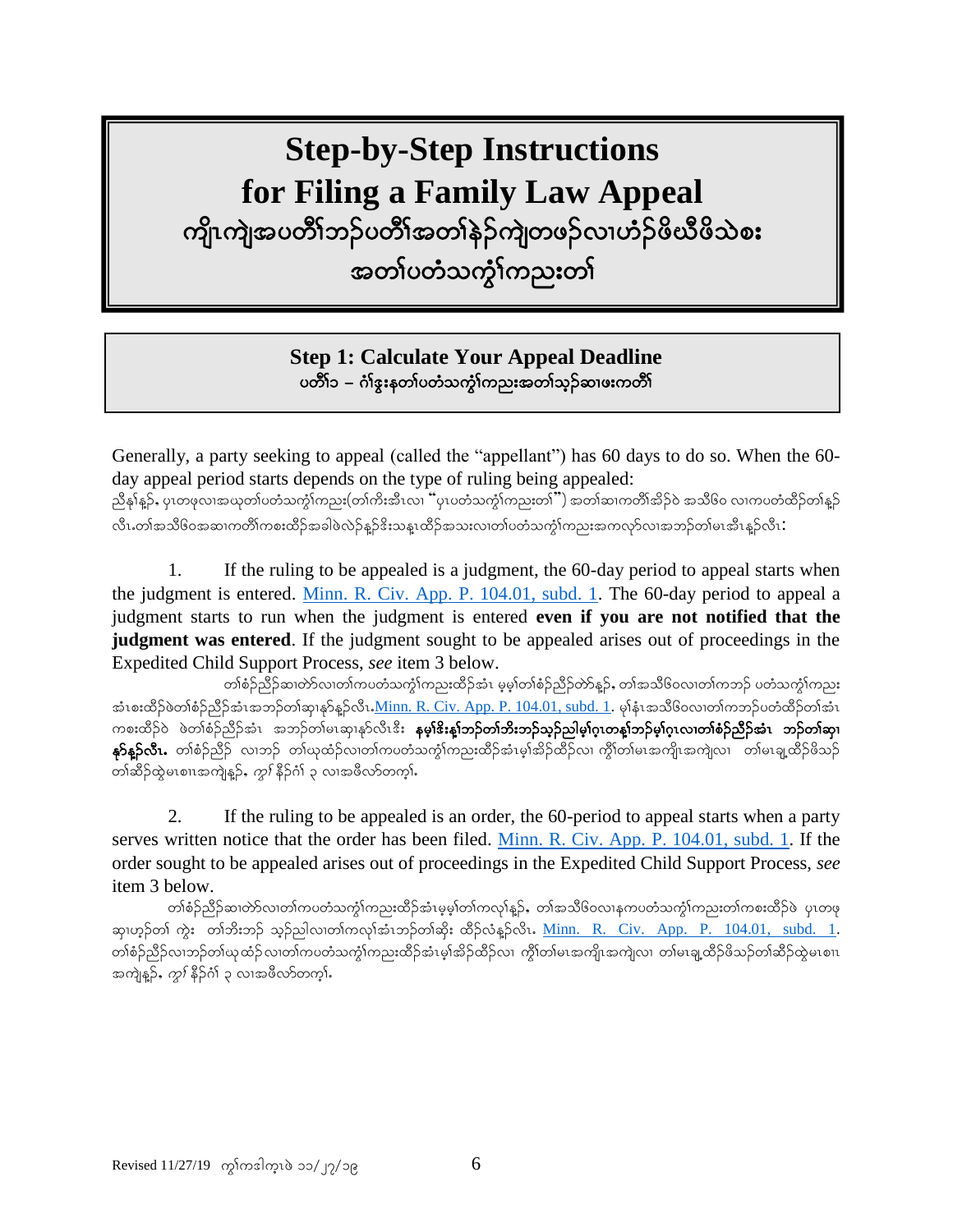3. If the ruling to be appealed is either a judgment or an order arising out of proceedings in the Expedited Child Support Process, the 60-day period to appeal starts on the date the district court administrator serves upon the parties the notice of filing of the order or notice of entry of the judgment. [Minn. R. Gen. Prac. 378.01.](https://www.revisor.mn.gov/court_rules/gp/id/378/)

တၢ်စဉ်ညီဉ်ဆ၊တာ်လ၊တ၊်ကပတံသကွဲ၊်ကညးထိဉ်အံၤမ္နမ့္၊်တၢ်စဉ်ညီဉ် မူတမူ၊် တ၊်ကလု၊်လ၊ အအိဉ်ထိဉ်လ၊ လ၊ ကွိ၊်တ၊်မၤအကျိၤ အကျဲလ၊ တါမၤချ့ထိဉ်ဖိသဉ် တါဆိဉ်ထွဲမၤစၢ၊ အကျဲနူဉ်, အသိ၆၀အဆၢကတိၢ်အံၤကစးထိဉ်ဖဲမှုနံၤလ၊ကိၢရျှာ် ပုၤပ၊ဆု၊တါဖိကဆု၊ဟုဉ်ပုၤ အဖုသုဉ်တဖဉ် တၢ်ဘိးဘဉ်သူဉ်ညါလ၊ ကဆိုးထိဉ်တ၊်ကလု၊်မ့တမ့၊် တ၊်ဘိးဘဉ်သုဉ်ညါလ၊တၢ်စံဉ်ညိဉ်ဘဉ်တ၊်ဆု၊နု၁်နူဉ်လီၤ**. <u>Minn. R. Gen.</u>** [Prac. 378.01.](https://www.revisor.mn.gov/court_rules/gp/id/378/)

Certain types of motions made in district court or in the Expedited Child Support Process will extend the time to appeal a judgment or an order **but only if the motion is both timely and proper.** *See* [Minn. R. Civ. App. P. 104.01,](https://www.revisor.mn.gov/court_rules/ap/subtype/rcap/id/104/#104.01) subd. 2; [Minn. R. Gen. Prac. 378.01.](https://www.revisor.mn.gov/court_rules/gp/id/378/) w>qSXEkmtuvkmweDRwz.vXtb.w>rRzJ uD>&h.tylRrhwrh> zJw>rRcVxD.zdo.tw>qD.x GJrRpXRtusJtcgub.w>rR,HmxD.

တါဆ၊ကတိါလ၊ကပတံသက္ဂါကညးတါစံဉ်ညိဉ်မှတမ့ါတါကလုါ **ဘဉ်ဆဉ်ထဲဒဉ်လ၊တါဆု၊နုာ်အံၤမ့ါကြ၊းဝဲဘဉ်ဝဲဒီးဘဉ်ဆ၊ဘဉ် ကတိါန့ဉ် လီၤ**  $\varphi$ <sup>5</sup> <u>[Minn. R. Civ. App. P. 104.01](https://www.revisor.mn.gov/court_rules/ap/subtype/rcap/id/104/#104.01)</u>,∞ຸຸ່<u>Minn. R. Gen. Prac. 378.01</u>.

 $\Box$  Determine the type of ruling that is being appealed (1. judgment, 2. order, or 3. any ruling arising out of the Expedited Child Support Process) and the date that starts the 60-day period: ဆ၊တ်ာတ်၊်စဉ်ညီဉ်တကလုာ်လၢနကပတံသကွဲၤ်ကညးထိဉ် (၁. တၢ်စံဉ်ညီဉ် ၂. တၢ်ကလု၊်, မဲ့တမ့၊် ၃ .တၢ်စံဉ်ညီဉ် ဆ၊တာ် တခါလၤ်လၤလ၊ အအိဉ်ထိဉ်ဖဲ တ၊်မၤချု့ဖိသဉ်တ၊်ဆီဉ်ထွဲမၤစၢၤတၢ်အကျိၤအကျဲအခါ) ဒီး မှၢနံၤလၢအစးထိဉ်အသိ ၆၀ဆၢကတိၢန္ဥာ်တက္၊် $\colon$ 

\_\_\_\_\_\_\_\_\_\_\_\_\_\_\_\_\_\_\_\_\_\_\_\_\_\_\_\_\_\_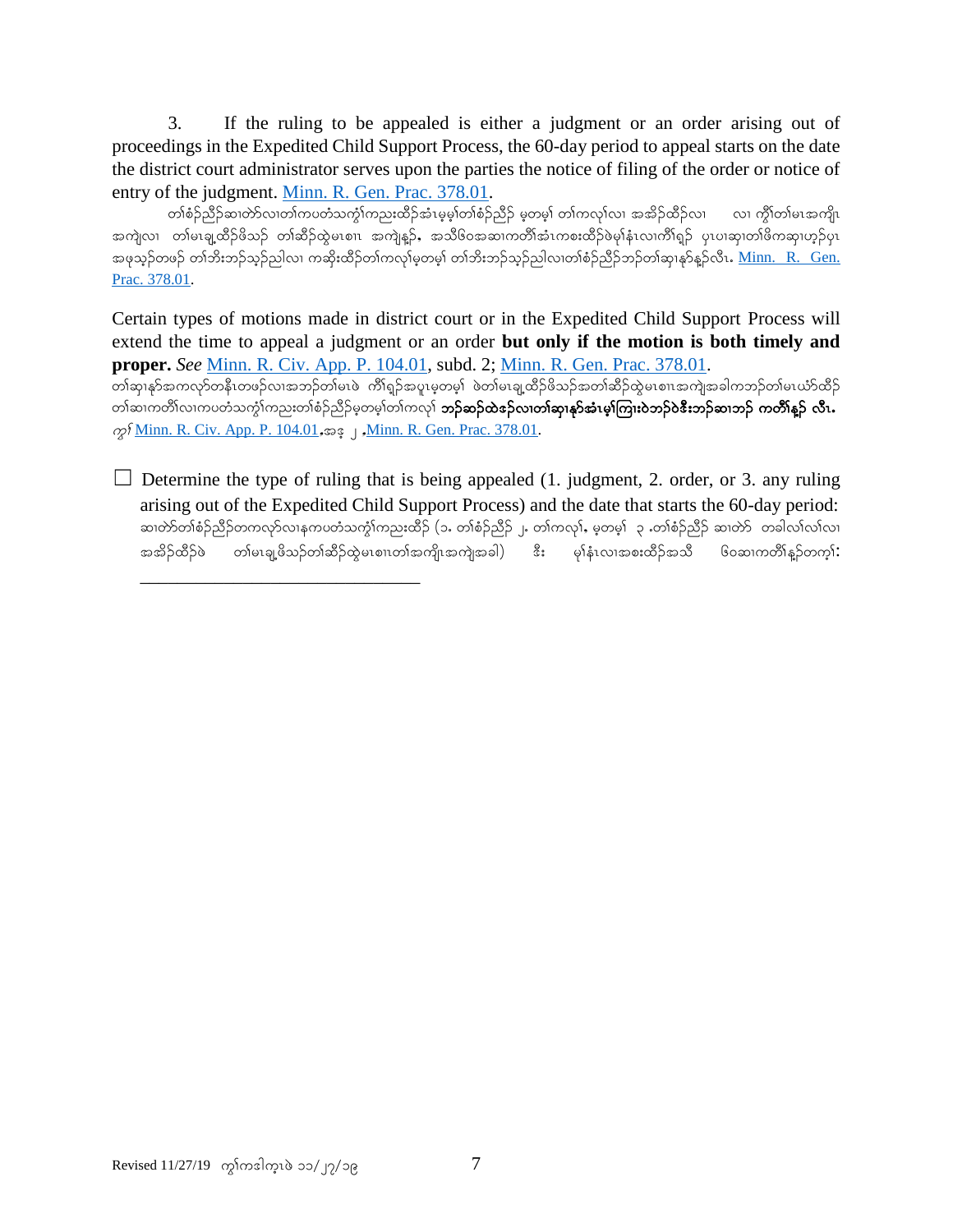### **General Instructions for Calculating Court of Appeals Deadlines** တၢ်နဲဉ်ကျဲညီနှာ်မၤအသးလၢနကင်္ဂါဒွးကွိၢ်ဘျိဉ်အတ၊်ပတံသကွဲၤ်ကညးအတၢ်သုဉ်ဆၢဖးကတိၢ်တဖဉ်

- Do not count the day of the event that starts the time period (for example, the date the decision was mailed to you). Instead, start counting the next day. .<br>ဂံၢိဒ္နးမှၢနံၤလၢအတၢ်မၤအသးလၢအစးထိဉ်တၢ်ဆၢကတိၢ်တဂုၤ (အဒိ , မှၢနံၤလ၊ တၢဴစံဉ်ညိဉ်ဆ၊တဲာ်အံၤာာဉ်တ၊်ပရၢယီၤ ဆူ နအိဉ်) လ၊တၢ်န္ဉာ်အလိၢ်,စးထိဉ်ဂၢ်ဒွးမှၢ်နံၤလ၊အကဟဲတက္i်.
- Continue counting calendar days. Do not skip weekends or legal holidays. ဂံၢ်လံာ်နံဉ်လံာ်လါမှါနံၤသ္ဉ်တဖဉ်ဆူညါ. လဲၤကဟ်ကွဲာ်နွံအကတၢ်မှတမှါနံၤသဘျ့တဖဉ်တဂူၤ.
- If the last day of the period falls on a Saturday, Sunday, or legal holiday, then the deadline is the next business day. For the purpose of calculating deadlines, legal holidays for the appellate courts are:

```
တါဆၢကတိါလၢကဘဉ်စးထိဉ်မှၤ်လိၤဘဉ်လ၊မုၢ်ဘူဉ်ႇမုၢိခိဉ်ထံးနံၤႇနံၤသဘျ့တဖဉ်အယိႇတါသူဉ်ဆ၊ဖးကတိါကမ္ါဝဲတါဖံး
တါမၤအမု)်အနံၤလၢကဟဲန္ဉာလီၤ.  လ၊တါကင်္ဂါဒွးတါသ္ဉာ်ဆ၊ဖးကတိါသ္ဉာ်တဖဉ်အဂိၢ်, တါပတံသက္ဂါကညးကွိၢ်ဘျိဉ် အနံၤ
သဘျ့တဖဉ်ဒ်လၢလာ်အသိးလီၤ–
```
- o New Year's Day (January 1); နံဉ်ထိဉ်သိ $(\infty)$ ယန $\infty$ ခါရံဉ်၁သိ $)$ ;
- o Martin Luther King, Jr.'s birthday (the third Monday in January); မဉ်တှဉ်လှဉ်သဉ်ကူကျုနံဉ်ယဉ်နံၤအိဉ်ဖျဲဉ်(လါယနူၤအါရံဉ်မှၢ်ဆဉ်သၢသီတသီ);
- o Presidents' Day (the third Monday in February);  $\beta$ ကိ $\beta$ ဉ်အမှ $\mathfrak{f}_\mathfrak{p}$ (လါဖူဉ်ဘြူၤအါရံၤမု $\mathfrak{p}_\mathfrak{p}$ သာသီတသီ $\mathfrak{f},\mathfrak{p}_\mathfrak{p}$
- o Memorial Day (the last Monday in May); တ)်သုဉ်နိဉ်ထိဉ်အမှါနံ $1$ (လါမှ $1$ မှာ်ဆဉ်လၢခံကတၢါတသိ $)$ ;
- o Independence Day (July 4); တၢဴသဘူ့အမှၢ်နံၤ(လါယူၤလံ၄သိ);
- o Labor Day (the first Monday in September);  $\varphi$ ပူမျာတ်ဖြို့အမျိန်း (လါစဲးပတ္စ္ကာ)ဉ်များဆိုအဆိုကတ္ပါတသီ);
- o Columbus Day (the second Monday in October), even though the appellate courts are open on Columbus Day; ကိဉ်လဉ်ပးအမု $\mathring{\mathfrak{g}}$ း( လါအီးကထိဘၢဉ်မု $\mathfrak{so}$ ဉ်ခံသီတသီ), ပုၤပတံသကွံ $\mathfrak{h}$ ကညးတ $\mathfrak{h}$ ကွိ $\mathfrak{f}$ ဘျိဉ် အိးထိဉ်အသးလ $\mathfrak{v}$  $\phi$ န်းအံၤ $\sigma$ ဉ်လဲ $\delta$ );
- o Veterans' Day (November 11); သုးလိ်္ဂလံၤအမှါနံၤ (လါနိဉ်ဝ့ဘၢဉ်၁၁သီ);
- o Thanksgiving Day (the fourth Thursday in November); တ)်စီးဘျုးစီးဖိုဉ်အမှါနံၤ $(\infty)$ နိဉ်ဝ့ဘ $\beta$ မှါလူ $\infty$ ကိုသိတသိ $)$ ;
- o The Friday after Thanksgiving; and တၢ်စံးဘျုးစံးဖိုဉ်အမှါနံၤဝံၤမှါဖီဖး),ဒီး Christmas Day (December 25). ခရံာ်အိဉ်ဖျဲဉ်အနံၤ(လါဒံဉ်စဲဘၢဉ်၂၅သီ).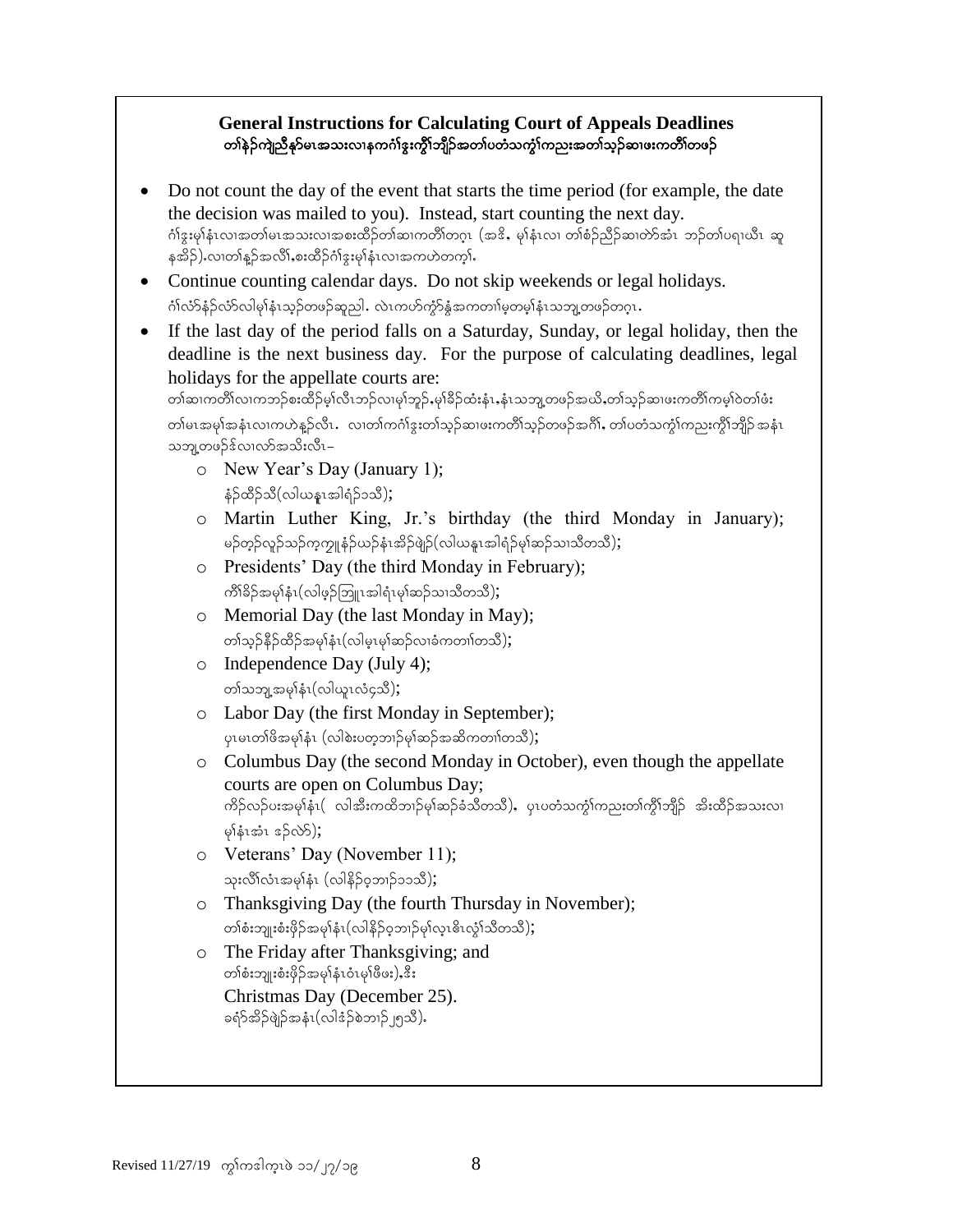$\Box$  The deadline for starting my appeal is

တၢ်သ္၃်ဆၢဖးကတိၤ်လၢတၢ်ကစးထိဉ်တၢ်ပတံသကဲ့ၤ်ကညးမ္ၤ်ဝဲ

On or before the deadline you calculated in this step, the *Notice of Appeal* for your appeal must be **filed** with the Clerk of the Appellate Courts and **served** on all respondents (steps 2-5 provide instructions for filing and serving documents).

တချုးတါသ့ဉ်ဆၢဖးကတိၢိလၢနင်္ဂါဒွး လ၊တါအပတိၢိတခါအံၤအပူၤတုၤဘဉ်နူဉ်ႇ *တြဘိးဘဉ်သူဉ်ညါတၤ်ပတံသကွဲၤ်ကညးတၤ်* အံၤ ကဘဉ်တၤ် *ဆိုးထိံβ*်ဆူကိုၤ်ဘျိဉ်ထိတၤ် ပတံသက္ဂၤ် ကညးစရူဝဲၤဒၢးဒီး **ဆု၊**အီၤဆူပု၊တူဂ်က္ဂ်ါခဲလၢာ်သူဉ်တဖဉ် (ပတိၢ် ၂ −၅ ဟူဉ်တၢ်နဲဉ်ကျဲတဖဉ် ဘဉ်ယး တ၊်ဆိုးထိဉ်ဒီးဆု၊လံာ်တီလံာမိသူဉ်တဖဉ်အံၤန္နာ်လီၤ.)

**Note: The Court of Appeals** *cannot* **extend the deadline to appeal. If you do not file and serve your** *Notice of Appeal* **by the deadline, your appeal will be dismissed.**

တိ၊နိဉ်**:** တ၊်ပတံသက္ပံ၊်ကညးကွိ၊်ဘျိဉ်မၤယံာ်ထိဉ်တ၊်သူဉ်ဆ၊ဖးကတိ၊်လ၊တ၊်ပတံသက္ပံ၊်ကညးတသူဘဉ်**.** နမ္၊်တဆိုးထိဉ်<sup>8</sup>းဆု၊ထိဉ် *တ၊်ဘိးဘဉ် သူဉ်သါတၤ်ပတံသကွၤ်ကညးတ*်လၢတၤ်သုဉ်ဆၤဖးအကတိၤ်ဘဉ်န**ှ**, နတၤ်ပတံသကွၤ်ကညးတၤ်ကလီၤမၤ်ဝဲန္**ဉ်လီၤ**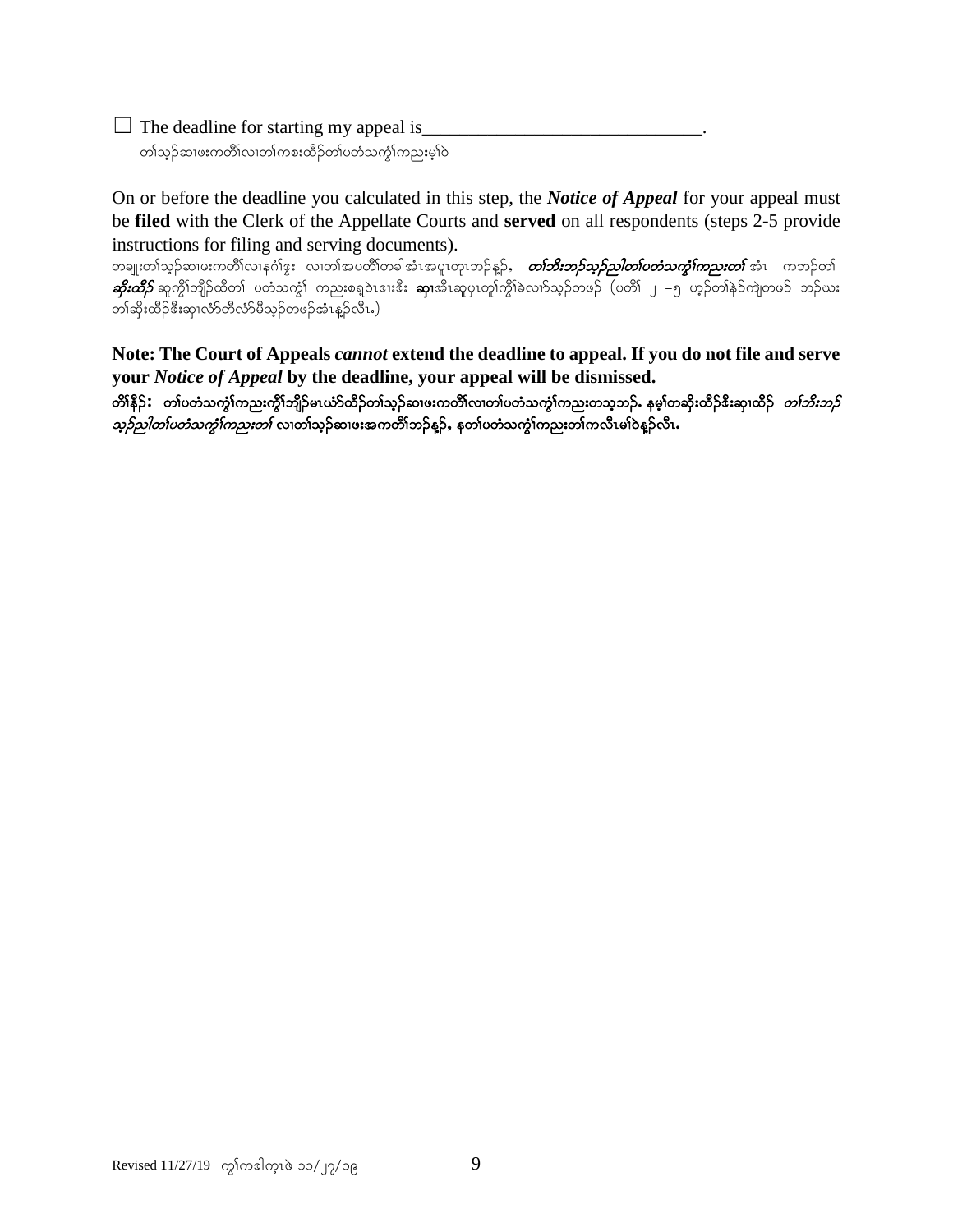## **Step 2: Fill out the** *Notice of Appeal* **and** *Statement of the Case* ပတိၱ၊ ၊ – မၤပဲုၤ *တၫ်ဘိးဘဉ်သူဉ်ညါတၤ်ပတံသက္*ဴ၊က*ညးတၤ်* ီး *တၢ်မူးတၢ်ရၢ်အဂ္ဂၢ်တပ်ဖျါ*

☐ Fill out the *Notice of Appeal*. The *Notice of Appeal* is the document that tells the court of appeals and the other parties to your case (called the "respondent" or "respondents") that you want to appeal. A *Notice of Appeal* form is attached to this packet. မၤပုံၤ *တၢ်ဘိးဘဉ်သူဉ်ညါတၤ်ပတံသက္* $\hbar$ က္ငညားတ၊် တက္်၊*. တၤ်ဘိးဘဉ်သူဉ်ညါတၤ်ပတံသက္* $\hbar$ က္ငညားတ၊ မှါလ်ာတီလံာမိတဘ္ဉ်လၢ အတဲဖျါ ထိဉ်တၤ်ပတံသကွဲၤ်ကညးကွိၤ်ဘျိဉ်ဒီးပုၤအဂၤအဖုသ့ဉ်တဖဉ်လၢနတၤ်မူးတၤ်ရၤ်အဂ္ဂါ (ဘဉ်တၤ်ကိုးလ၊ "ပုၤတူၤ်ကွိၤ်" မှတမ္၊ "ပုၤတူၤ်ကွိၤ်သွဉ် တဖဉ်ိႆ') လ၊ နအဲ့ဉ်ဒိးပတံသက္ခါကညးနဉ်လီၤ**.***တၤ်ဘိးဘဉ်သူဉ်သါတၤ်ဖတံသက္ခါကညးတၤ်* **လံ**ာ်ကိုဉ်ဒိအံၤာာဉ်တၢ်ဘျးစဲယှာ်အီၤလ၊ တၢ်ဂ္ဂါ တ၊်ကျိၤလံာ်ဘိဉ်ဖိအံၤအပူၤန္ဉာလီၤ.

☐ Fill out the *Statement of the Case*. The *Statement of the Case* is a document with a number of questions about your appeal to **briefly** summarize your case and the reasons you think the decision was incorrect. Your *Statement of the Case* should not contain detailed arguments about why you think the decision is incorrect. You will make detailed arguments later in your *Brief*. Do not attach any additional documents to your *Statement of the Case*. A *Statement of the Case* form is attached to this packet.

မၤပုံၤ *တ်မူးတစ်ရ<sup>န်</sup>အဂ္ဂါတပ်တွေ<sup>ူ</sup>ာက့်ရှင် တန်မူးတစ်ရန်အဂ္ဂါတပ်တိမျို ့အံၤမ္*ဂ်လံာတိလံာမိတဘွဉ်လၢအအိဉ်ဒီးတာသံကွာ်တဖဉ်ဘဉ်ယႏနတာ် ပတံသကွံ၊် ကညးလ၊ ဘဉ်တ၊်ကျ၊ၢ်တံ၊်နတ၊်မူးတ၊်ရ၊်တ၊်ဂ့၊်**လ၊ လံာ်ဖှဉ်ကိာ်ဖိ** ဒီးလ၊တ၊်ဂ့၊်မနုၤအယိ နဆိကမိဉ်လ၊ တ၊်စံဉ်ညီဉ် အံၤကမဉ်ဝဲ န္ဉ်လီၤႉ န *တ်မူးတရ်ရအဂ္ဂါတပ်ာဖျါ* တကြၤးပဉ်ယှာ်တရဂ္ဂါလိာ်ဘိုလိာ်ခဲလက်ခဲဆဲ့ဘဉ်မနုၤအယိနဆိကမိဉ်လၢ တါစံဉ်ညီဉ်အံၤ ကမဉ်ဝဲန္ဉဉ် လဲဉ်ဘဉ်**.** နကမၤ တၢ်ဂုၤ်လိာဘိုလိာ်လၢ အလီၤတံၤ်လိၤဆဲးလၢခံလ၊ န *ကွီၤ်ဘို္ဉ်ာလ်ာဟ်ဖျါ* အပူၤန္ဥာလီၤ**.** တဘဉ်ဘူးစဲယှာ် လံာ်တီလံာ်မိသူဉ် တဖဉ်အဂုၤအဂၤဆူ နု *တ1်မူးတ1်ရ1်အဂ္ဂါတ1်ဟိဖျါ ဘဉ်. တ1်မူးတ1်ရ1်အဂ္ဂါတ1်ဟိဖျါ လံ>်ကွိဉ်ဒိအံၤာာဉ်တ1်ဘျးစဲယှာ်အီၤလၢ တ1်ဂ္ဂါတ1်ကျိုၤ* လံာ်ဘိဉ်ဖိအံၤအပူးနဉ်လီး.

Some questions on the *Statement of the Case* may require you to do some basic legal research before you answer them. Detailed instructions for completing this form are available at http://mncourts.gov/CourtOfAppeals.aspx#Tab08Resources.

တါသံကွါတနီၤလ၊ *တါမူးတါရါအဂူါတါဟ်ဖျါ* အပူ၊ ဘဉ်သူဉ်သုဉ်ကလိဉ်ဘဉ်ဝဲလၢနယုထံဉ်သုဉ်ညါန၊်ပၢါအါထိဉ် တါသိဉ်တါသိ တါဘျ၊လ၊ အဘဉ်ထွဲဒီးနတၢ်ပတံသကဲ့ၤ်ကညးတချူးလၢနမၤပုံၤအီၤကသ္အာဂိါန္ဉ်ာလီၤ. တါနဉ်ကျဲအလၢအပုံၤလ၊ဘဉ်ဃးတ၊်မၤပုံၤလံာ်ကိုဉ်ဒိအံၤနဒိးန၊်အီၤသ္  $\delta$  [http://mncourts.gov/CourtOfAppeals.aspx#Tab08Resources.](http://mncourts.gov/CourtOfAppeals.aspx#Tab08Resources)

Question 8 on the *Statement of the Case* asks whether you are requesting oral argument for your appeal, but **oral argument will not be allowed if any party does not have an attorney**. တၢ်သံကွ၊် ၈ လ၊ *တၢ်မူးတၢ်ရၢ်အဂူၢ်တပ်မျို* အပူၤသံကွ၊်ဝဲမ့္ခ်နယ္ဝေိဉ်ထးခ်ဉ်တၢ်ဂ့၊်လိာဘိုလိာ် လ၊နတ၊်ပတံသက္ဂါကညးအဂိါ, ဘဉ်ဆဉ် **ထးခိဉ်တ** တၢ်ဂ္ဂါလိာ်ဘိုလိာ်အံၤနၤဒီးပုၤအဖုအဂၤမ္၊်တအိဉ်ဒီးပိါရီနဉ်တ၊်တဟ္**ဉ်အပျဲဘဉ်န**ဉ်လီၤ.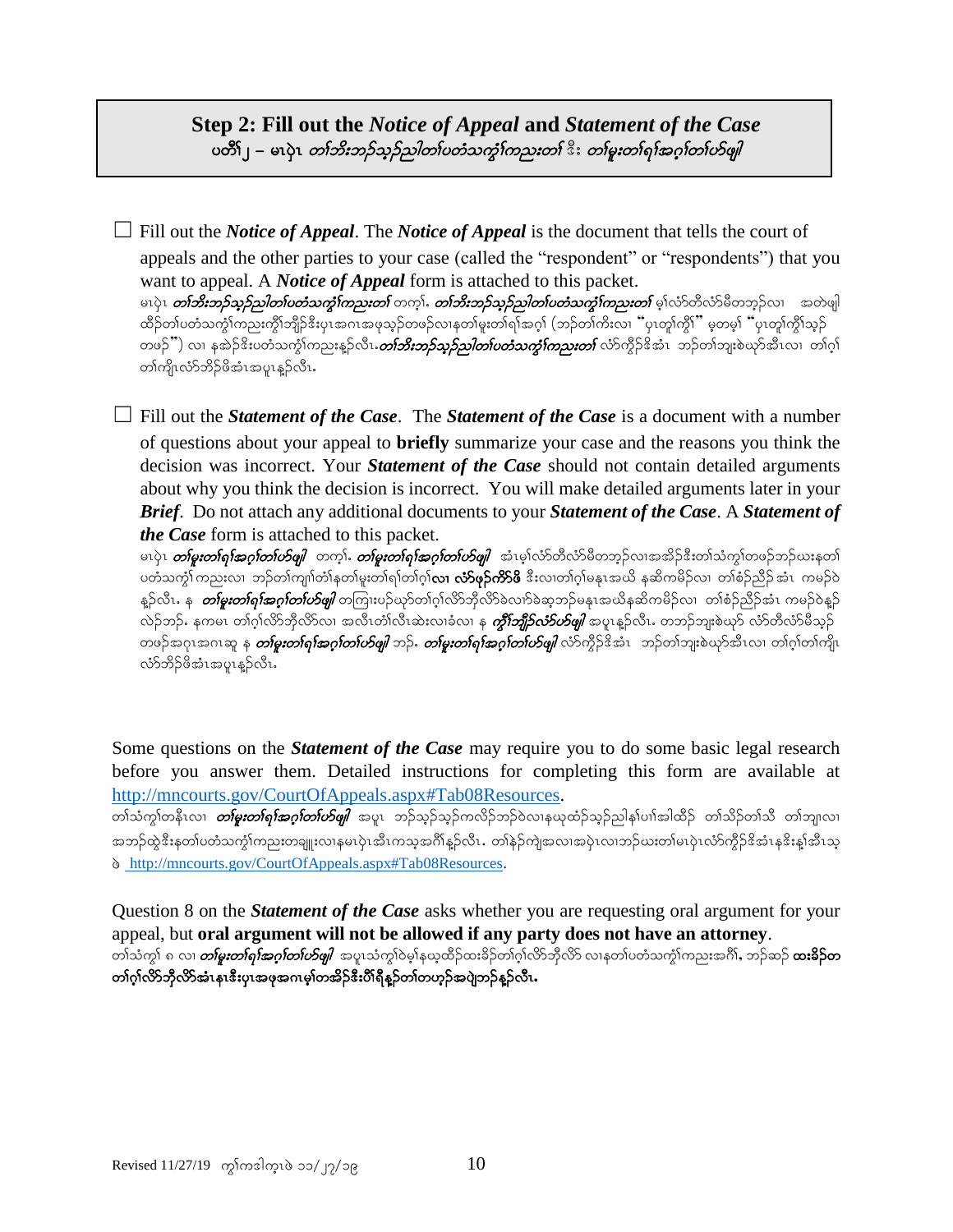Question 9 on the *Statement of the Case* asks you what type of *brief* you will file in your appeal: a formal brief, an informal brief, or a memorandum of law previously submitted to the district court accompanied by a short letter argument to the Court of Appeals. A *brief* is a document you will write later in the appeal process in which you (a) describe the facts of your case; (b) cite statutes, rules, and case law; and (c) explain why the statutes, rules and case law you cite cause you to believe that the decision in your case is incorrect. Refer to Step 9 on page 30 for information about the different types of *brief* you may file in your appeal.

တၢ်သံကွၢ် ၉ လ၊ *တၢ်မူးတၢ်ရၢ်အဂ္ဂၢ်တပ်မျှ၊* အပူၤသံကွၢ်ဝဲ မ့ှန်ကဆိုးထိဉ်ကွိၢ်ဘျိဉ်လံာ်ပာ်ဖျါအကလှာ်ဖဲလဲဉ်ဖဲနပတံသကွဲၤ်ကညး– ကွိၤ်ဘျိဉ် လ်ာဟ်ဖျါလ၊အဟိထွဲ တါဘျ၊, ကွိၢ်ဘျိဉ်လာပျေါ်လ၊အတဟိထွဲတါဘျ၊, ဒီးသဲစးတါလိ၁ာ၊လိ၁်ကွိၢ်အတါကွဲးနိဉ်လ၊ အဘဉ်တါဟုဉ်ထိဉ်ဆူ ကိၢရျှဉ်ကွိၤ်ဘျိဉ်အအိဉ်ခီဖျိလံာပရၢဖုဉ်ကိၤလ၊အပဉ်ယှာ်တၢဂုၤ်လိာဘိုလိာဆူ တၤ်ပတံသက္ငၤ်ကညးကွိၤ်ဘျိဉ်အအိဉ်နှဉ်လီၤ**.** *ကွီၤ်ဘျိဉ်လံာဟ်ဖျါ* မ္)်လ်ာတီလ်ာမိတဘူဉ်လ၊ တ၊်ကကွဲးလ၊ခံဖဲနတၤ်ပတံသကွဲၤ်ကညးအကျိုးအကျဲအခါလ၊ (၁)နတ်ဖျါနတၤ်မူးတ၊်ရၢ်တၢ်ဂူ၊်အမ္)အတိ, (၂) ယၢၤထိဉ် သဲစး, တါဘျ၊, ဒီးတါမူးတါရ)် အတါဘျ၊, ဒီး (၃)တဲနှၤ်ပၢါဘဉ်မနုၤအယိသဲစး,တါဘျ၊, ဒီးတါမူးတါရ)်အတါဘျ၊လ၊ နယၢၤတဖဉ်အံၤဒုး နာ်နၤလ၊ တၢ်စံဉ်ညီဉ်လၢနတ၊်မူးတ၊်ရ၊်အံၤ ကမဉ်ဝဲန္ဥာလီၤ. ကွၤ်ပတိ၊် ၉ လံာကဘျံးပၤ ၃၀ လၢနကန္၊်အါထိဉ်တ၊်ဂ့ၢ်တ၊်ကျိ၊ အကလှာ်လီၤဆီလ၊ ကွီၢ်ဘျိဉ် လ်ာ်ပာ်ဖျါလၢနကပတံသင်္ကုကညးန္5လီၤ $\boldsymbol{\cdot}$ 

Fill in all of the blanks on the forms. If you conclude that a question on the *Statement of the Case* is not applicable to your appeal, put "not applicable" on the relevant portion of the form. If you do not fill out all of the blanks, the Clerk of the Appellate Courts may have to return the form(s) to you, and **this may cause you to miss your deadline to appeal.**

မၤပုံၤတၢ်လီၤဟိလိၢ်လၢလံာ်ကိုဉ်ဒိတဖဉ်အဖိခိဉ်တက္). နမ္၊ကျ၊၊်တံ၊်လ၊ တာ်သံကု၊်တခါလ၊ *တြမူးတၢ်ရၢ်အဂ္ဂ၊်တပ်ဖျါ* အံၤတဘဉ်ထွဲဒီးနတ၊်ပတံ သက္ခံၤ်ကညးဘဉ်န္ဉာ်, ဖ၊နှာ် "တဘဉ်ဃး" လ၊လံာ်ကွီဉ်ဒိအလိၤလ၊အတဘဉ်ဃးန္ဉာ်တက္ငါ. နမ္န၊်တမၤပုံၤတၤလီးပတိလိ၊ခဲလၢာ်ဘဉ်န္ဉာ်, ကွီၤဘျီဉ်ထိ တ်၊ပတံသက္ခံ)ကညးစရူဝဲၤဒၢးကဟ္၌ကဒါက္ၤလံာကိုဥ်ဒိသ္ဥတဖဉ်ဆူနအိ၌ႇဒီးကဲထိဥတၢါစဲၤခံဆူနတၢ်သ္ဥခံစာ၊ဖးကတိၢ်အအိဥသူနှဥ်လီၤ

> **Step 3: File the** *Notice of Appeal* **and** *Statement of the Case* ပတိၱျာ – ဆိုးထိဉ် *တၤ်ဘိးဘဉ်သူဉ်သါတၤ်ပတံသက္* $i$ က*ညးတၤ် <sup>ဇွ</sup>း*ာ*မြူးတၤ်ရၤ်အဂ္ဂါတၤ်ဟ်ဖျါ*

"Filing" means submitting or delivering documents to the Office of the Clerk of the Appellate Courts. Filing the *Notice of Appeal* is how you tell the Court of Appeals that you are starting an appeal.

ີ່ ဆိုးထိဉ်ႛအခီပညီမ္ၢ်ဝဲတၢ်ဟ္ဉ်ထိဉ် မ္စတမ္၊် ဆု၊ဝဲ လံာ်တီလံာ်မိသ္ဉ်တဖဉ်ဆူ ကွီၢ်ဘျိဉ်ထိတၢ်ပတ໋သက္ငံၢ်ကညးစရူဝဲၤဒၢႏ န္ဉ်လီၤႉဆိုးထိဉ် *တၢ်ဘိး ဘဉ်သူဉ်သါတၤ်ပတံသကွာ်ကြသး* မ့္ပ်ကျဲလၢအတဲဖျါဘဉ် တၤ်ပတံသကွံၤ်ကညးကွိၤ်ဘျိဉ်လ၊ နစးထိဉ်တၤ်ပတံသကွၤ်ကညးလံန္ဉ်လီၤ**.** 

☐ Choose your method of filing (*see* instructions below): ယုထၢနတၢ်ကျိုးကျဲလၢနကဆိုးထိဉ်တ၊်  $(\eta_2)$ တၢ်နဉ်ကျဲလ၊အဖိလာ် $)$ :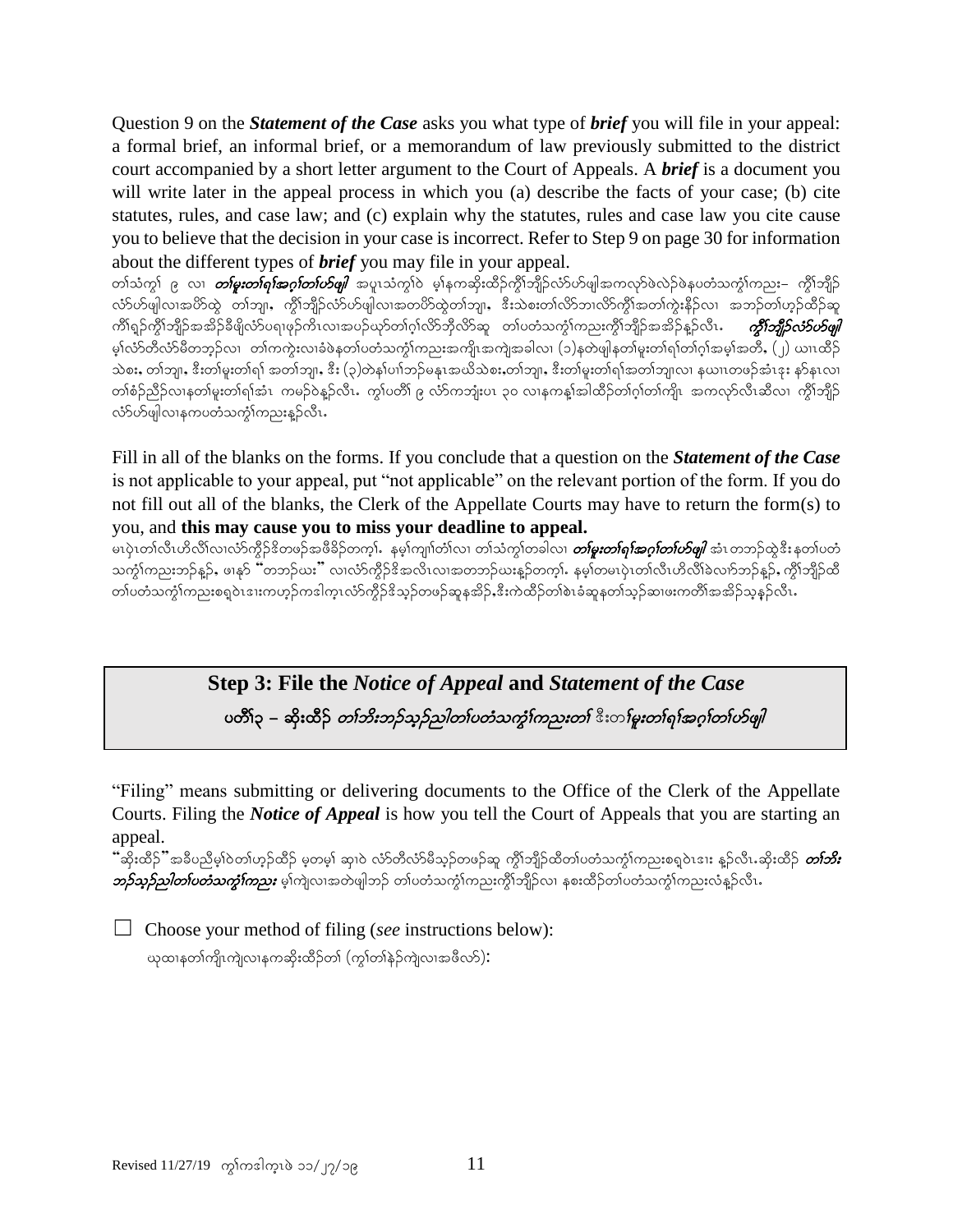## **General Instructions for "Filing"/တ<sup>န္</sup>ဉ်ကျဲလ၊အညီန၊်ဘဉ်**ယးဒီး "ဆိုးထိဉ်"

Parties **without an attorney** may file documents by sending the documents to the Clerk of the Appellate Courts **by U.S. Mail**, addressed to:

ပုၤအဖုလၢ **အတအိဉ်ဒီးပိၢိရိတဖဉ်** ဆိုးထိဉ်လံာတိလံာမိခိဖိျဆု၊လံာ်တိလံာမိတဖဉ်ဆဉ် ကွိၢ်ဘျိဉ်ထိတ၊်ပတံသကွါ်ကညးစရူဝဲၤဒၢႏ ခီဖျိ  $U.S.$  လံ $S$ ပရၢ, လၢဘဉ်တါဆု၊ယီၤဆူ–

> Clerk of the Appellate Courts 305 Minnesota Judicial Center 25 Rev. Dr. Martin Luther King Jr. Blvd. St. Paul, MN 55155

For filing by mail, a document will be considered filed "on time" if it is **deposited in the U.S. Mail** by the deadline, with adequate postage and the correct address. A document deposited in the **U.S. Mail** by the deadline with adequate postage and the correct address **will be filed "on time" even though the Clerk of the Appellate Courts will not receive the document on the day you deposit it in the U.S. Mail**.

လ၊တါဆိုးထိဉ်ခီဖိျလ်ာပရ၊အင်္ဂါ, လာ်တီလာ်မီလ၊အဘဉ်**တ်၊ဟ်နုာ်လီၤဆူ**  $\rm U.S$  **လာ်ပရ၊အပူ၊**ဖဲတၢ်သုဉ်ဆ၊ဖးကတိ၊်ႇဒီးလံာ်ပရ၊လ၊လၢပုံ၊ .<br>ပုံၤဒီးလိၢ်အိဉ်ဆိးထံးလၢအဘဉ်နဉ် ဘဉ်တ၊်ဟ်ပနိဉ်အီၤဒ်လံာတီလံာ်မီအံၤဘဉ်တ၊်ဆိုးထိဉ်လ၊ "အဘဉ်ဆ၊ဘဉ် ကတိ၊" နဉ် လီၤ. လံာတိ လံာ်မီလၢအဘဉ်တၢ်ဟ်နှာ်လီၤဆူ **U.S လံာ်ပရၢအပူ၊** ဖဲတၢ်သ္**ဉ်ဆၢဖးကတိ၊် ဒီးလံာ်ပရ၊လ၊လ၊ပုံ၊ပုံ၊ဒီးလိ၊်**အိဉ်ဆိးထံး လ၊အဘဉ်နူဉ် **ဘဉ်တါဆိုးအီၤဒ်လ််ာတီလံာ်မီအံၤဘဉ်တါဆိုးထိဉ်လ၊ "အဘဉ်ဆ၊ဘဉ်ကတိၢိ"** မဲ့မျ်ဒဉ်လဲာ်လ၊ကွိါဘျိဉ်ထိတါပတံသကွံါကညးစရဝဲၤဒၢး တၖိးန္၊်လံာ်တီလံာ်မီလ၊ မုၢႆနံၤလ၊ နဆု၊လ၊လံာ်ပရ၊အပူၤန္ဉာ်လီၤႉ

**For simplicity, this packet includes only the form and instructions for filing by U.S. Mail. This packet assumes that you are filing by U.S. Mail.** There are, however, two other options for filing:

လ၊တၢ်ကန၊်ပၢါညီအင်္ဂါ, တၢဴဂ့ၢ်တ၊်ကျိုးလံာ်ဘိဉ်ဖိအံၤပဉ်ယှာ်ထဲဒဉ်လံာ်ကွိဉ်<sup>ဥွ</sup>နီးတ၊်နဲဉ်ကျဲတဖဉ်လ၊တ၊်ကဆိုးထိဉ်တ၊်ခီဖျိ U.S. လံာ်ပရ၊ န္**ဉ်လီၤ**ႋ တၢ်ဂ္(တၫ်ကျိုၤလံာ်ဘိဉ်ဖိအံၤတၢ်တယာ်လၢ နကဆိုးထိဉ်ခ်ီဖျိ U.S လံာ်ပရၢန္ဉာလီၤႉ တၢ်အံၤႇာာဉ်ဆဉ်သနာ်က္,အိဉ်ဝဲဒီး ကျို၊ ကျဲအဂၤခံမံၤလၢကဆိုးထိဉ်တၢ်:

- 1) **Hand-delivering** them to the Clerk of the Appellate Courts during business hours (8:00 a.m. to 4:30 p.m. weekdays), or ခီဖျိ **ပုၤနိ1်ကစၤ်အတၤ်စိ>်ဆု၊** ဆူကွိၢ်ဘျိဉ်ထိတၤ်ပတံသက္ဂၤ်ကညးစရူဝဲၤဒၢး ဖဲတၤ်ဖီးတၤ်မၤနဉ်ရံဉ်အဆၤကတိၤ် (ဂီၤ ၈ နဉ်ရံဉ်–တုၤ–ဟါခီ ၄း၃၀ တၢ်ဖီးတ၊်မၤအမှၢ်နံၤ), မှတမှ၊်
- 2) **Submitting them electronically** through the appellate courts' e-filing system (the appellate courts' e-filing system is called "E-MACS"). Once you start to use E-MACS to file documents in an appeal, you must continue to do so for the remainder of the appeal – you cannot later choose to file in person or by mail. (**Note: All attorneys are required to use E-MACS and cannot file documents by mail or by hand-delivery to the Clerk of the Appellate Courts.**)  $\mathbf{v}$ **ှာတိဉ်တၢ်လ၊လီမှဉ်** ခီဖြို ပုၤပတံသက္ဂၤ်ကညးကွိၢ်ဘျိဉ်အလိမ့ဉ်ဆိုးထိဉ် အကျိၤအကျဲ ( ပုၤပတံသက္ဂၤ်ကညးကွိၢ်ဘျိဉ်

အလိမ္နာ်ဆိုးထိဉ်အကျိုအကျဲ့ အံၤတၢ်ကိုးအီၤလ၊ ''E-MACS'')န္ဉာလီၤ. နမ္န္ဂါယုထ၊လ၊နကလိမ္နာ်–ဆိုးထိဉ်တၢ်ခ်ီဖိုု E-<u>MACS ့တာျပီနဉ်, နတဘဉ် လီမဉ်–ဆိုးထိဉ်တစ်ု၊်ဆည္ပါလ၊နတ္ပါပတံသတ္ပါတည္းတါအပူ၊ – နယုထ၊တို့။ကျဲလ၊န</u>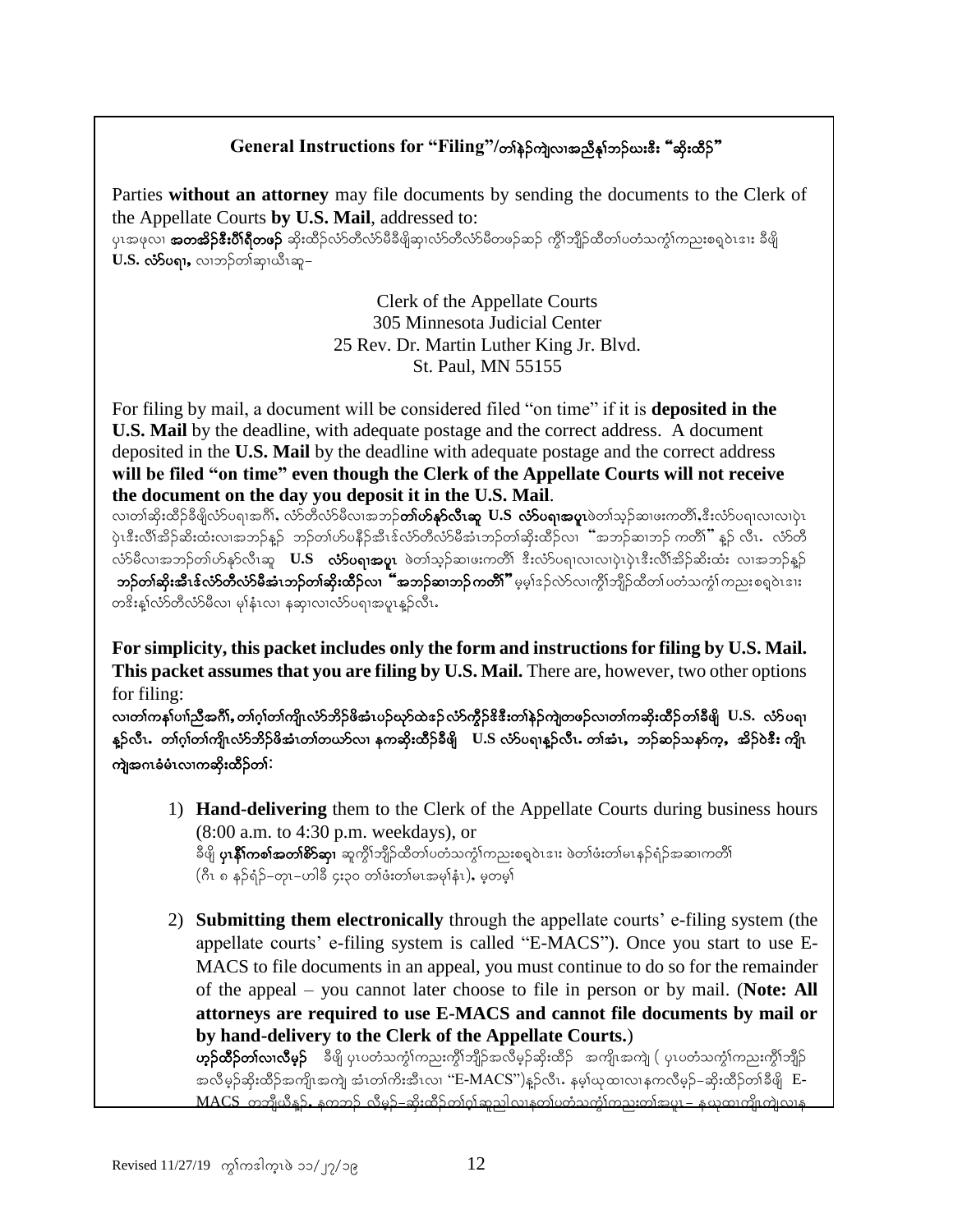ကဆိုးထိဉ်လၢခံလၢ ပုၤနိါကစါ မှတမ့<sup>ု</sup> လံာ်ပရၢ တသ္**ဘဉ် (တိ၊နိဉ် – တိ၊ရီခဲလက်ကဘဉ်စူးကါ E- MACS အီးဆိုးထိဉ်** လ်ာ်တီလ်ာမီခီဖိုလ်ာ်ပရၢမှုတမှၤ်ခီဖြိုပုၤနိါကစါဆူကွိါဘျီဉ်ထီတၤ်ပတံသက္ဂါကညးစရူဝဲၤဒၢးနူဉ်လီၤ.)

For information about e-filing and to submit documents electronically, go to the Clerk of the Appellate Courts' webpage [\(www.mncourts.gov/Clerk-of-Appellate-](http://www.mncourts.gov/Clerk-of-Appellate-Courts.aspx#tab05AppellateeFiling)[Courts.aspx#tab05AppellateeFiling\)](http://www.mncourts.gov/Clerk-of-Appellate-Courts.aspx#tab05AppellateeFiling). For additional instructions on filing, *see* [Minn. R.](https://www.revisor.mn.gov/court_rules/ap/subtype/rcap/id/125/#125.01)  [Civ. App. P. 125.01.](https://www.revisor.mn.gov/court_rules/ap/subtype/rcap/id/125/#125.01) လၢနကသူဉ်ညါန1်ပၢါအါထိဉ်တၢ်ဆိုးထိဉ်ဒီးဟုဉ်ထိဉ်လံာတိလံာမီခီဖျိလိမ့ဉ်အင်္ဂါ, လဲၤဆူ ကွိၢ်ဘျိဉ်ထိတၤ်ပတံသက္ဂၤ်ကညးစရူ ဝဲၤ ဒၢႏ

အပှၤယဲၤကဘျုံး [\(www.mncourts.gov/Clerk-of-Appellate-Courts.aspx#tab05AppellateeFiling\)](http://www.mncourts.gov/Clerk-of-Appellate-Courts.aspx#tab05AppellateeFiling).

**The Clerk of the Appellate Courts cannot accept filings by fax or email**. ပုၤပတံသကွံၤ်ကညးစရ္ခက္ဂ်ိါဘျီဉ်ဝဲၤဒၤတတူၤ်လိာတၤ်ဆိုးထိဉ်တၤ်ခီဖျိစဲးကွဲးဒိဆု၊လံာ် မှတမ္<sup>ု</sup> အံမှ(လ) ဘဉ်**.** 

☐ Make two copies of each of the following documents: *Notice of Appeal* and *Statement of the Case*, and the decision(s) you are appealing. Keep one copy of each document for your own records. The other copy is to serve on the respondent (*See* Step 4 for instructions on serving documents). If your appeal involves multiple respondents, you will need to make extra copies to serve one copy of each document on each respondent.

မၤအါထိဉ်လံာ်ကွဲး<sup>ဥ</sup> ၂ ဘုဉ်လ၊ လံာ်တီလံာ်မိဖိလာ်တဖဉ်တဘုဉ်စုာ်စုာ်အဂ်ိ၊ – *တ်ဘိးဘဉ်သုဉ်သါတၤ်ပတံသကွၤ်ကညးတြီး တြမူးတၤ်ရ်၊ အဂ္ဂ်တၤ်ဟိဖျါႇ* ဒီး တါဆ၊တဲာ် (သ့ဉ်တဖဉ်) လၢနကပတံသက္ငံ)ကညးထိဉ်နှဉ်လီၤ*. ယ်*ဃာ်လံာ်ကွဲးဒိတဘုဉ်လ၊ လံာ်တီလံာ်မိတဘုဉ်စုာ်စုာ် လ၊ နတါမၤနိဉ်မၤယါအဂ်ိါန္ဉာ်တက္i်. လံာ်ကွဲးဒိအဂၤတဖဉ်န္ဉာ်ကဘဉ်တာ်ဆု၊ဟူဉ်ဆူပုၤတူ၊်ကွိၤ်အအိဉ်လီၤ(က္ဂၤဴပတိၢ် ၄ လၢတၢ်နဲဉ်ကျဲဘဉ်ယး တါဆု၊ဟုဉ်လံာ်တိလံာမိသူဉ်တဖဉ်နူဉ်တကု့ၤ်) နတၢ်ပတံသက္ဂၤ်ကညးထိဉ်တ၊်မူးပဉ်ယှာ ပုၤတူ၊်ကွီၤအါဂၤနူဉ်ႇ နကဘဉ်မၤ အါထိဉ်လံာ်ကွဲးဒိ တဖဉ်လၢကဟ္ဥ်လ်ာတီလံာမိတဘ္ဥစုာရာရာယူကုန်ကိုကာကစာရာအိုသည်သိုး

☐ File the **original** *Notice of Appeal* and the original *Statement of the Case*, as well as a copy of the decision(s) you are appealing, with the Clerk of the Appellate Courts by mailing them to the address above.

ဆိုးထိဉ် *တၢ်ဘိးဘဉ်သူဉ်ညါတၤ်ပတံသက္ဂၤ်ကညးတ်*၊ ဒီး *တၢ်မူးတၢ်ရၢ်အဂ္ဂါတၤ်ဟ်မျုံ* လၢအမ္န၊်အခိဉ်ထံးလံာမိါပု၊်, ယှာ်ဒီးလံာ်ကွဲးဒိ လ၊ *တၢ်စံဉ်သို့ာ်တာ်* လၢနကပတံသက္ဂံ၊ကညး, ဆူကွိၢ်ဘျိဉ်ထိတ၊်ပတံသက္ဂံ၊ကညးစရူဝဲၤဒၢးအအိဉ်ခီဖျို လံာ်ပရၢဒီးဆု၊ဆူ လိၢ်အိဉ်ဆိး ထံးဒ်အဖိခိဉ်အသိးန္ဉာတက္န}.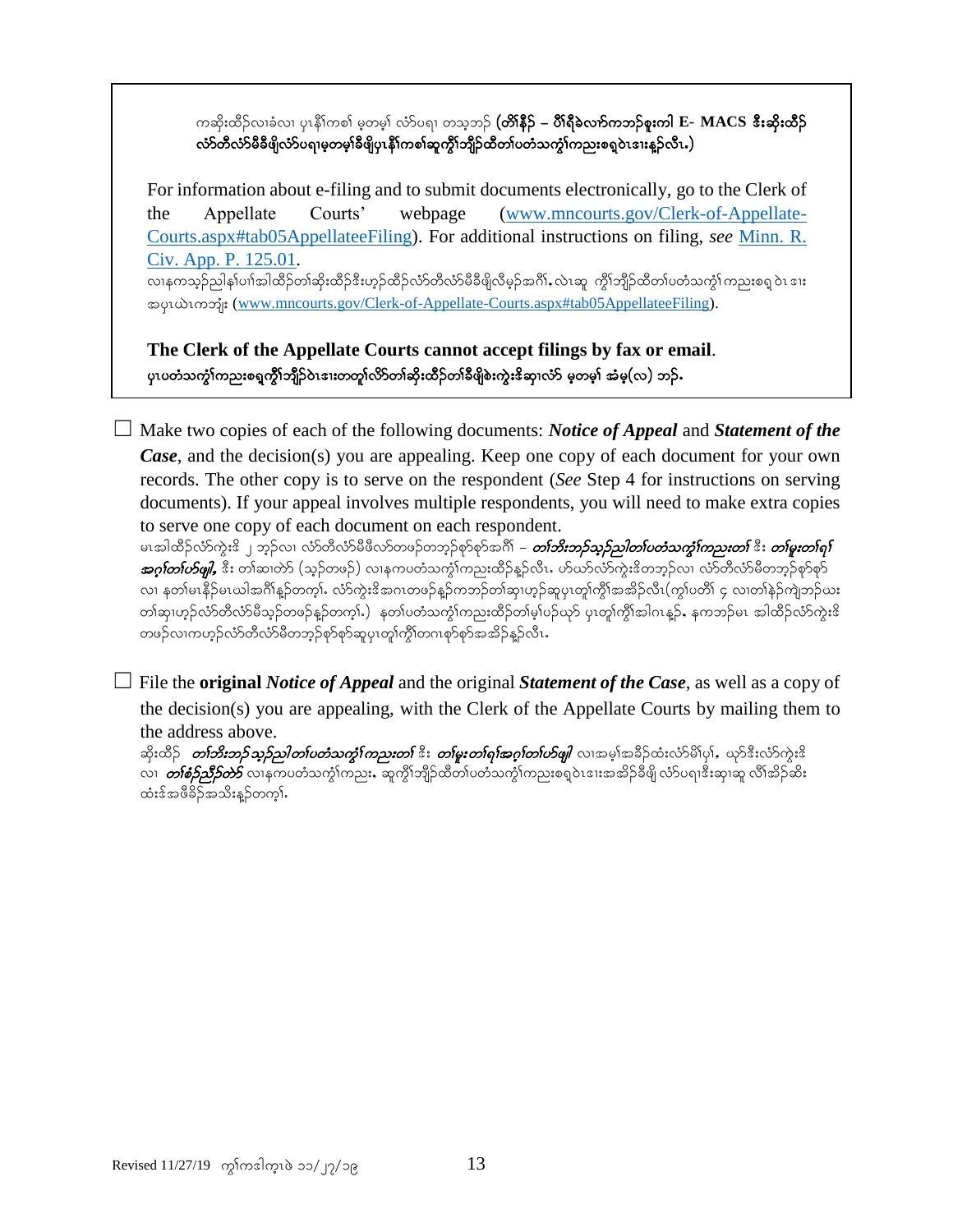## **Step 4: Serve the documents on respondent(s)** ပတိႆ၊ ၄ – ဆု၊လံာ်တီလံာ်မီတဖဉ်ဆူပု၊တူ၊်ကွီၢ်သူဉ်တဖဉ်အအိဉ်

Any time you submit a document to the Clerk of the Appellate Courts for filing, a copy of that document must also be provided to all other parties to the appeal at or before the time of filing. Providing a copy to the other parties is called "service."

ဖဲနဆု၊လံာ်တီလံာမိဆူကွိၢ်ဘျိဉ်ထိတ၊်ပတံသကွဲ၊်ကညးစရူဝဲၤဒၢးလ၊ကပတံထိဉ်တ၊်အဂါ်အခါတဘျိလ၊်လ၊်, နကဘဉ်ဟုဉ်ထိဉ်စ့၊်ကီး လံာ်ကွဲးဒိ တခါဆူ ပုၤဂၤအဖုသ့ဉ်တဖဉ်လၢအဘဉ်ထွဲဒီးတၢ်ပတံသကွဲၤ်ကညးအံၤ ဖဲ မ့တမ့ၢ်တချူးတၢ်ပတံထိဉ်တၢ်အခါနူဉ်လီၤ . တ၊်ဟုဉ်လီၤလံာ်ကွဲးဒိ ဆူပုၤဂၤ အဖုသွဉ်တဖဉ်အံၤတၢ်ကိႈအီၤလ၊ "တၢိဆု၊ဟူဉ်" နူဉ်လီၤ.

**Important: You must file the** *Notice of Appeal* **and serve it on the respondent(s) by the deadline you calculated in Step 1, or your appeal will be dismissed.**

အရှ<sup>စ္စ</sup>ဉ်**:** နကဘဉ်ဆိုးထိဉ် *တၢ်ဘိးဘဉ်သူဉ်သါတၤ်ပတံသကွဲၤ်ကညးတၤ်* ဒီးဆု၊ဟုဉ်အီၤဆူ ပုၤတူ၊်ကွိၢ်သုဉ်တဖဉ်အအိဉ်တချုး တၢ်သုဉ်ဆၢဖး ကတိၢ် လ၊နင်္ဂါဒွးဖဲလါစဲးပတ္စ္ကာ)ဉ်ာသီ, မူတမ္န္ကုနတ္ပါပတ္စ္ကာက္စုံကညးကဘဉ်တ္ပါလီၤမ္ပါက္စာအီၤလီၤ

☐ Choose your method of service (*see* instructions below). For **each party** on whom who you need to serve documents, follow these steps to decide how to serve **that party**:

ယုထ၊တါဟ္ဉာ်အကျို၊အကျဲ (*ကွ<sup>န်</sup>*တါနဉ်ကျဲလ၊လာ်). လ၊**ပု၊တဖုစှာ်စှာ်**လ၊နကဘဉ်ဆု၊ဟ္ဥလံာ်တီလံာ်မီတဖဉ်အဂိါႇ ဟ်ထွဲတ၊်ပတိ၊်လ၊ လာ်အံၤ တဖဉ်ဒ်သိးကဆ၊တဲာ်တၢ်ကဆု၊ဟုဉ်**ပုၤအဖု**အံၤဒ်လဲဉ်နဉ်လီၤ: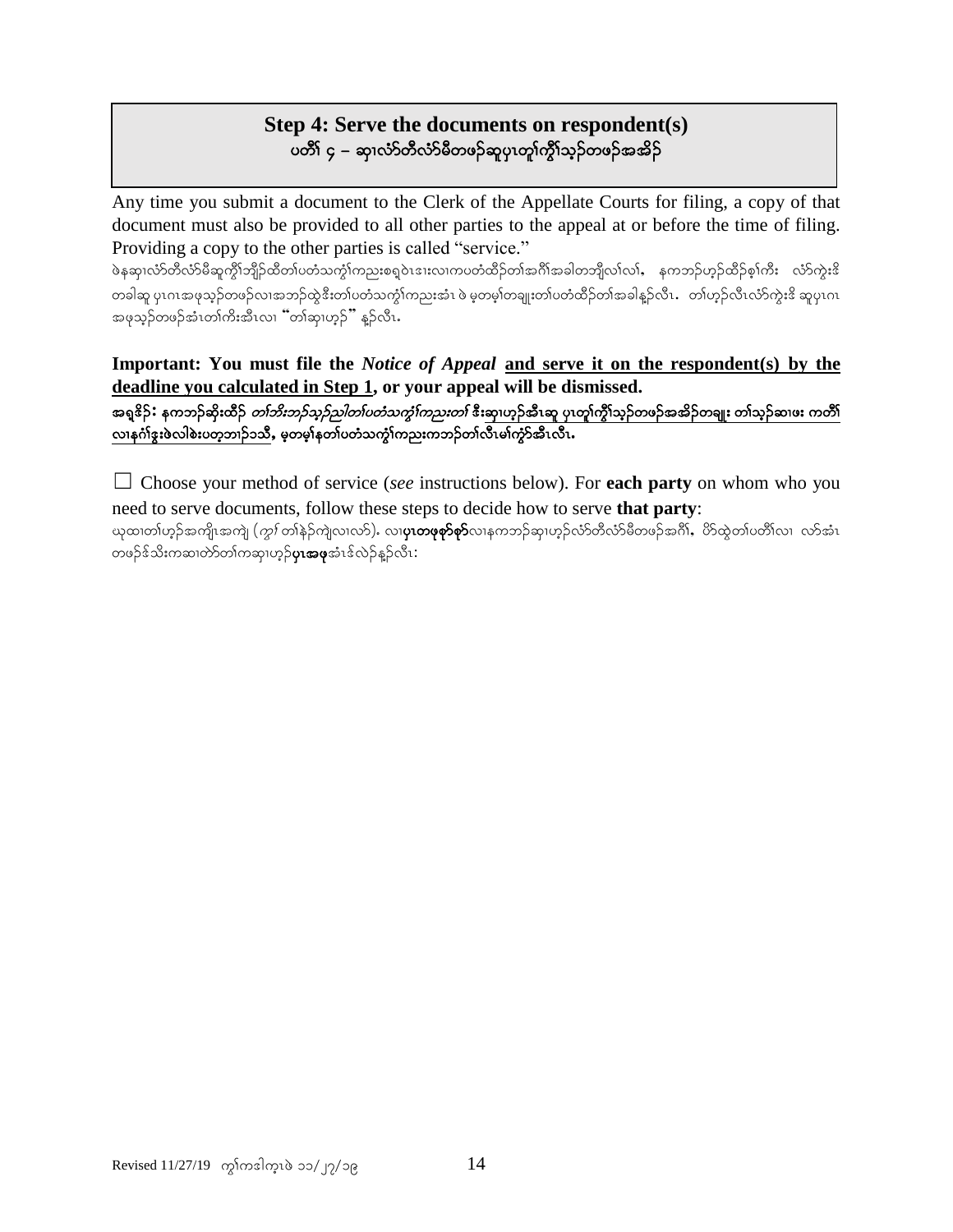

Choose one of these options for service:

- **(1) By U.S. Mail:** "Service by mail" occurs when you deposit the document to be served in the **U.S. Mail**, with the correct address and adequate first-class postage. You may deposit the documents in the mail yourself. **For simplicity, this packet only includes forms related to service by mail.**
- **(2) In person:** "Personal service" occurs when you have **another person** handdeliver the document to be served to the person(s) to be served. The person who hand-delivers the document must be 18 years or older, and cannot be a party to the case. **You cannot perform "personal service" yourself.**
- **(3)** If the recipient consents to another method of delivery, such as email or fax, you can use that method for service.

The Certificate of Service forms in this packet would need to be modified if you choose to serve documents in person or by another method (with consent of the recipient). For additional instructions on service, see [Minn. R. Civ. App. P. 125.02.](https://www.revisor.mn.gov/court_rules/ap/subtype/rcap/id/125/#125.02)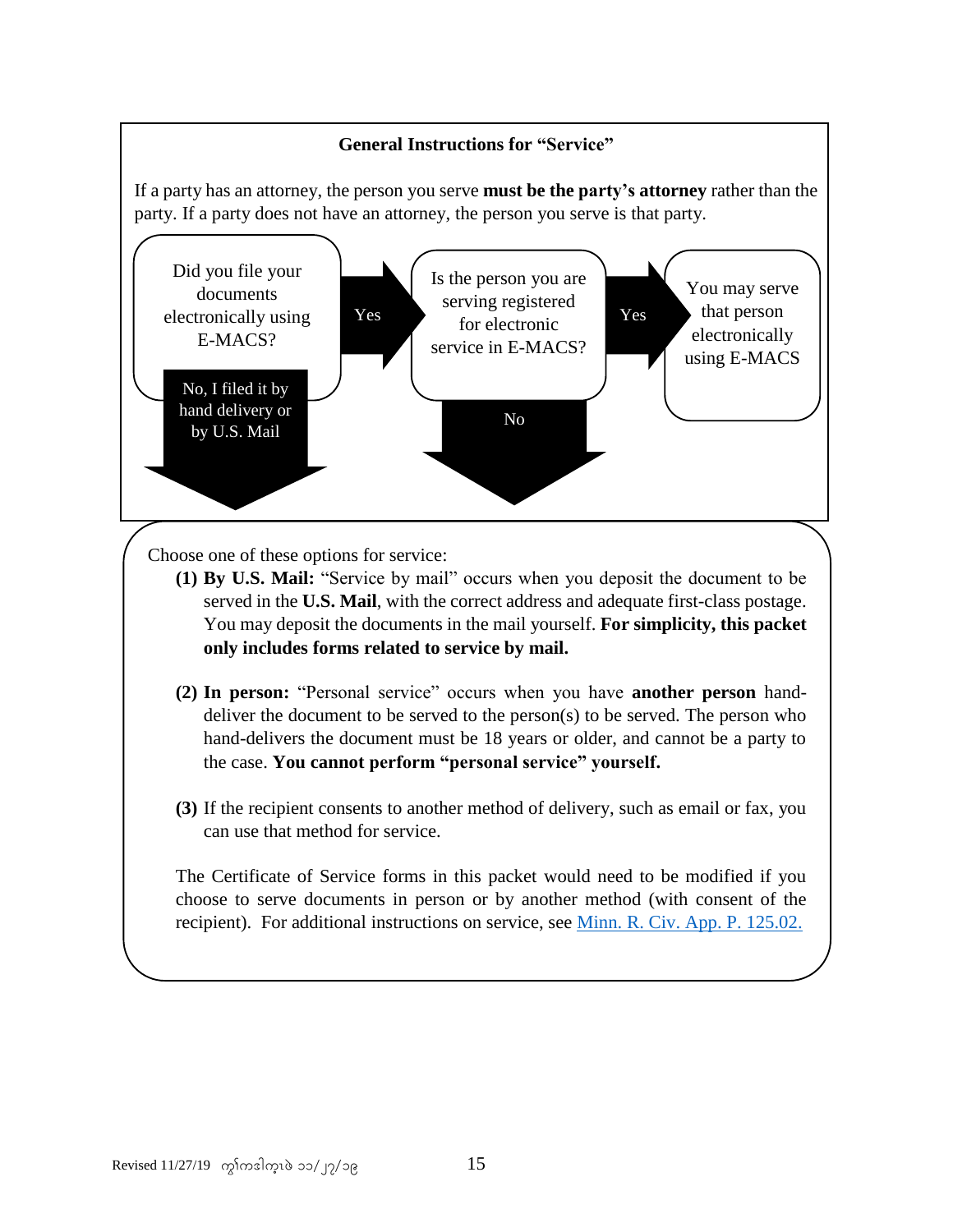

 $\Box$  Serve the respondent with a copy of (1) *Notice of Appeal*, (2) *Statement of the Case*, and (3) a copy of the decision you are appealing. ဆု၊ဟုဉ်တ၊်ပု၊တူ၊်ကွိၤ်တ၊်ဖိဒီးလံာကွဲးဒိအခါစုာ်စုာ်လ၊(၁)*တ၊်ဘိးဘှာ်သုဉ်ညါအတၤ်ပတံသကွံၤ်ကညးတၤ်, (၂)တ၊်မူးတ၊်ရၢ်တ၊်ဂါအတၤ်ဟိဖျါ,* (၃)တ1်စဉ်ညီဉ်အတ1်ကွဲးဒိလၢနပတံသက္ခၤ်ကညးထိဉ်နဉ်လီး.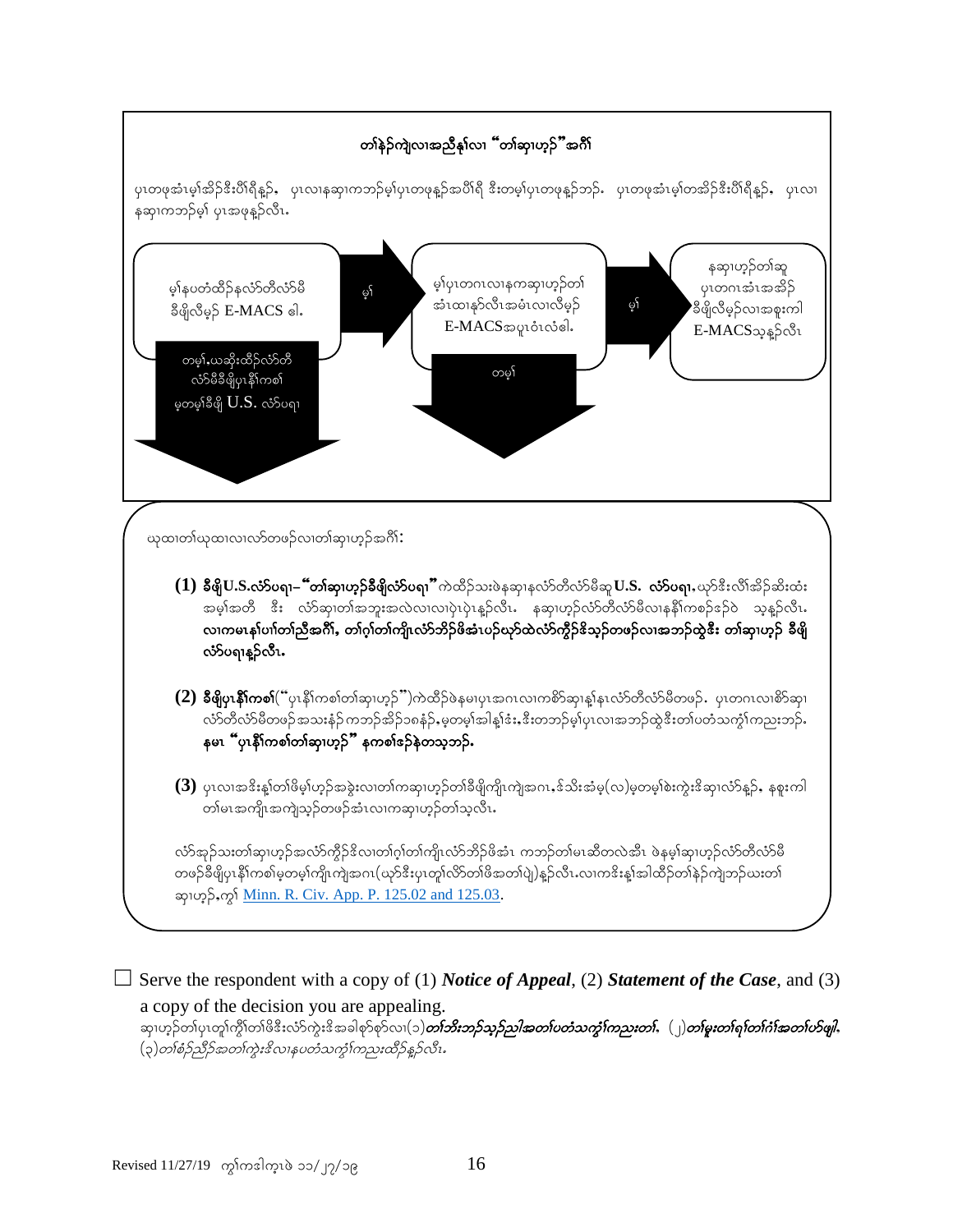## **Step 5: If you served any documents by mail or other non-E-MACS method: Fill out and file a** *Certificate of Service* ပတိၢ် ၅ –နမ့္သာဟုသလားတိုလည်မိသုဉ်တဖဉ် ခ်ီဖျိလံာ်ပရ၊ မ့တမ့္၊ ကျိၤကျဲအဂၤလ၊ အတမ့္၊ E-MACS အကျိၤအကျဲန္**ဉ်:**

## မၤပှဲၤဒီးဆိုးထိဉ် *လံာ်အုဉ်သးတ<sup>ြ</sup>တုက်တင်္ဂ*

֘֒

**Every** document submitted to the Clerk of the Appellate Courts for filing must be accompanied by proof that the document was served on the other party or parties to the appeal. This is called "proof of service." Documents served electronically (via E-MACS) do not require a separate document showing proof of service.

လံာ်တိလံာမိ**တခါစုာ်စုာ်**လၤအဘဉ်တါဆု၊ဆူကွိၢ်ဘျိဉ်ထိတါပတံသက္ခံโကညးစရပဲၤဒးးလၢအကပတံသက္ခံโကညးတါအဂိါသုဉ်တဖဉ်ကဘဉ်ပဉ်ယုဉ် ီးတ၊်အုဉ်သးလၢလံ်ာတိလံာမိသုဉ်တဖဉ်အံၤဘဉ်တ၊်ဆု၊ဟုဉ်အီၤဆူပုၤအဖုအဂၤသုဉ်တဖဉ်လ၊အဘဉ်ထွဲဒီးတ၊်ပတံသကွဲ၊်ကညးအံၤဝံၤလံနူဉ်လီၤ တါအံၤပုၤကိးအီၤလ၊ "တါအုဉ်သးတါဆု၊ဟုဉ်တါ" နူဉ်လီၤ.လံာ်တီလံာမိသုဉ်တဖဉ်လၢအဘဉ်တါဆု၊ဟုဉ်ခီဖိျလီမှဉ် $(\mathbb{S}$ ဖိျ  $\text{E-MACS})$  နူဉ်တလိဉ် လံာ်တီလံာမိလိၤဆိလၢကဟ်ဖျါ်ံတ၊်အုဉ်သးတၢ်ဆု၊ဟုဉ်တ၊ိႆန္ဉာလီၤ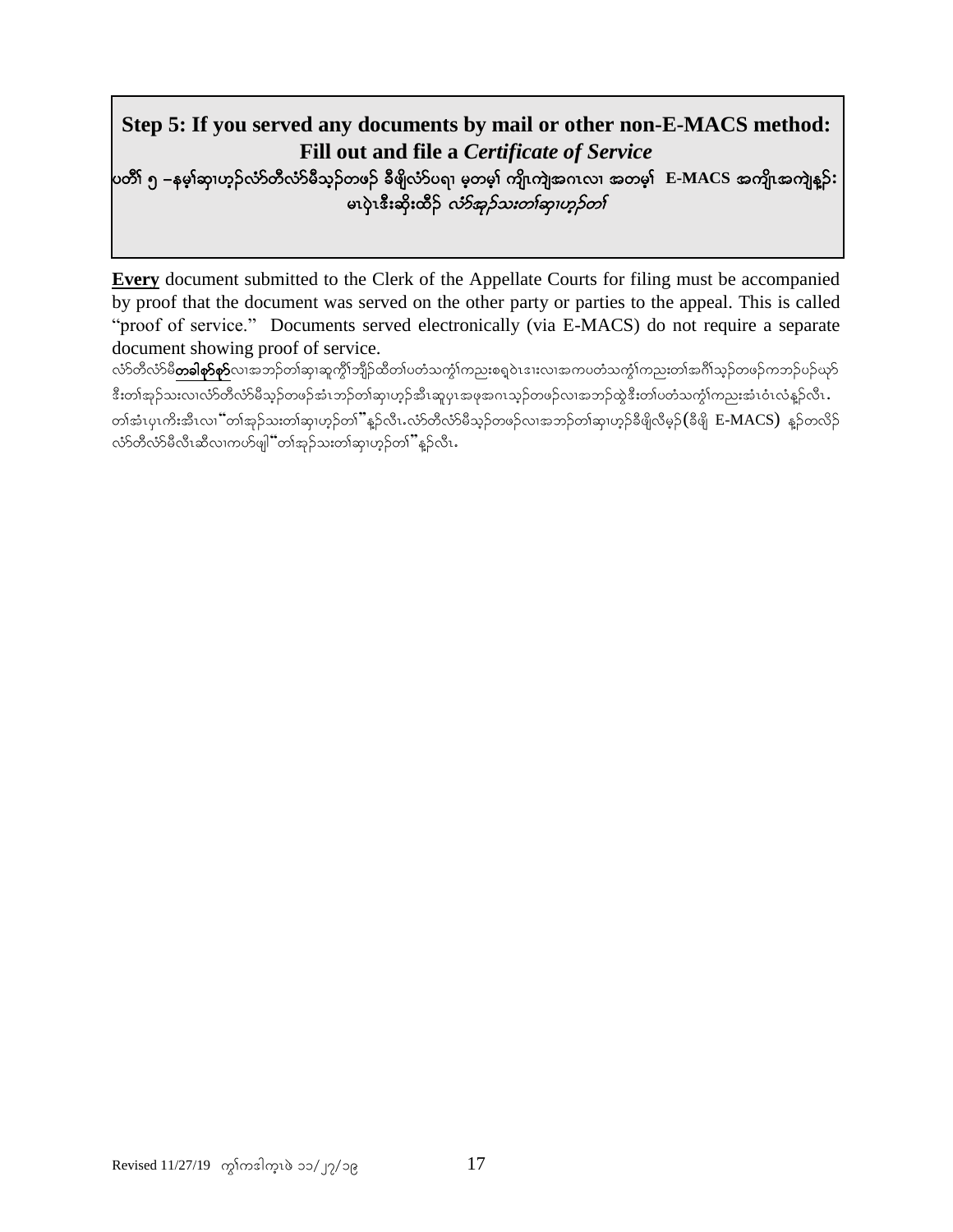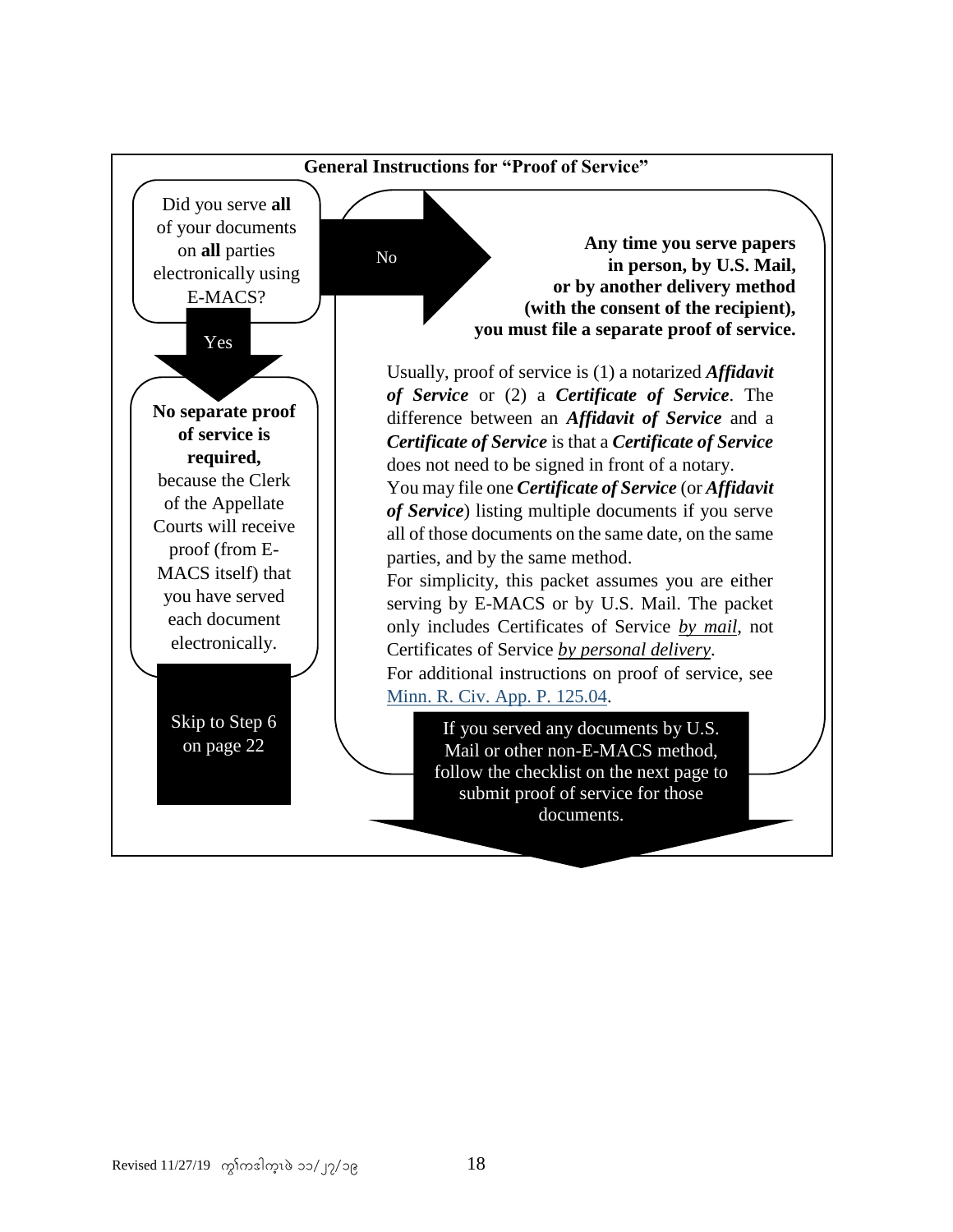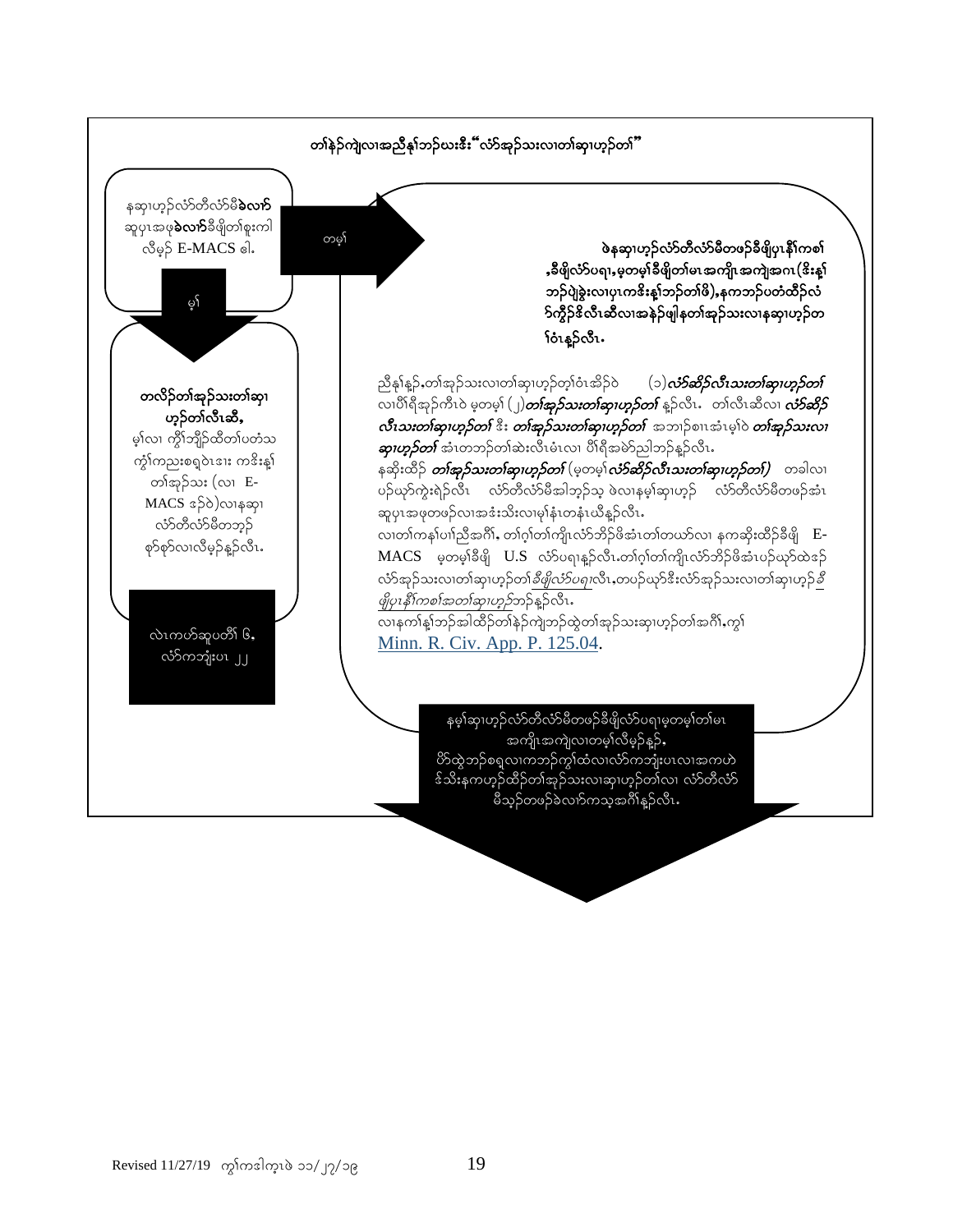$\Box$  A person who serves documents by mail must complete and sign the form titled *Certificate of Service by Mail.* A *Certificate of Service by Mail* form is included with

this packet.

```
ပုၤတဂၤလၢဆု၊ဟ္၄် လံာ်တိလံာ်မိတဂၤအံၤ ကဘဉ်မၤပုံၤ ဒီးဆဲးလီၤမံၤလၢလံာ်ကွိဉ်ဒိလၢအခိဉ်တီမှ၊် လံာ်အှဉ်သးတ<sup>ု့</sup>ဆု၊ ဟူဉ်လံာ်
\omegaوكو\beta7 مِن \omegaوكركردكراء، وكوبارمات ماكوركوكوكيليكوكوكيا، وكان كان ماركون بالمكامر ماركوبان وكان بالمكافر
```
The *Certificate of Service* must include, from top to bottom:

 $\vec{v}$ တ်အု $\beta$ သးတ $\vec{v}$ ဆု၊ဟူ $\beta$ တ $\vec{b}$  အံၤကဘဉ်ပဉ်ယု $\hat{b}$ , စးထိဉ်ခိဉ်ထံးတုၤလၢလ $\hat{b}$ :

- 1. The parties' names and case file number (If an appellate file number has not been assigned yet, leave this portion of the form blank); ပှၤအဖုသုဉ်တဖဉ်အမံၤႇဒီးတၢ်အမူးအရၢိနိဉ်ဂံၢ် (ကွိၢ်ဘျိဉ်တ၊်ကကွ၊်ကဒါက္ၤတၢ်စံဉ်ညိဉ်အနိဉ်ဂံၢမ့၊်တ၊်တဟ္ဉ်အီၤ  $\frac{1}{2}$ န်နဉ်, ဟ်လီးတဲတစ်လိုက်တံ $\frac{1}{2}$
- 2. County where the form was signed; ဟိဉ်ကဝီၤလၢလံာ်ကိုဉ်ဒိအံၤဘဉ်တၢ်ဆဲးလီၤအမံၤ;
- 3. The name of the person who served the documents; ပုၤလၢအဆု၊ဟ္၄်လံာ်တီလံာမိတဖဉ်အမံၤ;
- 4. The titles of the documents that were served (on the forms included with this packet, the titles of the document are already filled in); လ်ာတိလ်ာမီအခိဉ်တီသွဉ်တဖဉ်လၢအဘဉ်တၢ်ဆု၊ဟူဉ် (လ်ာ်ကွီဉ်ဒိသွဉ်တဖဉ်လ၊အပဉ်ယှာ်လ၊တၢ်ဂ္ဂ၊်တ၊်ကျို၊  $\Delta$ လ်ာဘိဉ်ဖိအံၤ $\Delta$ လ်ာတီလ်ာမီအခိဉ်တီသွဉ်တဖဉ်လၢအဘဉ်တ $\alpha$ များကိုးထီးဝံၤလံသွဉ်တဖဉ် $\Delta$
- 5. The date the documents were served; မှါနံၤလၢလံာတိလံာ်မိသုဉ်တဖဉ်အဘဉ်တါဆု၊ဟုဉ်;
- 6. The names of the parties who were served and the addresses to which the documents were mailed or delivered to those parties; ပုၤအဖုသုဉ်တဖဉ်လၤအဘဉ်တဂ်ဟ့ဉ်လံာ်တီလံာမိအမံၤဒီးအတၤ်အိဉ်လိါဆိးထံးလၤလံာ်တဖဉ်အကဘဉ်တၤ်ပရၢမ့ တမ့ါဆု၊အီၤ;
- 7. The signature of the person who served the documents, the date the form was signed, and the county and state where the form was signed. ပုၤလၢအဆု၊လံာ်တီလံာမိတဂၤအတၢ်ဆဲးလီၤမံၤ,မုနံၤလ၊လံာ်ကွိဉ်ဒိဘဉ်တၢ်ဆဲးလီၤမံၤႇဒီးဟိဉ်ကဝီၤဒီးကိၢ်စဉ် လ၊ လံာ်ကိုဉ်ဒိအံၤဘဉ်တၢ်ဆဲးလီၤမံၤ.

**Note: You will need different** *Certificate of Service* **forms at different steps in the process. Do not fill out or file all of the** *Certificate of Service* **forms at the same time.**

တိ၊နီဉ် $\boldsymbol{:} \quad$ နကလိဉ်ဘဉ် *လံာ်အှဉ်သးတၤ်ဆုၤဟ္ဥ်တၤ်* လံာ်ကွီဉ်ဒိလီၤဆီသ္ဥ်တဖဉ် ဖဲတၤ်အပတိၤ်လီၤဆီတဖဉ်လ၊ တၤ်မၤအကျိၤအကျဲ တခါအံၤအပူၤန္ဥာလီၤႉ တဘဉ်မၤပုံၤ မှတမ္<sup>ု</sup> ဆိုးထိဉ် *တါအုဉ်သးတါဆုၤဟ္ဥတၤ်* လံာ်ကွီဉ်<sup>ဥ</sup>သ္ဥတဖဉ်ခဲလက်တဘျီယီတဂူၤႉ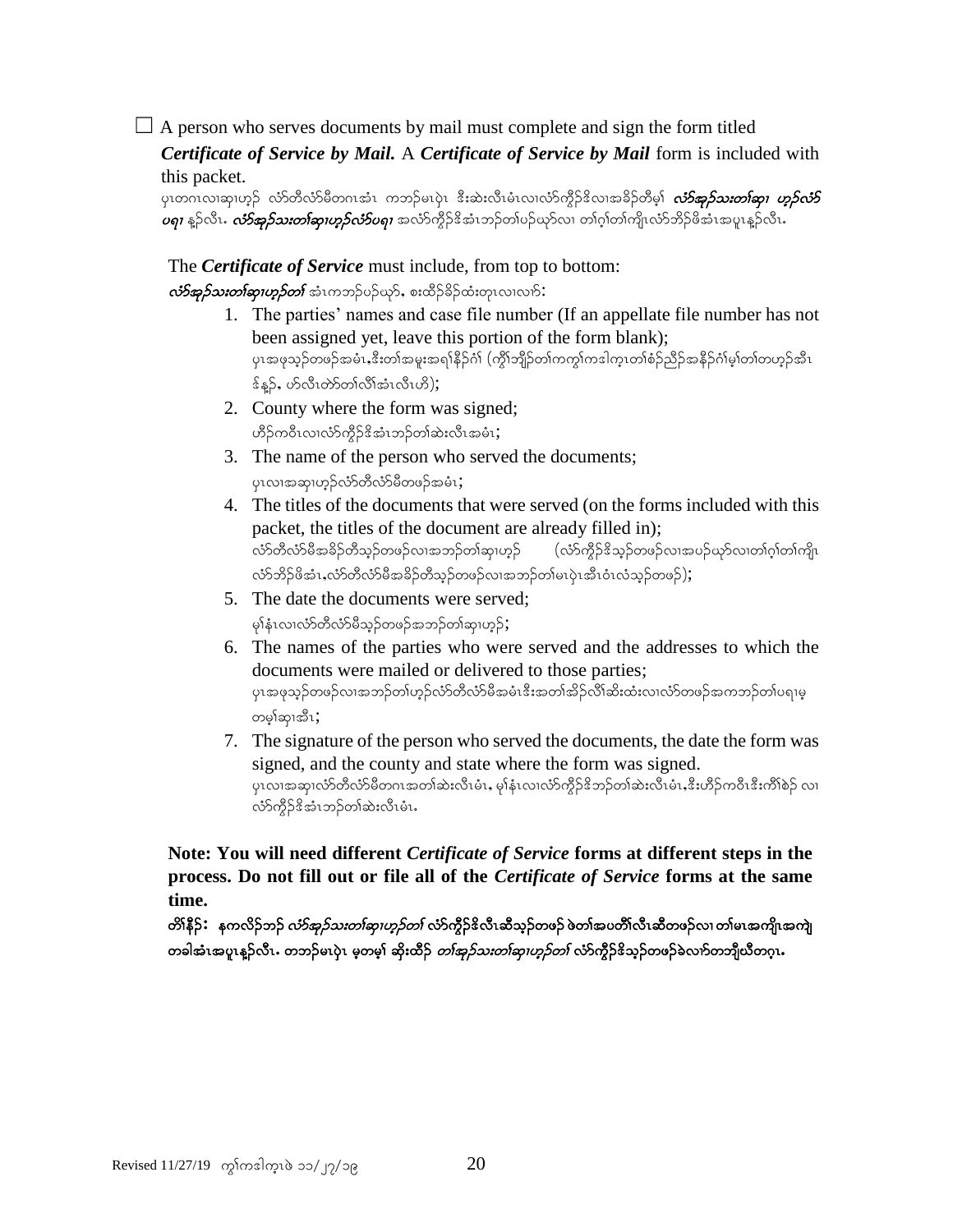☐ File the signed *Certificate of Service* with the Clerk of the Appellate Courts. ပတံထိဉ်*လံာ်အူဉ်သးတါဆု၊ဟူဉ်တၢ်ဝံ*းလၢအဘဉ်တါဆဲးလီၤမံၤဆူကို)်ဘျိဉ်ထိတ၊်ပတံသကဲ့၊်ကညးစရူဝဲၤဒၢးအအိဉ်

- If you used E-MACS to electronically **file** your *Notice of Appeal* and *Statement of the Case*, you will also file your *Certificate of Service* electronically using E-MACS (even if you **served** your documents by mail or in person). The *Certificate of Service* must be uploaded as a **separate** PDF or Word document – do **not** combine the *Certificate of Service* with any of your other documents into a single PDF or Word document. နမ့္ပ်စူးကါ E-MACS လၤက**ဆိုးထိဉ်**န *တၤ်ဘိးဘဉ်သူဉ်ညါတၤ်ပတံသကွံၤ်ကညးတြီး တ၊်မူးတ၊်ရၢ်အဂ္ဂ၊်တ်ဟျ၊ နဉ်နေကဘဉ်* ္<br>ဆိုးထိဉ်န *ကံ်အု<i>ဉ်သးဆု၊ဟူဉ်တ***်** ခီဖြိုတစ်ူးကါ E-MACS စ့ဂ်ကီး နူဉ်လီၤ. (နမ့**်ဆု၊ဟူဉ်**လံာ်တီလံာ်မီ တဖဉ် ခီဖိျလံာ်ပရၢ မ့တမ္)ခ်ီဖျိပုၤနိၢ်ကစၢ်ဒဉ်လဲ>န္ဉ်ာလီၤ)**.** *လံာ်အှဉ်သးဆု၊ဟူဉ်တၤ်* **အံ**ၤကဘဉ်တၢ်တိဉ်ထိဉ်အီၤဆူအ့ထၢဉ်နဲးအဖိခိဉ်ဒ် PDF မှတမ့၊် Word လံာ်တီလံာမီ လ၊ **အအိဉ်လီၤဆီဒ**ဉ်ဝဲ– **တဘဉ်**ပဉ်ယှာ် *လံာ်အူဉ်သးဆု၊ဟူဉ်တၤ်* းီး လံာ်တီလံာ်မီ လ၊ တဒ်သိးလိာ် အသးတဖဉ်ဆူ  $PDF$  မှတမ့ $\{Word$  တခါဓိၤဘဉ်).
- If you filed your *Notice of Appeal* and *Statement of the Case* by hand delivery or by mail, you may also file your *Certificate of Service* by hand delivery or by mail. နမ့္်ာဆိုးထိဉ် *တြားဘဉ်သူဉ်ညါတၤ်ပတံ သက္ဂၤ် ကညး တၤ် ဒီး တၤ်မူးတၤ်ရ၊် အဂ္ဂ၊် တၤ်ဟ်ဖျါ လံာ်ဟီ လိာ မီ သုဉ်တဖဉ် စီမြိုပုၤနို႞* ာ<br>စစ်အတါဆု၊ မှတမူ)ခ်ီဖိျလံာ်ပရၢန္**ဉ်,** နကဘဉ်ဆိုးထိဉ် န *လံာ်အှဉ်သးတါဆု၊ဟူဉ်တ၊်* ခီဖိျပုၤနိ1်ကစၤ် အတၤ်ဆု၊ မှတမူ၊် ခီဖိျ လံ>်ပရາစ္}ကိုးလီၤ.
- *See* Step 3 on page 11 for additional instructions on how to file documents.  $\phi$ ်တော် ၃ လ၊လာ်ကဘျံးပၤာ၁ ဒ်သိးနကန္၊်အါထိဉ်တ၊်နဉ်ကျဲဘဉ်ယးတ၊်ဆိုးထိဉ်လာ်တီလာ်မီသူဉ်တဖဉ်ဒ်လဲဉ်နှဉ်လီၤ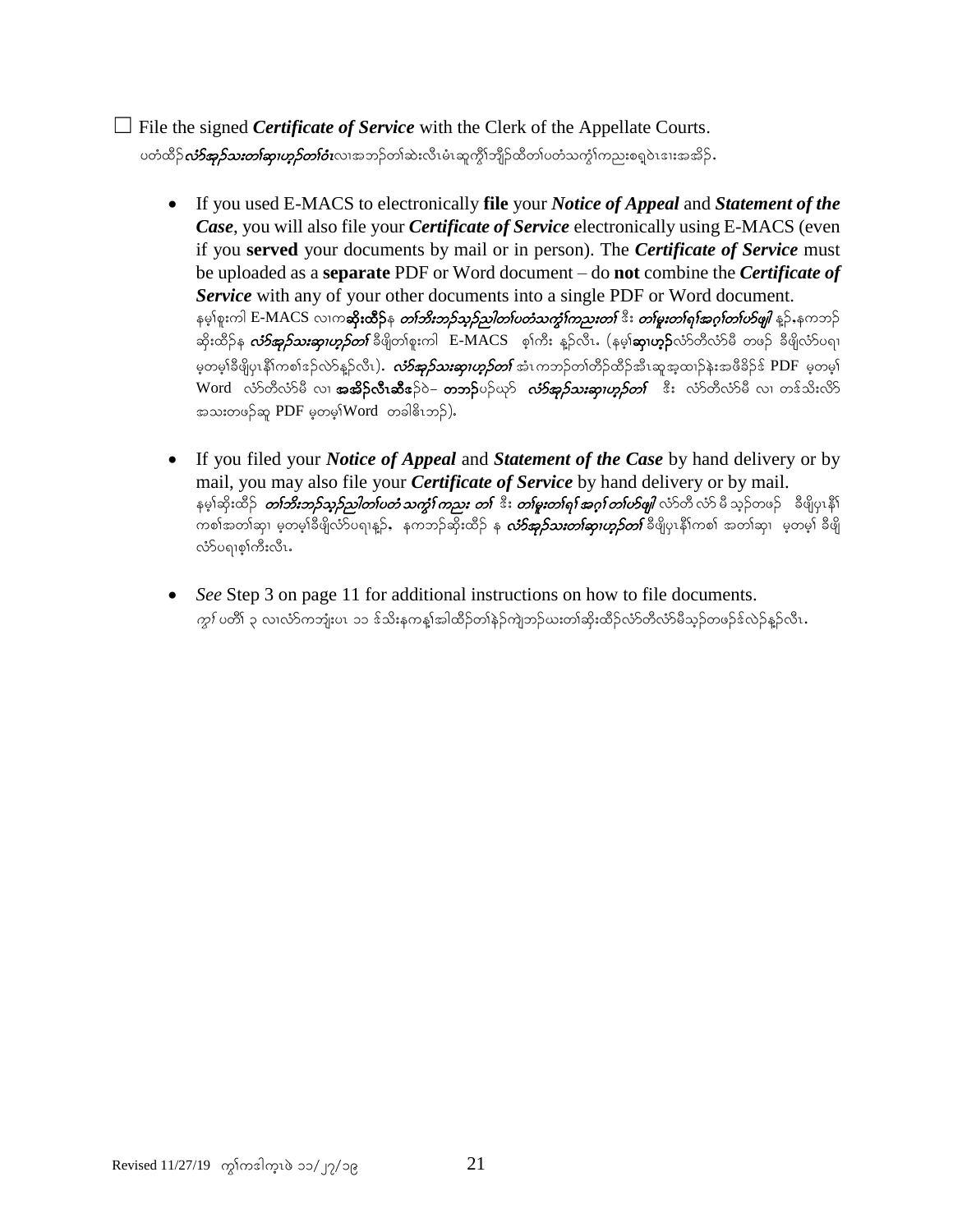## **Step 6: Order the transcript if necessary** ပတိၱ၊ ၆ – တၢ်လိဉ်မှဉ်အိဉ်နူဉ် မၤလိာ်လံာ်ကွဲးနီဉ်ကွဲးယါ

In addition to the parties' briefs, the "district court record" is the only information that the Court of Appeals considers in an appeal. The district court record includes documents filed in the district court and evidence used in the hearings before the district court judge, or referee, or Child Support Magistrate (CSM).

ပုၤအဖုသ္ဉ်တဖဉ်အကွိ\ဘျိဉ်လံာ်ဟ်ဖျါသ္ဉ်တဖဉ်အမဲာ်ညါႇ "ကိ\ရှဉ်ကွိ\ဘျိဉ်အတ\မၤနိဉ်မၤယါ" မ့\တ\ဂ္\တ\ဂျိၤထဲတမံၤဓိၤလ၊ တ\ပတံ သက္ခံၤ်ကညးကွိၤ်ဘျိဉ်ကွၤ်ထံဆိကမိဉ်လ၊ တၤ်ပတံသက္ခံၤ်ကညးအပူၤန္ဥာလီး… ကိၢရှဉ်ကွိၤ်ဘျိဉ်အတၤ်မၤနိဉ်မၤယါ ပဉ်ယှာ်လံာတီလံာမိတဖဉ် လ၊ဘဉ်တါဆိုးထိဉ်လ၊ ကိါရှဉ်ကွိါဘျိဉ်အပူၤ ဒီး တါအုဉ်ကီၤသးလ၊ ဘဉ်တါစူးကါဖဲတါစံဉ်ညိဉ်ဒိကနဉ်တါလ၊ ကိါရှဉ်ကွိါဘျိဉ်စံဉ်ညိဉ်ကွိါႇ မှတမှါ ပုၤစံဉ်ညီဉ်ဆ၊တဲာ်တာ်, မှတမှါ ဖိသဉ်တါဆီဉ်ထွဲမၤစၢၤကွိဉ်မှဉ်စံဉ်ညီဉ်ကွိါ (CSM) အမဲာ်ညါနူဉ်လီၤ.

The district court record might also include a *transcript* of the hearing(s) before the district court judge, referee, or CSM. A *transcript* is a typed copy of what was said at your hearing by all of the witnesses, parties, and attorneys, as well as by the judge, referee, or CSM. If a hearing was held in your case, you can order a *transcript* of the hearing. A *transcript* is not prepared unless it is requested. If you need a transcript for your appeal, you must order it within 14 days from when you filed the *Notice of Appeal.* [Minn. R. Civ. App. P. 110.02](https://www.revisor.mn.gov/court_rules/ap/subtype/rcap/id/110/#110.02)

ကိၢရျာ်ကွိၤဘျိာအတ၊်မၤနီဉ်မၤယါ ဘဉ်သူဉ်သုဉ်ပဉ်ယှာ *တ၊်ကွဲးနီဉ်ကွဲးဃါ* **လ၊တ၊်စံဉ်ညိ**ဉ်ဒိကနဉ်တ၊်လ၊ ကိၢရျာ်ကွိၢ်ဘျိဉ်စံဉ်ညိဉ်ကွိၢ်, မ့တမ့၊် ပုၤစံဉ်ညီဉ်ဆ၊တဲာ်တာ်, မှုတမှ္ဂါ CSM အမဲာ်ညါန္ဉာလီၤ*. တ်ကွဲးနီဉ်ကွဲးဃါ* မွ၊်လံာ်ကွဲးဒိလ၊အကွဲးနီဉ်မၤဃါတ၊်ကတိၤခဲလၢာ်လ၊ အဘဉ်တၢ်စံးတ္၊်အီၤလ၊ပုၤအုဉ်အသးတဖဉ်, ပုၤအဖုတဖဉ်, ဒီးပိါရီတဖဉ်, ပဉ်စု၊်ကီးဒီး စံဉ်ညီဉ်ကို၊်, ပုၤစံဉ်ညီဉ်ဆ၊တဲာ်တ၊်, မှတမှ၊် $\,\rm{CSM}\,$ ဖဲတၢ်စဉ်ညီဉ်ဒိကနဉ်တၢ်အခါနှဉ်လီၤ. တၢ်စဉ်ညီဉ်ဒိကနဉ်တ၊်မ့၊်အိဉ်လ၊နတ၊်မူးတ၊်ရ၊်နူဉ်, နမၤလိ၁် တၢ်စဉ်ညီဉ်ဒိကနဉ် *အတ၊်ကွဲးနီဉ်ကွဲးယါ* သူနဉ်လီၤ**.** *တၢ်ကွဲးနီဉ်ကွဲးယါ* **အံ**ၤမှတမ့)်လၢအဘဉ်တ၊်ယူထိဉ်ဘဉ်နဉ်, တ၊်တကတ်ာကတီၤအီၤဘဉ်. နမ့၊်လိဉ်ဘဉ်တ၊်ကွဲးနီဉ်ကွဲးယါလ၊နတ၊် ပတံသက္ငါကညးအင်္ဂါန္ဉာ်, နကဘဉ်မၤလလိာ်အီၤလ၊ ၁၄ သီအတိါပူၤစးထိဉ်ဖဲနတိဉ်ဖျါထိဉ် *တ်ဘိးဘဉ်သူဉ်ညါဘဉ်ယးဒီးတၤ်ပတံသက္ခံာ်ကညး*  $\mathcal{A}$ Soof  $\mathcal{A}$ Soof. [Minn. R. Civ. App. P. 110.02.](https://www.revisor.mn.gov/court_rules/ap/subtype/rcap/id/110/#110.02)

There a fee for preparation of a transcript. If you can't afford the transcript preparation fee, you can request that the fee be waived by filing, in the district court, a *Motion to Proceed In Forma Pauperis*. Call court administration at the district court to request instructions for having the district court waive your transcript fees.

တ္ပါအဘူးအလဲအိဉ်ဝဲလ၊ တ္ပါကတ္ပာယတ္ပါး တျပားနို့ဉ်ယုံးယျှ နဉ်လိုးနေပါက်ပွဲကွဲမ်ားများကြွက်သားအလွယ် မျှသန်းသည် န္β်, နယ္နထိုည္ခယ္၊ တၢ်ဴအဘူးအလဲအံၤကဘဉ်တၢ်စူးကွံာ်ခ်ိဖျိဆိုးထိဉ်တၢ်, လ၊က်ိၢရျာ်ကွိုဘျိဉ်အပူၤ, *တၢ်ဴဆု၊န်လ၊ကလဲၤတ၊်ဆူညါလ၊ကွိ၊ ဘျိ<mark>ာ်ပူးလၢအတလိဉ်ဟုဉ်တါအဘူးအလဲ</mark>* နူဉ်လီၤ. ကိႈ ကွိၢ်ဘျိဉ်တ၊်ပ၊တ၊်ဆု၊လ၊ကိၢ်ရှဉ်ကွိၢ်ဘျိဉ် ဒ်သိးကယ္**ထိ**ဉ်တါနဉ်ကျဲလ၊ ကမ၊ကိၢ်ရှဉ် ကွိၢ်ဘျိဉ်ကစူးကွံာ်နတၢ်ကွဲးနိဉ်ကွဲးယါအဘူးအလဲန္ဝါလီၤ.

 $\Box$  Decide whether you need a transcript of a hearing. If you want the Court of Appeals to consider what was said at a hearing as part of the record in your appeal, you will need a transcript of each hearing you want the Court of Appeals to consider. ဆ၊တဲာ်လ၊မ့္ခ်ရကလိဉ်ဘဉ် တၢဴစံဉ်ညီဉ်ဒိကနဉ်အလံာ်ကွဲးနိဉ်ကွဲးယါဓါန္ဉာ်တက္i်. နမ့္ပ်အဲဉ်ဒိးလ၊တ၊်ပတံသက္ငံ၊်ကညး ကွိၤဘျိဉ်ကဆိမိဉ် ထံ ကဒါကူၤတၢ်တမံၤမံၤလ၊ အဘဉ်တ၊် စံးတ္၊်ဝံၤဖဲတ၊်စံဉ်ညီဉ်ဒိကနဉ်တ၊်လ၊ညါ လ၊ကပဉ်ယှာ်လ၊တ၊်မၤနိဉ်မၤယါလ၊ နကပတံသကွံ၊် ကညး အပူၤ နူဉ်, နကလိဉ်ဘဉ်ဝဲ တၢ်စံဉ်ညီဉ် ဒိကနဉ် တၢ် အတၢ်ကွဲးနိဉ်ကွဲးယါ တခါစုာ်စုာ်လၢ နအဲဉ်ဒိးတ၊်ပတံသက္ဂၢ်ကညး ကွိၢ်ဘျိဉ်ကဆိကမိဉ်ထံကူၤလၢနဂိၢန္ဉ်လီၤ.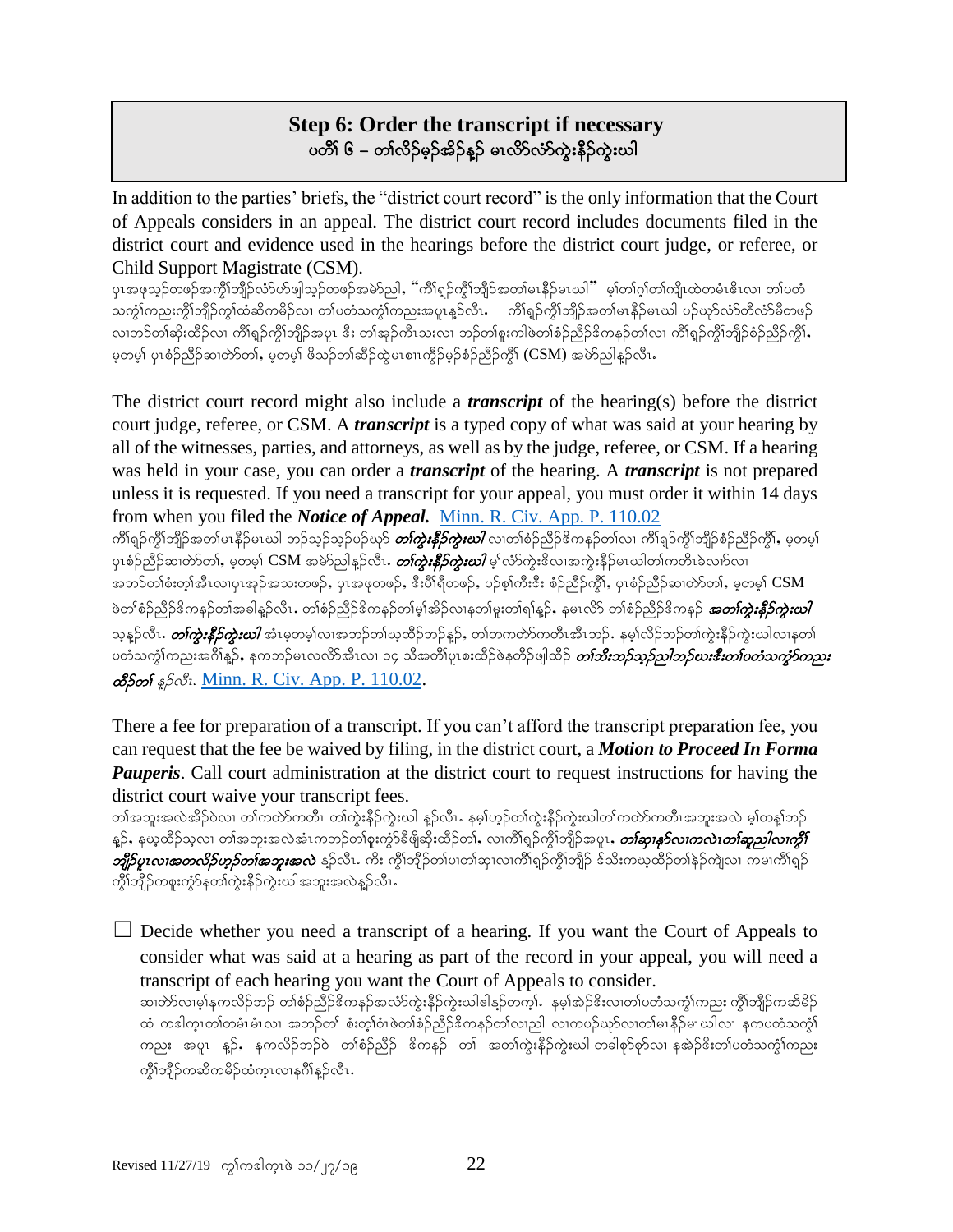

You will need to provide this information when you request the transcript. နကဘဉ်ဟုဉ်ထိဉ်တၢ်ဂ္၊်တ၊်ကျိၤသ္ဉ်တဖဉ်အံၤ ဖဲနယ္နထိဉ်တ၊်ကွဲးနိဉ်ကွဲးယါအခါန္ဉ်လီၤႉ

 $\Box$  Call court administration at the district court where your hearing took place and get instructions on how to request a transcript. You can find contact information for the district court at [http://www.mncourts.gov/Find-Courts.aspx.](http://www.mncourts.gov/Find-Courts.aspx)

ကိႏ ကွိၤ်ဘျိဉ်တၤ်ပ၊တၤ်ဆု၊ လ၊ကိၢ်ရှဉ်ကွိၤ်ဘျိဉ် ဖဲတၢ်စံဉ်ညိဉ်ဒိကနဉ်တၤ်ကဲထိဉ်အသးလ၊ကသ္ဉ်ညါ တၤ်နဉ်ကျဲလ၊ကဘဉ်ယ္ဇထိဉ်တၤ်ကွဲႏ နိဉ်ကွဲးယါဒ်လဲဉ်အဂ္ဂါန္ဉာ်တက္၊်. နယုထံဉ်န္၊်ကိၢိရ္ဉ်ကွိၢ်ဘျိဉ်အတၢ်ဆဲးကျိးတၢ်ဂ့ၢ်တၢ်ကျိၤသ့စဲ [http://www.mncourts.gov/Find-](http://www.mncourts.gov/Find-Courts.aspx)[Courts.aspx](http://www.mncourts.gov/Find-Courts.aspx) န**်**လီး.

 $\Box$  Follow court administration's instructions to request a transcript.  $\partial\phi$ တိုကျိဉ်တ၊်ပ၊တ၊်ဆု၊ အတ၊်နဉ်ကျဲဘဉ်ယးတ၊်ယုထိဉ်လံာ်ကွဲးနိဉ်ကွဲးယါနှဉ်တက္၊်.

 $\Box$  Pay the fee for the transcript. After you submit your transcript request, the court reporter will contact you and will provide you with an estimated cost to prepare the transcript and the estimated date when the transcript will be complete. Payment must be made **before** the transcript is prepared. If you are unable to afford the transcript fee, call court administration at the district court and request instructions for having the district court waive your transcript fee.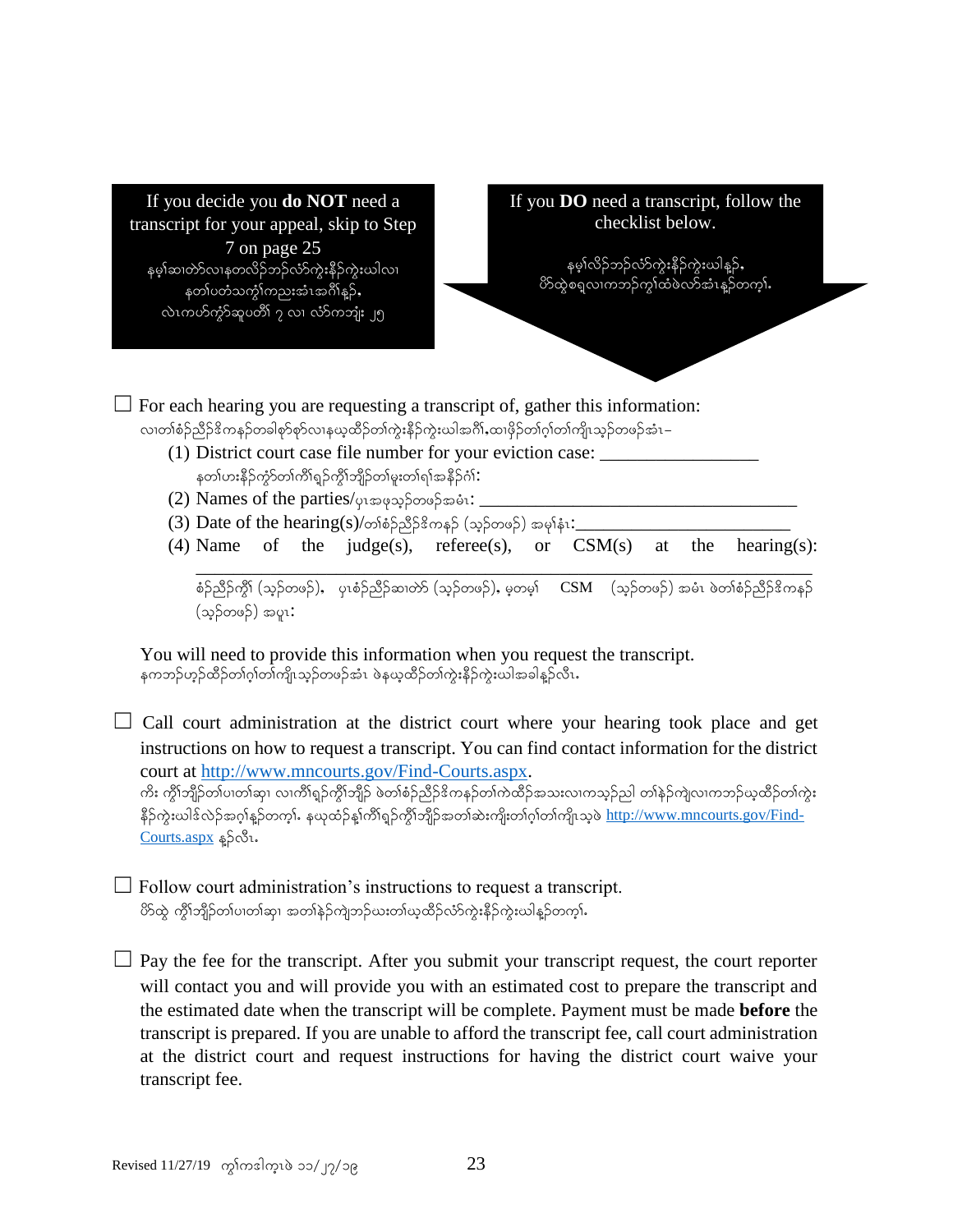ဟ္မာ်တၢ်အဘူးအလဲလ၊တၢ်ကွဲးနိဉ်ကွဲးယါအဂ်ိၢန္ဥတက္ခၤ်. ဖဲနဟ္ဥလီၤ နတၢ်ယ္နထိဉ်တၢ်ကွဲးနိဉ်ကွဲးယါဝံၤန္ဥ်ႇ ကွိၢ်ဘျိဉ်အပုၤဟ်ဖျါတၢ် ကဆဲးကျိးနၤဒီး တဲဖျါနၤတၢ်အဘူးအလဲလ၊တၢ်ကတ်ာကတိၤတ၊် ကွဲးနိဉ်ကွဲးယါ ဒီးမှ၊်နံၤလ၊ တ၊်ကွဲးနိဉ်ကွဲးယါကဝံၤဝဲန္ဉာလိၤ တ၊်အဘူး း<br>အလဲကဘဉ်ဟုဉ်လီၤဝဲ **တချုး**လ၊တါကတဲာ်ကတိၤစးထိဉ်ဝဲန္ဉာလီၤန နဟုဉ်တၢ်ကွဲးနိဉ်ကွဲးယါအဘူးအလဲမ့ၢ်တန္၊်န္ဉ်န ကိႏက္ဂိၢဘျိဉ်တၢ်ပၢ တါဆု၊လၢကိၢရှဉ်ကွိၢ်ဘျိဉ်ဒီးယူထိဉ်တါနဲ့ဉ်ကျဲ ဒ်သိးကယ္နထိဉ်တါနဲ့ဉ်ကျဲလ၊ ကမၢကိၢရှဉ်ကွိ၊် ဘျိဉ်ကစူးကွံ၁် နတၢ်ကွဲးနိဉ်ကွဲးယါ အဘူး အလဲနူဉ်လီး.

 $\Box$  Provide the court reporter with the names and contact information for the other party or parties involved in the appeal, so that the court reporter can provide them with copies of the transcript. **It is the appellant's responsibility to order copies of any transcript being prepared for appeal for all the other parties to the appeal.** 

ဟုဉ်ထိဉ်ကွိၢ်ဘျိဉ်အပှၤဟ်ဖျါတ၊်လ၊ ပှၤအဖုအဂၤလ၊ အဘဉ်ထွဲဒီးတ၊်ပတံသက္ဂါကညးသုဉ်တဖဉ် အမံၤအသဉ်ဒီးအတ၊်ဆဲးကျိးအဂ္ဂါအ ကျိၤ, လၢတၢ်န္ဉာ်အယိက္ဂ်ိါဘိုျာိပုၤဟ်ဖျါတ၊် ဟ္ဥာလီၤတ၊်ကွဲးနိဉ်ကွဲးဃါအလံာ်ကွဲးဒိဆူအဝဲသူဉ်ကသူအဂ်ိါန္ဥာလီ**း. တ၊်အံၤမ္၊်ဝဲပုၤလိ>်က္ဂ်ိါ** (ပုၤအဖုလၢပတံသက္ငံ္ကြည္မႈထိဉ်တ္) အမူအဒါလ၊ ကမၤလိာ်တ္ပ်က္လုံးနိဳဉ်က္မႈဃါလံာ်က္မႈဒိတမံၤလၤ်လၤလ၊ ဘဉ်တၤ်ကတဲာ်ကတီၤလ၊ တၢ်ပတံသက္ခံၤ်ကညးအင်္ဂါလ၊ ပုၤအဖုခဲလက်အင်္ဂါလ၊တၢ်ပတံသက္ခံၤ်ကညးအပူၤန္ဥလီၤ

 $\Box$  The court reporter will fill out a *Certificate as to Transcript*, which you and the court reporter both sign. The *Certificate as to Transcript* lets the Court of Appeals know that you have requested the transcript and will pay the court reporter. *See* [Minn. R. Civ. App.](https://www.revisor.mn.gov/court_rules/ap/subtype/rcap/id/110/#110.02)  [P. 110.02.](https://www.revisor.mn.gov/court_rules/ap/subtype/rcap/id/110/#110.02) The *Certificate as to Transcript* must include:

ကွိၢ်ဘျိဉ်အပုၤဟ်ဖျါတၢ်ကမၤပုဲၤလီၤ *လံာ်အှဉ်သးလၢတၢ်ကွဲးနီဉ်ကွဲးဃါႇ* **လၢနၤ**ဒီးကွိၢ်ဘျိဉ်ပုၤဟ်ဖျါတၢ် ခံဂၤလၢာ်ဆဲးလီၤမံၤန္ဉာ်လီၤ*. လံာ်* **အု***)်သးလၢ တၢ်ကွဲးနီဉ်ကွဲးဃါ* **ႏ**သုဉ်ညါ တ၊်ပတံသကွဲ်၊ ကညး ကွိၢ်ဘျိဉ် လ၊ နယ္ဇထိဉ်တၢ်ကွဲးနီဉ်ကွဲးယါ ဒီး လၢနကဟ္ဉ်အဘူးအလဲ ဆူကွိၤ်ဘျိဉ်အပုၤဟ်ဖျါတၤ်န္ဉ်ာလီၤ*. ကွၤ််<u>Minn. R. Civ. App. P. 110.02</u>. <i>လံာ်အုဉ်သးလၢတၤ်ကွဲးနီဉ်ကွဲးယါ* **ကဘဉ်ပဉ်**ယှာ်–

- 1) The date you requested the transcript from the court reporter; မှ)နံၤလၢနယ့ထိဉ်တၢ်ကွဲးနိဉ်ကွဲးဖျါလ၊ ကွိၢ်ဘျိဉ်အပုၤဟ်ဖျါတ**်**;
- 2) An estimated date that the court reporter will complete the transcript, deliver it to the parties, and file it with the district court; မှါနံၤလ၊ ကွိၢ်ဘျိဉ်အပှၤဟ်ဖျါတၢ်ကမၤဝံၤတၢ်ကွဲးနိဉ်ကွဲးယါႇ ဆု၊ယိၤဆူပုၤအဖုတဖဉ်ႇ ဒီးဆိုးထိဉ်လၢကိၢရှ္ဝ်ကွိၢ်ဘျိဉ်;
- 3) Your signature (if you are acting as your own attorney); and နဆဲးလီၤမံၤ (နမ္)မၤတၢ် $\hat{\mathfrak{so}}$ ရီအသိးနဉ်);  $\hat{\mathfrak{z}}$ း
- 4) The signature of the court reporter. ကွိ\်ဘျိဉ်အပုၤဟ်ဖျါတၤ်အဆဲးလီၤမံၤ.
- □ File and serve the *Certificate as to Transcript* with the Clerk of the Appellate Courts, or verify that the court reporter plans to file and serve it for you.

ဆိုးထိဉ် ဒီး ဆု၊ထိဉ် *လံာ်အုဉ်သးလၢတၢ်ကွဲးနီဉ်ကွဲးဃါ* **လ၊ ကိုၤ်ဘျိ**ဉ်ထိတၤ်ပတံသက္ငံၤ်ကညးတၤ်စရှဝဲၤဒၢး, မှတမ္ါ ကမၤဂၢၤ်ကျၤလ၊ ကိုၤ်ဘျိဉ်အပုၤဟ်ဖျါတ၊်အံၤ တိာ်ဟ်လၢကဆိုးဒီးဆု၊လၢနဂိၢနဉ်လီၤ**.**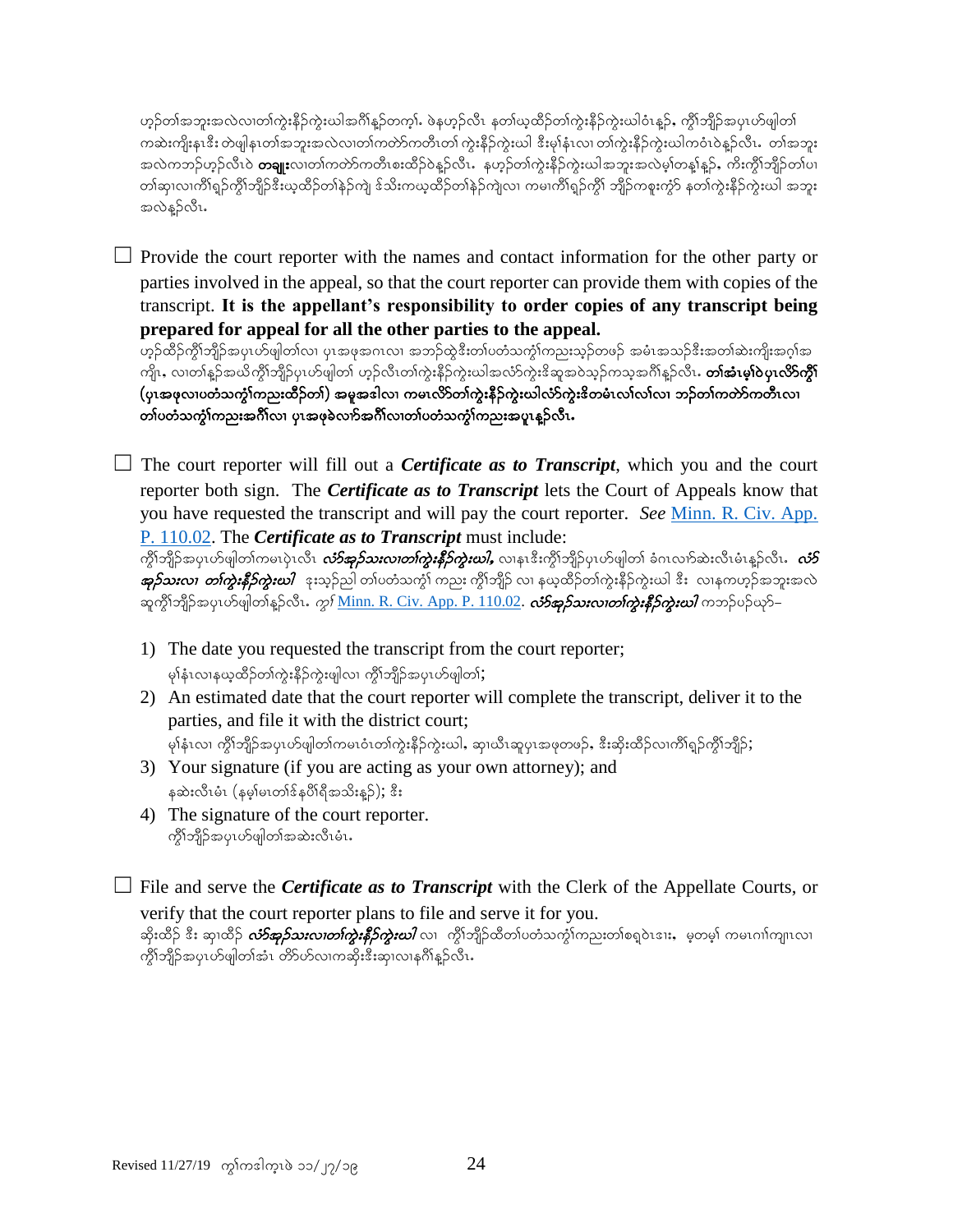After the court reporter receives payment, the court reporter will prepare the transcript and provide it to you and the other parties electronically or by U.S. Mail. The court reporter will also file a copy of the transcript in the district court and will file a *Transcript Delivery Certificate* with the Clerk of the Appellate Courts verifying that the transcript was filed in district court.

ဖဲကွိၤ်ဘျိဉ်အပုၤဟ်ဖျါတၤ်ဒီးန္1ဘဉ်တၤ်အဘူးအလဲဝံၤန္ဉဉ်, ကွိၤ်ဘျိဉ်အပုၤဟ်ဖျါတၤ်ကတာတိကတီၤတၤ်ကွဲးနိဉ်ကွဲးယါဒီးဟ္ဉ်လီၤလၢနအိဉ်ဒီးပုၤအဖု အဂုၤအဂၤတဖဉ်လ၊ လီမှဉ် မှတမှ $\;$   $\;$   $\;$   $\;$ U.S.  $\;$ လံ $\;$ ပဈန္ဥာလီး $\;$  ကွိုဘူံဉ်အပုၤဟ်ဖျါတ၊် ကဆိုးထိဉ်စု $\;$ ကီးတ $\;$ ကွဲးနိဉ်ကွဲးယါလံာ်ကွဲးဒိ ဆူကိ $\;$ ရှဉ်ကွိ $\;$ ်ဘျဉ် ဒီး ကဆိုးထိဉ် တ**်ဆု***၊တါကွဲးနီဉ်ကွဲးယါအလံာ်အှဉ်သး* ဒီး ကွိၢ်ဘျဉ်ထိတၤ်ပတံသက္ခါကညးစရှ္ဝဲၤဒၢႏၲလိုးကမၤဂၢါမၤကျၤဝဲလ၊ တါကွဲး နိဉ်ကွဲးယါအံၤ ဘဉ်တၢ်ဆိုးထိဉ်ဆူ ကိၢ်ရှဉ်ကွိၤ်ဘျိဉ်နှဉ်လီၤ

## **Step 7: Family Law Appellate Mediation** ပတိါ ၇ – ဟံဉ်ဖိယီဖိသဲစးတ၊်ပတံသက္ဂါကညးထိဉ်တ၊်ကျဲၤယူကျဲၤဖိးတ၊်

All family law appeals are reviewed for whether they are appropriate for Family Law Appellate Mediation. Unless the court decides your appeal is inappropriate for mediation (for example, if your relationship with a respondent involved domestic abuse), the Court of Appeals will issue an *Order* "staying" your appeal (putting your appeal temporarily on hold) and referring your appeal to the Family Law Appellate Mediation program. If your appeal is referred to the Family Law Appellate Mediation program, you will receive a packet containing three documents:

ဟံဉ်ဖိယီဖိသဲစးတ၊်ပတံသကဲ့၊်ကညးတ၊်ခဲလၢာ်ဘဉ်တ၊်ကွ၊်သမံသမိးကဒါက္ဥဒ်သိးကဆ၊တဲာ်မှ၊်အဘဉ်ဘျီးဘဉ်ဒါလ၊ ဟံဉ်ဖိယီဖိသဲစး w>ywHouGH>un;xD.w>usJRClusJRzd;w>t\*D>M.vDRIAuGD>bsD.rh>wqXwJmvXew>ywHouGH>un;tHRArh>wb.bsD;b.'gvXAw>usJR ယူကျဲၤဖိးတ၊် (အဒိႆ, နတၢ်ရှလိ>်မှ>်လိ>်သးဒီးပုၤတု၊်ကွိၤ်တၤ်ပဉ်ထွဲဟံဉ်ယိတ၊်မၤဆူဉ်မၤစိး)နူဉ်, တၤ်ပတံသက္ဂၤ်ကညးကွိၤဘျိဉ်ကဟုဉ်လီၤ *တၤ်က*  $\alpha$ က် "သူးယံၤထိဉ်" နတၢ်ပတံသက္ခံၤ်ကညးတၤ် (ဟ်ကဆိကတိၢ်ယာနတၤ်ပတံသက္ခံၤ်ကညးတၤ်တစိၤ်တလိၤ်) ဒီး နဲဉ်ယီၤနတၤ်ပတံသက္ခံၤ်ကညးဆူ ဟံဉ်ဖိယီဖိသဲစးတ၊်ပတံသကွံၤ်ကညးထိဉ်တၤ်ကျဲၤယူကျဲၤဖိးတၤ်ရဲဉ်တၤ်ကျဲၤ နူဉ်လီၤႉ နတၤ်ပတံသကွံၤ်ကညးမ့ၤ်ဘဉ်တၤ်နဉ်ယီၤဆူ ဟံဉ်ဖိယီဖိသဲစး တ္ပါပတ္ခံသယ္ပုံယားသွင္တည္ပယ္မယ္မယ္များမွာမယ္လုပ္ငန္းသူများ နဉ္း နယ္စင္မႈန္၊လုပ္ငံမယူမယ္မည္မလုပ္ငယ္မွာလုပ္ငည္ပေ

- 1) An *Order* referring your appeal to the Family Law Appellate Mediation program, and staying the processing of your appeal;  $\emph{on}$ တု $\emph{for}$  လာအနဲဉ်ယီၤနတ်ပတံသက္ဂါကညး ဆူ ဟံဉ်ဖိယီဖိ သဲစးတ၊် ပတံသက္ဂါကညးထိဉ်တ၊်ကျဲၤယူကျဲၤဖိးတ၊်ရဲဉ်တ၊်ကျဲၤ $\bm{s}$ ီးသုးယံၤထိဉ်တၢ်မၤအကျိၤအကျဲဘဉ်ဃးနတၢ်ပတံသက္ငံၢ်ကညး;
- 2) A *Confidential Information Form*; and တဂ္ဂါတကြို*လံ§ကို ၆နိခုသူ*၌; <sup>ဇွ</sup>ို
- 3) *Confidential Mediator Selection Form* from the Family Law Appellate Mediation coordinator.

 $\emph{of}$ ဆာပု $\emph{I}$ က္ခုံကိုးတားကြိဳကို တိုက္ခိုင်းမွည့္ကို လျဟံဉ်ဖိယိဖိသဲစး တျပတံသက္ခံ ကြားသိဉ်တာကြဲျပဉ္စကျဲ၊ ဖိုး တ၊ ရဲဉ် တ၊ ကျဲ၊ ပုၤပၢဆု၊တၢ်မှုဒါခိဉ်အအိဉ်နူဉ်လီၤ.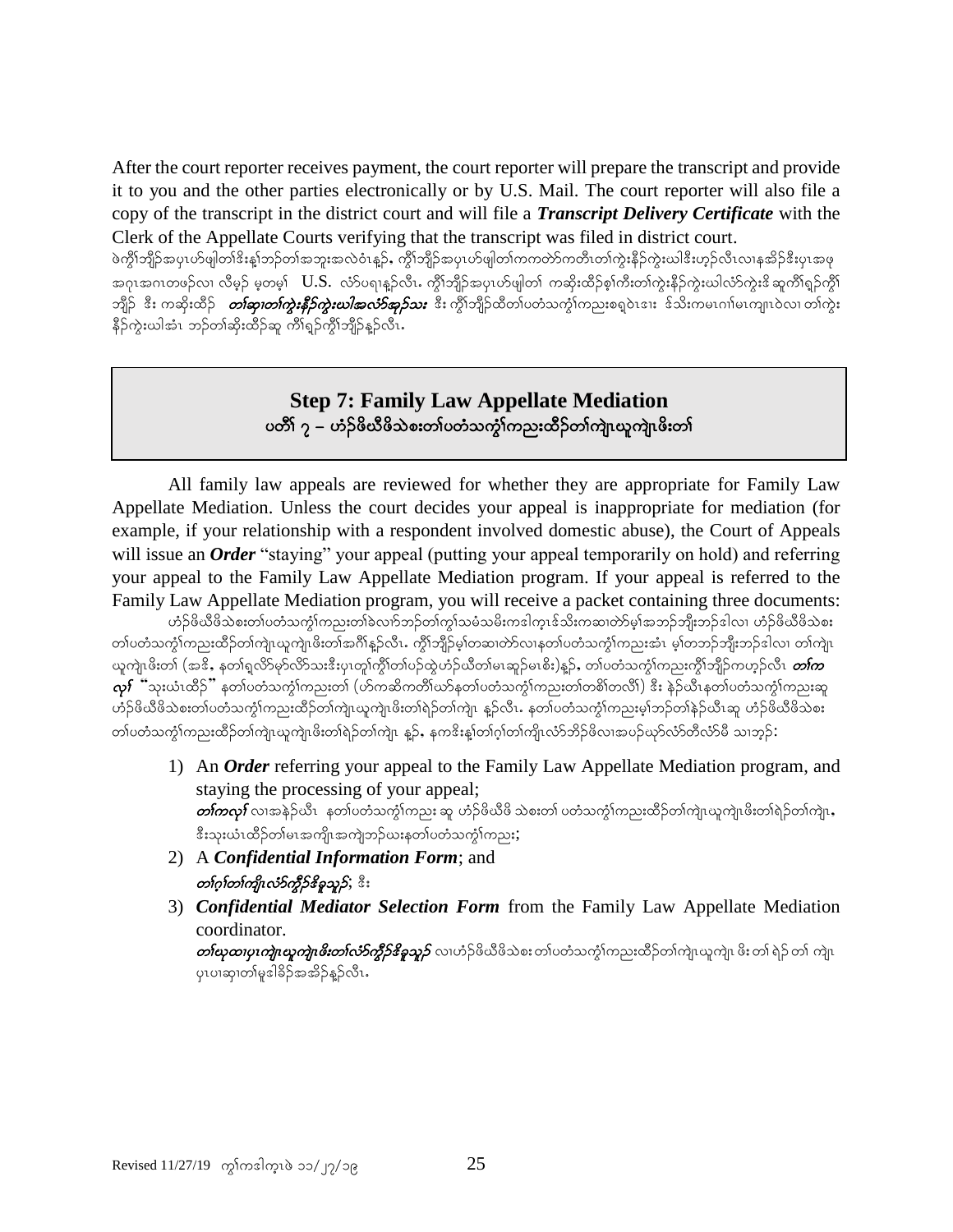After you receive this packet/န $\hat{s}$ းနှုတ်က်ုတ်ကျိုလ်ာဘိဉ်ဖိဝံၤအလိၢ်ခံနှဉ်:

 $\Box$  Fill out *Confidential Mediator Selection Form* by ranking the mediators from the one you prefer most to the one you prefer least.

မၤပုဲၤလီၤ *တ်ယှထ၊ပုၤကျဲၤယူကျဲၤဖိးတၤ်လံာ်ကွိဉ်နိခူသူဉ်* ခီဖြိုရဲဉ်လီၤ ပုၤကျဲၤယူကျဲၤဖိးတၤ်စးထိဉ်လ၊ပုၤတဂၤလၢ န အဲဉ်ဒိးအဒိဉ်ကတၢါဆူ ပုၤတဂၤလ၊ နအဲ့ဉ်ဒီးအစုၤကတၢါန္ဥာ်တက္နါ.

 $\Box$  Fill out the *Confidential Information Form* (on this form, you will have the opportunity to indicate whether you believe your appeal is inappropriate for mediation). မၤပုဲၤလီၤ *တ်ဂ္[တ်ကြိုၤလံာ်ကွီဉ်ဇိန္နသူ့ဉ်* **(**လံာ်ကွီဉ်ဒိအံၤအလိၤန္နဉ်, နကအိဉ်ဒီးတာ်ခွဲးတာ်ယာလ၊ ကနဲဉ်ဖျါထိဉ် မ့ာ်နနာ်လ၊ တာ်ပတံသကွာ် ကညးအံၤ တဘဉ်ဘိုးဘဉ်ဒါလ၊ တါကျဲၤယူကျဲၤဖိးအင်္ဂါခါန္ဉာလီၤ).

☐ Mail, email, or fax the two forms to the address listed on the forms. **Do not e-file these forms. These forms are confidential and, whether or not your appeal settles in mediation, these forms will** *not* **be filed in your appellate file.**

လံာ်ပရၢ, အံမှ(လ), မှတမှါ စဲးကွဲးဆု၊လံာ် လံာ်ကွိဉ်ဒိခံဘူဉ်လ၊ လိၢ်အိဉ်ဆိးထံးလ၊ တ၊်ဟ်ဖျါအီၤလ၊လံာ်ကွိဉ်ဒိတဖဉ်အလိၤနူဉ်တက္ $\mathbf{\hat{a}}$ , တ ဘဉ်လီမှဉ်–ဆိုးထိဉ်လာ်ကွိဉ်ဖိတဖဉ်အံၤဘဉ်. လာ်ကွိဉ်ဖိတဖဉ်အံၤ မူ၊်တ၊်ခူသူဉ် ဖီး, မူ၊် နတ၊်ပတံသကွံ၊်ကညးတ၊်ဘဉ်တ၊်မၤဘဉ်လိာဘဉ် စးလ၊တ၊်ကျဲၤယူကျဲၤဖိး ဓါ တမ္၊်ဓါဒ်လဲဉ်ဂူၤဒ်လဲဉ်ဂူး လံာ်ကွီဉ်ဒိတဖဉ်အံၤ *တ၊်တဘဉ်* ဆိုးထိဉ်အီၤလ၊ နတ၊်ပတံသကွံာ်ကညးလ၊ကွီဉ်ဘျိဉ် ထီဘဉ်.

 $\Box$  Work with the program coordinator to schedule the date and time of the pre-mediation conference call with the mediator. This call is between the parties and the mediator. During this call, you will discuss the issues on appeal, any special needs required for the mediation session, location of mediation, what to expect during mediation, and schedule the actual mediation date.

မၤတၢ်ဒီးတၢ်ရဲဉ်တၢ်ကျဲၤပုၤပၢဆု၊တၢ်မူဒါခိဉ်လၢကရဲဉ်လီၤကျဲၤလီၤမု၊်နှံၤဒီးတ၊်ဆၢကတိၢ်လ၊ တချူး–တၢ်ကျဲၤယူကျဲၤဖိးတ၊်ထံဉ်လိာတ၊ဉ်ပိဉ် အိဉ်ဖိုဉ်ဒီးပုၤကျဲၤယူကျဲၤဖိးတၤ်န္ဥတက္င္ကၤ် တၤ်အိဉ်ဖိုဉ်အံၤ မ့္ပြဲဝပူးအဖုတဖဉ်ဒီးပုၤကျဲၤယူကျဲၤဖိးတၤ်အဘၤ်စု၊ေနှဉ်လီၤ တၤ်အိဉ်ဖိုဉ်အံၤအပူၤ ှောက်သို့ပိုင်တဲ့သကိုးတါတါဂါကိတဖဉ်လ၊ တါပတံသက္ဂါကညးအပူး, တါလိဉ်ဘဉ်အဂုၤအဂၤလီၤဆီလ၊အလိဉ်ဘဉ်လ၊ တါကျဲၤယူကျဲၤ ဖိးတါအကတိါအပူၤ,တါကျဲၤယူကျဲၤဖိးတါ တါလိါ,တါမနုၤလၢကမုါလါဘဉ်လ၊ တါကျဲၤယူကျဲၤဖိးအခါ,ဒီးရဲဉ်လီၤကျဲၤလိၤ တါကျဲၤယူ ကျဲၤဖိးတ၊်မုန်းအနီုကိုနဉ်လီး.

 $\Box$  Attend mediation and pay the mediator. ထိဉ်တၢ်ကျဲၤယူကျဲၤဖိးတၢ်ဒီးဟ့ဉ်တၢ်အဘူးအလဲဆူပုၤကျဲၤယူကျဲၤဖိးတၢ်န္ဉာ်တက္၊်ႉ

After mediation, your mediator will report the outcome of your mediation to the program coordinator. If you were able to resolve your dispute during mediation, your appeal will end here. The Court of Appeals will issue an *Order* dismissing your appeal. Your mediator can provide instructions for obtaining a district court order stating the agreement that you and respondent(s) reached in mediation.

တါကျဲၤယူကျဲၤဖိးတါဝံၤအလိါခံ, နပုၤကျဲၤယူကျဲၤဖိးတါ ကတိဉ်ဖျါထိဉ် နတါကျဲၤယူကျဲၤဖိးတါအစၢဆူ တါရဲဉ်တါကျဲၤပုၤပၢဆု၊တါမှု ဒါခိဉ်နဉ်လီၤ. နမ့္ပ်ဘုါရဲလီၤနတၢ်ဂ္ပ္ပ်ဘဉ်ကုံလိုလ်ာသးလ၊ တ၊်ကျဲၤယူကျဲၤဖိးတ၊်အကတိ၊်ပူၤန္ဉာ်, နတၤ်ပတံသက္ငံ)ကညးတ၊ ကကတၢါဝဲဖဲအံၤလီၤ.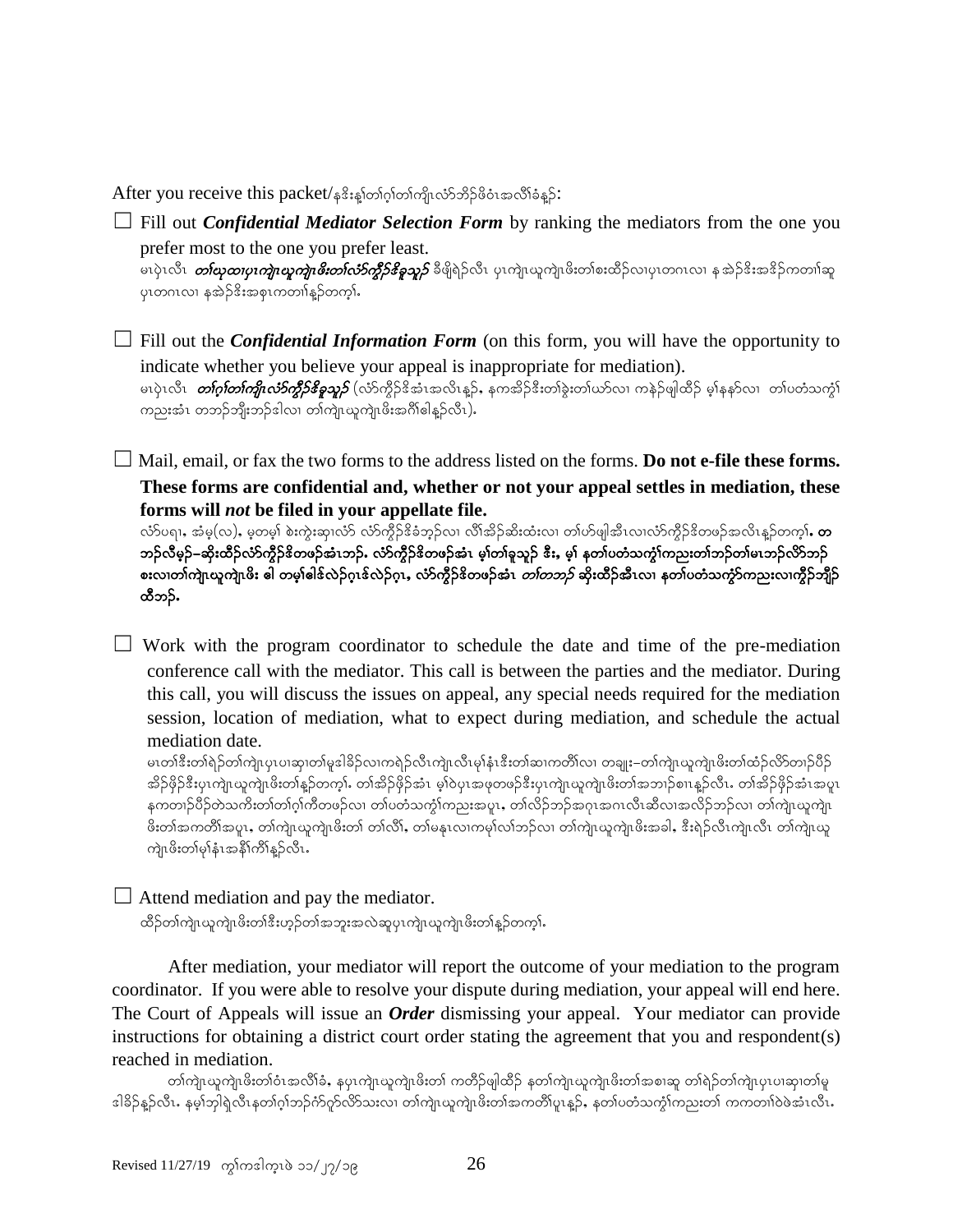တၢ်ပတံသက္ငံၤ်ကညးကွိၤ်ဘျိဉ်ကဟ္ဥ်လီၤ *တၤ်ကလုၤ်* လၤကမၤကတၢၤ်ကွာ်နတၤ်ပတံသက္ငံၤ်ကညးန္ဥ်လီၤႉ နပုၤကျဲၤယူကျဲၤဖိးတၤ် ဟူဉ်ထိဉ်တၤ်နဲ့ဉ် ကျဲလ၊ ကဒိးန္1့ဘဉ် ကိၢိရူဉ်ကွိ1်ဘျိဉ်အတ1်ကလု1်လ၊အစံးဝဲလ၊ တ1်အၢဉ်လီၤအီလီၤလ၊နၤဒီးပုၤတု1်ဘဉ်တၤ် (သုဉ်တဖဉ်) တုၤယီၤဆူတ1်ကျဲၤယူ ကဲူၤဖိးန္}လီၤ.

If you were unable to resolve your dispute during mediation, the Court of Appeals will issue an *Order* stating that the stay of your appeal is "dissolved." The *Order* will likely state the new deadlines for the transcript and/or briefs in your appeal.

နမ္)ဘုါရဲလိၤနတာ်ဂု)်ဘဉ်က်လှာ်လိာသးလ၊ တာ်ကျဲၤယူကျဲၤဖိးတာ်အကတိၤ်ပူးမွ၊်တန္)်ဘည်နှဉ်, တာ်ပတံသင်္ကာကားကွိ၊်ဘျိဉ်ကဟွဉ်လီၤ  $\emph{on}$ တု $\emph{for}$  လာအစီးဝဲလ၊ တါသုးယံၤထိဉ်နတါပတံသက္ဂါကညးအံၤဘဉ်တါ "မၤလီၤမါ $"$  နူဉ်လီၤ $\emph{.}$  တ $\emph{for}$ ကု $\emph{for}$ နာ်စီးဝဲ တါသုဉ်ဆ၊ဖးက တိၢ်အသိလ၊ နတၢ်ကဲ့းနိဉ်ကူးယါ ဒီး/မှတမှ) ကိုၤ်ဘျိဉ်လ်ာဟ်ဖျါလ၊ နတၤ်ပတံသကုံၤ်ကညးတ၊်အပူၤနဉ်လီၤ

For more information about appellate mediation, *see* [FLAM Program Help Topic](http://mncourts.gov/CourtOfAppeals/COAHelpTopics.aspx#tab08COAMediation) and [Special Rules of Appellate Procedure for Family Law Appellate Mediation.](http://www.mncourts.gov/mncourtsgov/media/assets/appellate_courts/documents/Spec_Rules_re_Fam_L_Med_12-6_rev.pdf)

နမ္)အဲ့ဉ်ဒိးသုဉ်ညါအါထိဉ် တ၊်ဂ္ဂါတ၊်ကျိၤဘဉ်ယး တ၊်ပတံသက္ခံ)ကညးထိဉ်တ၊်ကျဲၤယူကျဲၤဖိးတ၊်အံနဉ်, *ကုန်*  $FLAM$  Program Help [Topic](http://mncourts.gov/CourtOfAppeals/COAHelpTopics.aspx#tab08COAMediation)  $\hat{\mathcal{Z}}$ : [Special Rules of Appellate Procedure for Family Law Appellate Mediation.](http://www.mncourts.gov/mncourtsgov/media/assets/appellate_courts/documents/Spec_Rules_re_Fam_L_Med_12-6_rev.pdf)

## **Step 8: Calculate the Deadline for your** *Brief* ပတိ်၊ ၈ – တၢ်ဂၢ်ဒူးတၢ်သ္ဥ်ဆၤဖးကတိၢလၢန *ကိုၤ်ဘျိုဥ်လာ်ပာ်ဖျါ* အင်္ဂါ

Your written argument in your appeal is called a "brief." As the appellant (appealing party), **you must file a** *brief***, or your appeal will be dismissed.** *See* [Minn. R. Civ. App. P. 142.02.](https://www.revisor.mn.gov/court_rules/ap/subtype/rcap/id/142/#142.02) You are responsible for calculating and keeping track of your own deadlines – court employees cannot do it for you.

နတၢ်ကွဲးဂုၤ်လိာဘိုလိ>်လၢနတၤ်ပတံသကွဲၤ်ကညးအံၤတၤ်ကိႏအီၤလ၊ "ကွိၤ်ဘျိဉ်လံ>်ပၖဖျါ" နူဉ်လီၤ. ဒ်ပုၤလိ>်ကွိၤ် (ပုၤပတံသကွံၤ် ကညးထိဉ်တၤ် အဖု) အသိး, နကဘဉ်ဆိုးထိဉ် *ကွိၤ်ဘျိဉ်လံ5ဟ်ဖျါ,* မှတမှ၊် နတၤ်ပတံသက္ဂၤ်ကညးအံၤ ကဘဉ်တၢ်ဆိကတိၢ်ကွဲာ်နူဉ်လိၤ. *ကွ<sup>ု</sup> <u>Minn. R. Civ.</u>*  $\Delta$ pp. <code>P. 142.02</code> နအိ $\beta$ ဒီးမူဒါလ၊ ကင်္ဂါဒွး ဒီး တိ၊ိနိဉ်လူၤထွဲနကစါအတါသူဉ်ဆ၊ဖးကတိ၊် – ကွိၢ်ဘျိဉ်အပုၤမၤတ၊ိဖိမၤတ၊်လ၊ နဂိၢ်တ္သာ ဘဉ် န္5လီၤ.

The deadline for your *brief* depends on whether you requested a transcript and, if you did request a transcript, when it was delivered (*See* [Minn. R. Civ. App. P. 131.01, subd. 1\)](https://www.revisor.mn.gov/court_rules/ap/subtype/rcap/id/131/#131.01). If your appeal was referred to Family Law Appellate Mediation, the *Order* dissolving the stay of your appeal may set the new deadline for a transcript in your appeal, or the *Order* may even set the deadline for your brief.

တၢ်သ္၃်ဆၤဖးကတိၤ်လၤန **ကိုၤ်ဘျီဉ်လ်ာဟ်ဖျါ** အံၤဒိးသန္ၤထိဉ်အသးလၢ မ့ၢ်နယ္နထိဉ်တၢ်ကွဲးနိဉ်ကွဲးယါဝံၤလံဓါ ဒီး, နမ္၊်ယ္နထိဉ်တၢ်ကွဲးနိဉ်ကွဲးယါ စံၤလံန္ဉ်, ဘဉ်တါဆု၊အီၤအခါဖဲလဲဉ် (*ကွ*f <u>[Minn. R. Civ. App. P. 131.01, subd. 1](https://www.revisor.mn.gov/court_rules/ap/subtype/rcap/id/131/#131.01)</u>). နတၤ်ပတံသက္ငါကညးအံၤ မ္၊်ဘဉ်ထွဲလိာသးဒီး ဟံဉ်ဖိယီဖိသဲစး တါပတံသက္ခံโကညးထိဉ်တါကျဲၤယူကျဲၤဖိးတါန္ဉ**်,** *တါကလု***်**လ၊အမၤလီၤမါကွံ၁်တါသုးယံၤထိဉ်နတါပတံသက္ခံโကညးအံၤာာဉ် သုဉ်သုဉ် ကဟ်လီၤတၢ်သုဉ်ဆၤဖးကတိၢ်အသိလၢ နတၢ်ကွဲးနိဉ်ကွဲးယါအင်္ဂါလၢ နတ၊်ပတံသကွဲၤ်ကညး**,** မှတမှါ *တ်ကလု၊်* ဘဉ်သုဉ်သုဉ်ကဟ်လီၤ တၢ်သူဉ်ဆ၊ဖးကတိၢ်လ၊ နက္ဂိၢဘျိဉ်လံာ်ဟ်ဖျါအဂိၢ်ဒဉ်လဲာနူဉ်လီၤ.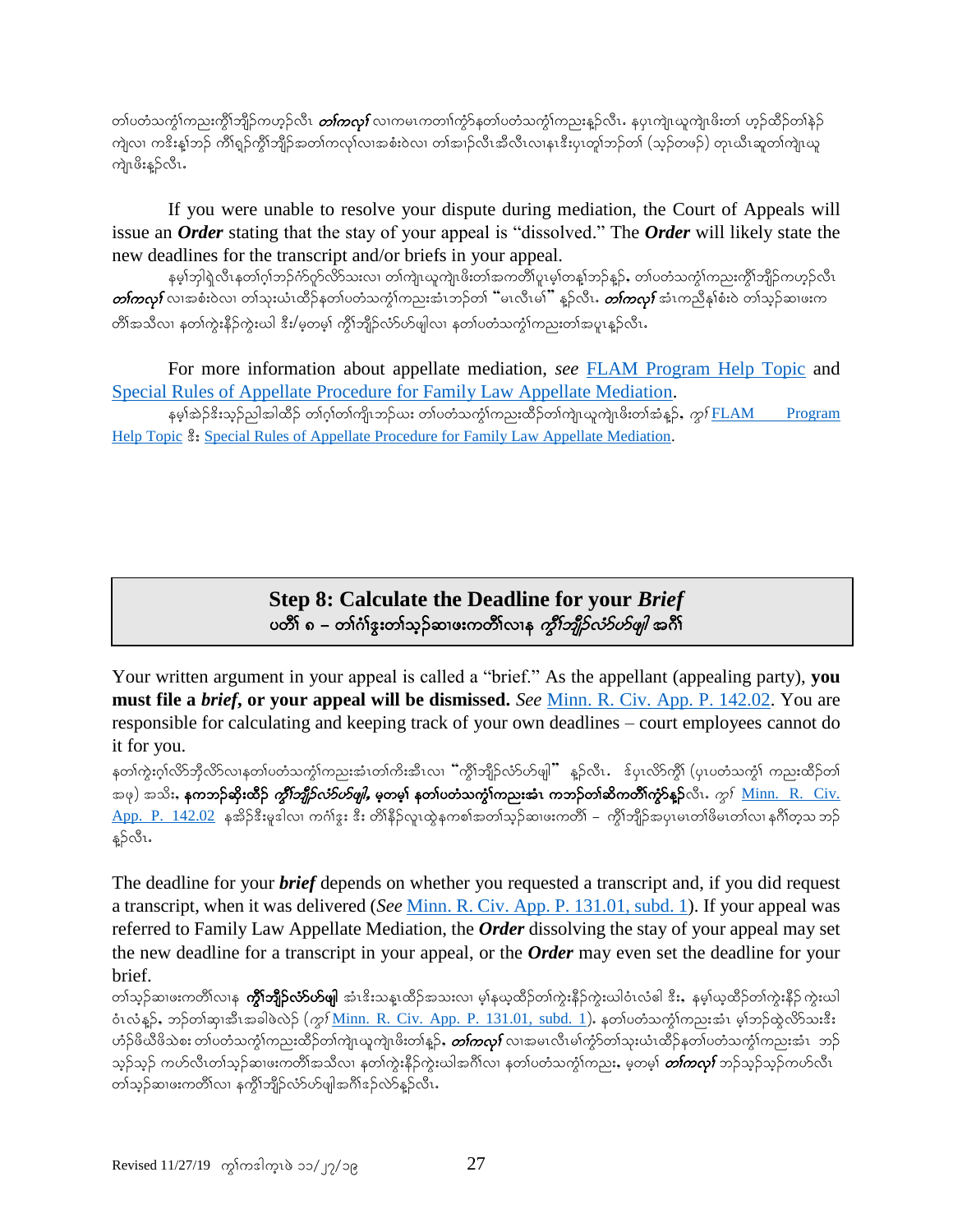

The deadline for my brief is \_\_\_\_\_\_\_\_\_\_\_\_\_\_\_\_\_\_\_\_\_\_\_\_\_\_\_\_\_.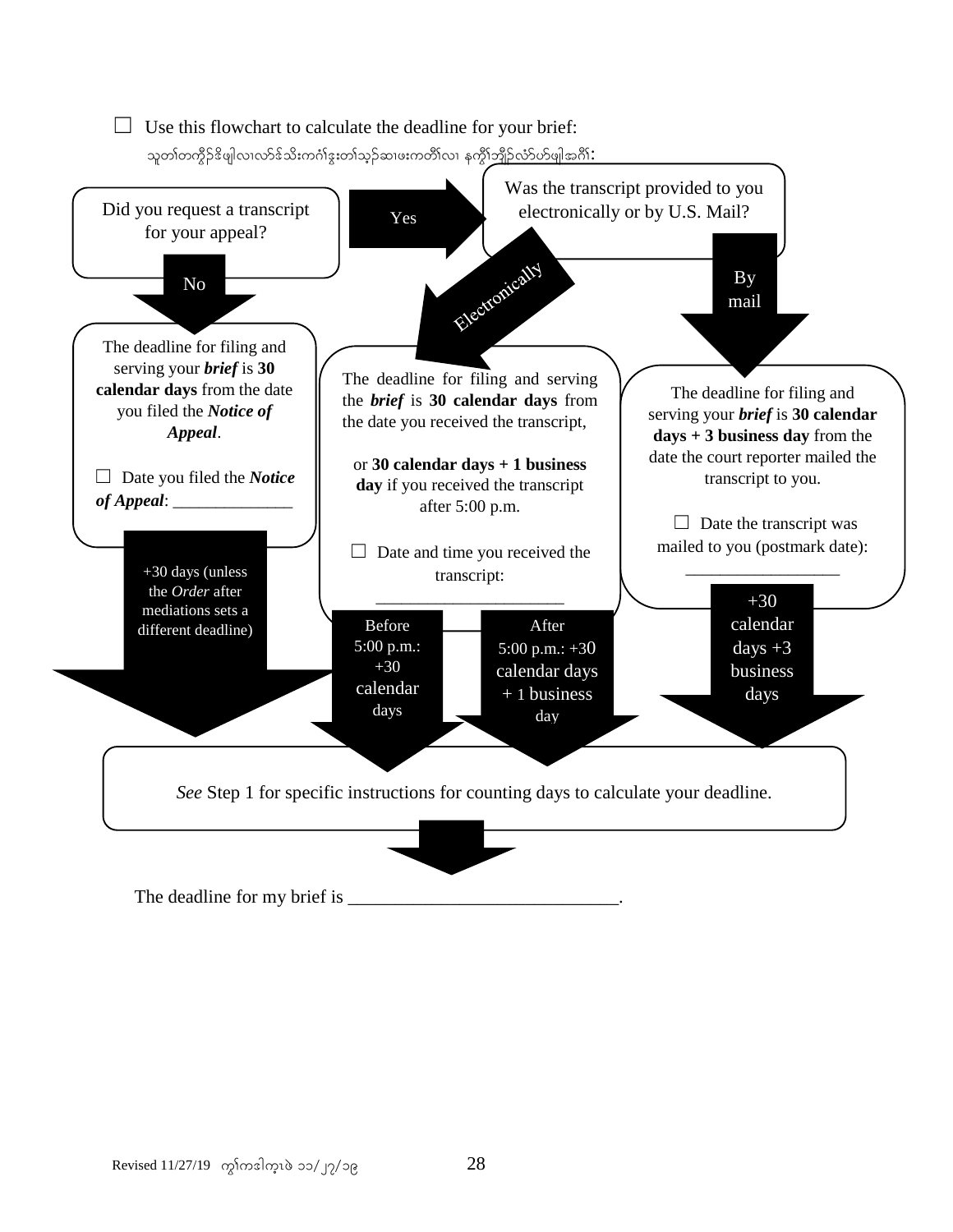

 $\Box$  The deadline for my brief is တၢ်သူဉ်ဆၢဖးကတိၢ်လၢ ယက္ဂိၢ်ဘျိဉ်လံာ်ဟ်ဖျါမ့၊်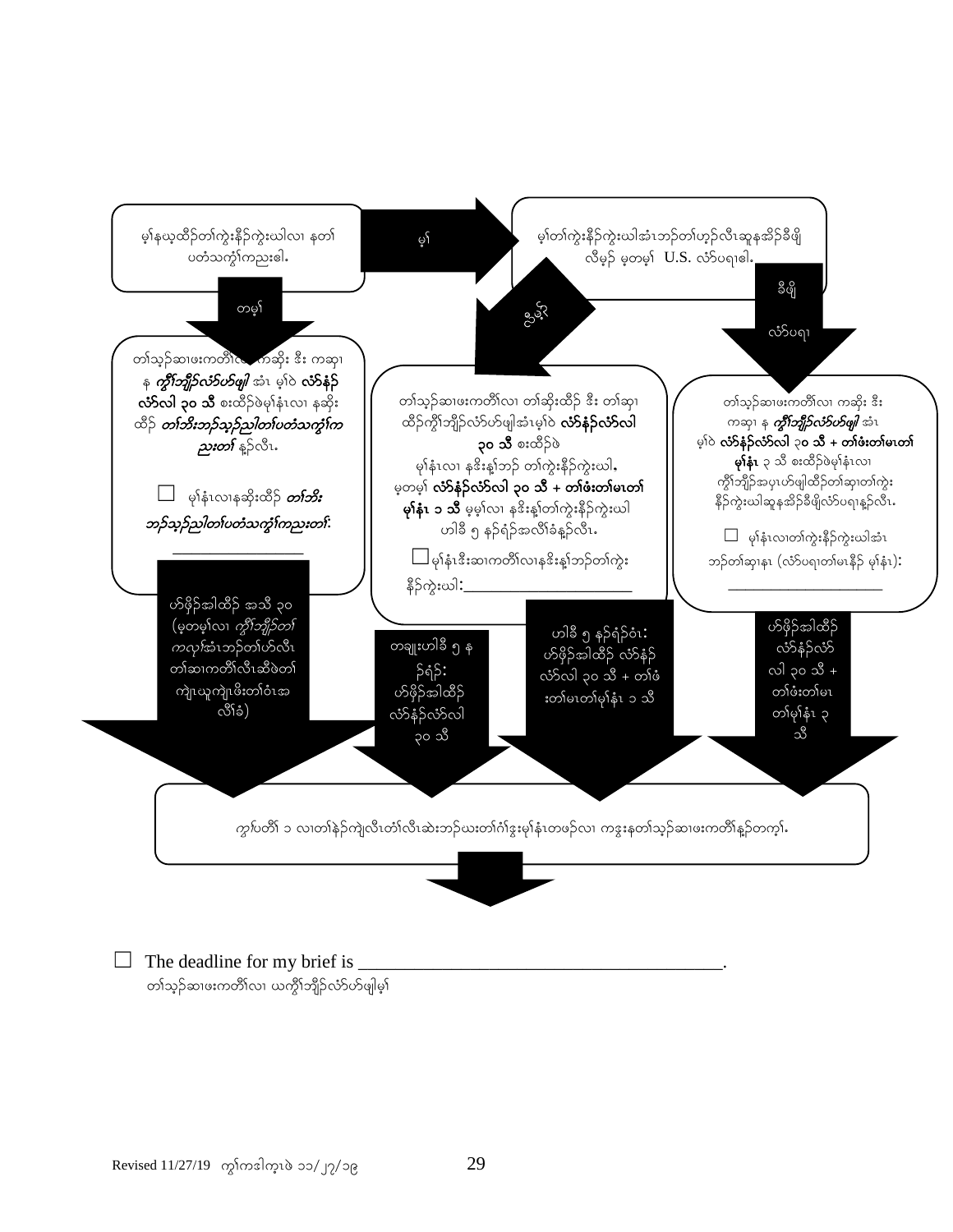## **Step 9: Prepare your** *Brief* ပတိ်၊ ၉ – ကတ်ာကတီၤန*က္ဒိၤဘျိုဉ်လံာ်ဟ်ဖျါ*

Your *brief* is your opportunity to tell the Court of Appeals why you believe the decision you are appealing is incorrect. Your *brief* must include legal authorities (case citations, statutes, or court rules). All statements of fact must be supported by references to the transcript or other documents in the district court record of your case. You have three options for the format of your *brief*:  $\,$ န *ကွိါ်ဘျိုာ်လံာ်ယာ်ဖျါ* မ့ါနတါခွဲးတါယာ်လ၊ ကတဲတါပတံသက္ဂါကညးကွိါဘျိဉ် ဘဉ်မနုၤအယိနနာ်လ၊ တါစံဉ်ညီဉ်ဆ၊တဲာ်လ၊နပတံသကွါ်ကညး တါအံၤ ကမဉ်ဝဲန္ဉာ်လီၤ**.** *န ကွိၤ်ဘျိဉ်လံ5ဟ်ဖျါ***ာ**ဘာဉ်ပဉ်ယှာ် သဲစးပုၤဘဉ်မူဘဉ်ဒါ (လံာ်လၢအယၢၤထိဉ်ဝဲတါမူးတါရါတါဂုါအမံၤတဖဉ်,သဲစး တဖဉ်, မ့တမ့်၊ ကွိၢ်ဘျိဉ်တ၊်သိဉ်တ၊်သိတ၊်ဘျ၊တဖဉ်) လီၤ. တ၊်ဂ့၊်လ၊ဘဉ်တ၊်ဟ်ဖျါထိဉ်ခဲလ၊ာ်အံၤ ကဘဉ်တ၊်ဆိဉ်ထွဲအီၤလ၊ လာ်ကွ၊်သတြၤ တဖဉ် ဆူ တါကွဲးနိဉ်ကွဲးယါ မ့တမ့)် လံာ်တီလံာမိအဂုၤအဂၤလ၊ ကိၢရျာ်ကွိၤ်ဘျိဉ်အတၢ်မၤနိဉ်မၤယါအပူၤဘဉ်ထွဲနတၢ်မူးတၢ်ရၢ်တၢ်ဂ့ၢ်နူဉ်လီၤ.နအိဉ် ီးတ်က*ုထၢ* ၃ ခါ လ၊ န *ကွိၤ်ဘျိဉ်လံဉ်ဟိဖျါ အ*က္ခ္ပါအဂိၤ:

- **(1) Formal** *Brief***:** A formal brief includes a table of contents, a statement of the legal issues, a statement of the facts, an argument, a conclusion, and an addendum. *See* [Minn. R. Civ.](https://www.revisor.mn.gov/court_rules/ap/subtype/rcap/id/128/#128.02)  [App. P. 128.02.](https://www.revisor.mn.gov/court_rules/ap/subtype/rcap/id/128/#128.02) A formal brief must be bound in a specific way, and **can't be stapled.** A list of approved binding methods under [Minn. R. Civ. App. P. 132.01](https://www.revisor.mn.gov/court_rules/ap/subtype/rcap/id/132/#132.01) is available at [http://mncourts.gov/Clerk-of-Appellate-Courts.aspx# ApprovedBriefBindingMethods.](http://mncourts.gov/Clerk-of-Appellate-Courts.aspx# ApprovedBriefBindingMethods)  $\partial\!\!\!\!/f$ ်တို့ $\partial\!\!\!\!/f$ တ် $\partial\!\!\!\!/f$ လာအ $\partial\!\!\!\!S$ တွဲကျူးလည်း ပြလ $\partial\!\!\!\!/f$ းတွဲတာ $\eta$ ျားပြသည် တာကိုခြင်းတို့တွဲတွဲများ တါမူးတါရါအဂ္ဂါတါဟ်ဖျါ ဒီး တါဂုါတါကျိၤတဖဉ်, တါဂုါလိ $5$ ဘိုလိ $5$ , တါဂုါကျၢါတံ), ဒီး လံ $5$ ဘူးစဲဟိထွဲအခံတဘ့ဉ်န္ဉာ်လီၤ. *ကွ* $\mathfrak f$ [Minn. R. Civ. App. P. 128.02.](https://www.revisor.mn.gov/court_rules/ap/subtype/rcap/id/128/#128.02) ကွိါဘျိဉ်လံာ်ဟ်ဖျါလ၊အဟိထွဲတါဘျ၊အံၤ ကဘဉ်စ၊တံါယာ်လ၊ကျဲလီၤဆီ, ဒီး **တါဆးစဲဘူး** အီးတသူဘဉ်. ကျိၤကျဲလၢအဘဉ်တၢ်တူ၊်လိာ်အီးလ၊တၢ်ကစ၊တံ၊်တၢ်အံၤတၢ်ကွဲးရဲဉ်လီၤအီၤဖဲ <u>[Minn. R. Civ. App. P. 132.01](https://www.revisor.mn.gov/court_rules/ap/subtype/rcap/id/132/#132.01)</u> အဖိလာ် ဒီး တၢိနိးနှုတ်ဆဲသူဖဲ http://mncourts.gov/Clerk-of-Appellate-Courts.aspx# [ApprovedBriefBindingMethods.](http://mncourts.gov/Clerk-of-Appellate-Courts.aspx# ApprovedBriefBindingMethods)
- **(2) Informal** *Brief***:** If the court gives permission to file an informal brief, it may be simply stapled instead of bound. It must include a written argument and addendum. *See* [Minn. R.](https://www.revisor.mn.gov/court_rules/ap/subtype/rcap/id/128/#128.01)  [Civ. App. P. 128.01, subd. 1.](https://www.revisor.mn.gov/court_rules/ap/subtype/rcap/id/128/#128.01) To receive permission to file an informal brief, you would need to file a motion requesting permission. See page 33 for more information about motions.

 $\partial\!p$ ိါဘျိုာ် $\partial\!p\partial\partial\omega$ ပြလာအတ $\partial\!S$ ထွဲတ $\mathfrak{d}$ ဘျု $\,$  – ကွိ $\,$ ဘျိဉ်မှ $\,$ ဟွဉ်အခွဲးလ၊ ကဆိုးထိဉ်ကွိ $\,$ ဘျိဉ်လံ $\,$ ပ်ပျါလ၊အတ $\,$ ပိာထွဲတ $\,$ ဘျ၊နူဉ် $\,$  ထဲဒဉ် တ)ဆႏစဲဘူးစးခိအံၤသ့ဝဲလ၊ တ)်စ၊တံ)တ၊်အလိ၊်နူဉ်လီၤ. ကဘဉ်ပဉ်ယှာ် တ၊်ဂ္ဂါလိာဘိုလိာ်လ၊ဘဉ်တ၊်ကွဲးလီၤအီၤ ဒီး လံာ်ဘူးစဲဟိုထွဲ အခံတဘုဉ်နူဉ်လီၤ $\cdot$  *ကွ* $\overline{1}$ *<u>Minn. R. Civ. App. P. 128.01, subd. 1</u>.*  $\,$ *န်သိႏကန္၊်ဘဉ်တ၊်အခွဲးလ၊ကဆိုးထိဉ်ကွိၤ်ဘျိဉ်လံာဟ်ဖျါလ၊* တပိာ်ထွဲတ၊်ဘျ၊နူဉ်ႇ တ၊်ကလိဉ်ဘဉ်လ၊နကဆိုးထိဉ်တ၊်ဆု၊နုာ်လ၊တ၊်ယုထိဉ် အစွဲးနူဉ်လီၤႉ ကွ၊် လံာ်ကဘျံးပၤ ၃၃ ဒ်သိးကန္၊်အါ ထိဉ် တၢ်ဂ့ါတ၊်ကျိၤဘဉ်ယး တ၊်ဆု၊နှာ်တဖဉ်န္ဉာ်တက္န၊်.

**(3)** *Memorandum of Law* **and** *Short Letter Argument***:** If you submitted a written *Memorandum of Law* during any proceedings generating the ruling you are appealing, you may file that Memorandum as your brief, along with a short letter argument that addresses why you think the decision is incorrect. This may be stapled and must include an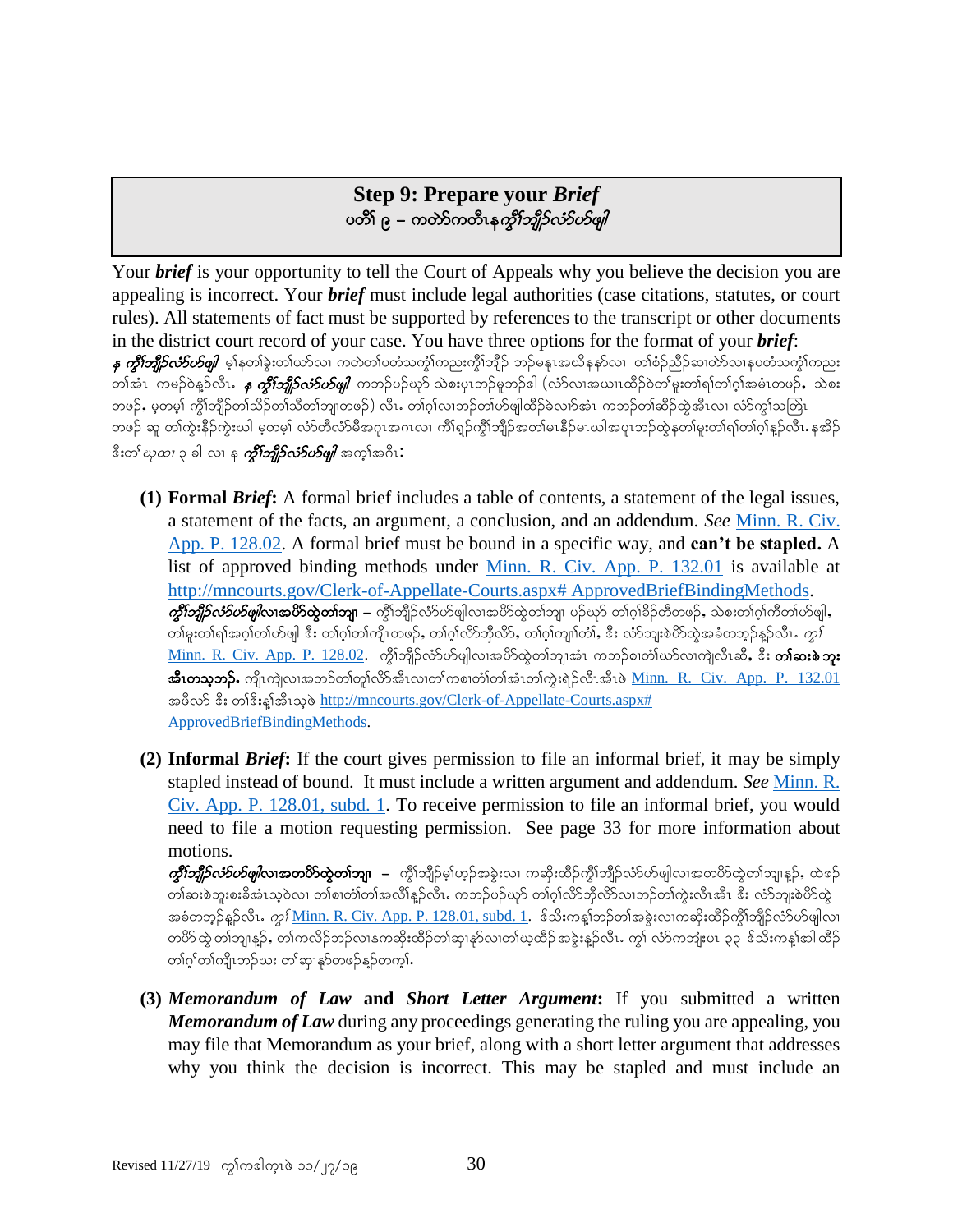addendum. *See* [Minn. R. Civ. App. P. 128.01, subd. 2.](https://www.revisor.mn.gov/court_rules/ap/subtype/rcap/id/128/#128.01) If this is the type of brief you wish to file, you must have selected this option on the *Statement of the Case*.  $\omega$ ) *သစးတၤ်လိ5ဘၤလိ5ကို့ အတၤ်ကွဲးနီဉ်ဒီးတၤ်ဂၤလိ5ဘိုလိ5အလံ5ပရၢဖုဉ်ကိ*5း နမ္Sဟ္ဥတိဉ် *သဲစးအတၤ်လိ5ဘၤလိ5ကို့* အတ1်ကွဲးနီဉ် လ၊ ဘဉ်တၢ်ကွဲးလီၤအီၤဖဲတ၊်မၤတၢ်ဆူညါအကျိၤအကျဲအခါလ၊ အန $\,$ းအိဉ်ထိဉ်တၢ်စံဉ်ညိဉ်ဆ၊တဲာ်လၢနပတံသကွံၤ်ကညးထိဉ်နှဉ်, နဆိုးထိဉ် တါလိ>်ဘ၊လိ>်ကွီၤ်အတၢ်ကွဲးနိဉ်ဒ်နကွီၤ်ဘျိဉ်လံ>်ပာ်ဖျါအသိးသ့ႇ ယှာ်ဒီးတၢ်ဂုၤ်လိ>်ဘိုလိာ်အလံ>်ပရၢဖှဉ်ကိ>်လ၊ အတဲဖျါ .<br>ထိဉ် ဘဉ်မနုၤအယိနဆိကမိဉ်လ၊ တၢ်စံဉ်ညီဉ်ဆ၊တဲာ်အံၤကမဉ်ဝဲန္**ဉ်လီၤ. တၢ်အံၤတၢ်ဆးစဲဘူးအီၤသ္ ဒီး ကဘ**ဉ်ပဉ်ယှာ် လံာ်ဘူးစဲဟိ ထွဲအခံတဘုဉ်လီၤ. *ကွ<sup>{</sup>* <u>[Minn. R. Civ. App. P. 128.01, subd. 2](https://www.revisor.mn.gov/court_rules/ap/subtype/rcap/id/128/#128.01)</u>.တါအံၤမ္နမ္၊် ကွိၢ်ဘျိဉ်လံာ်ဟ်ဖျါလၢနအဲဉ်ဒီးဆိုးထိဉ်နူဉ်, နက ဘဉ်ယုထ၊ တါယုထ၊တခါအံၤလ၊ *တၢ်မူးတၢ်ရၢ်အဂ္ဂၢ်တ်ဟိဖျါ လီၤ* 

 $\Box$  Choose the format for your *brief* (formal, informal with permission from the court, or memorandum of law with short letter argument). ယုထ၊ န *ကွိၤ်ဘျိဉ်လံာ်ပာဖျါ* အက္ခါအဂီၤ (ပိဉ်ထွဲတါဘျ၊, တပိဉ်ထွဲတါဘျ၊ဒီးကွိါဘျိဉ်ဟူဉ်အခွဲး, မှတမ့ါ သဲစးတါလိဉ်ဘၤလိဉ်ကွိါအတါကွဲး နိ5်ဒီးတၢ်ဂ္ဂါလိ5်ဘိုလိ5်အလံ5်ပရາဖုဉ်ကိ5်).

☐ Write your *brief*. The Minnesota State Law Library website has helpful information about writing briefs and example briefs you can read [\(http://mncourts.libguides.com/appeals/briefs\)](http://mncourts.libguides.com/appeals/briefs). ကွဲးန *ကွိၢ်ဘျိုာ်လံာ်ဟ်ဖျါ.* မံဉ်နံဉ်စိထဉ်ကိ<sup>ု</sup>စဉ်သဲစးအလံာ်ရိဒၤးအပှာ်ယဲၤသန္**အိဉ်ဝဲဒီးတၢ်ဂ္**ဂါကျိၤလၢအဘျုးအဖှိဉ်အိဉ်ဝဲဘဉ်ယး တ၊်ကွဲး ကိုၤ်ဘျိဉ်လံာ်ပာ်ဖျါတဖဉ် ဒီး ကိုၤ်ဘျိဉ်လံာ်ပာ်ဖျါအဒိတဖဉ်လၢနဖးအီၤသ္ [\(http://mncourts.libguides.com/appeals/briefs\)](http://mncourts.libguides.com/appeals/briefs).

 $\Box$  Prepare the addendum to your *brief*. No matter what type of brief you file, the appellant's brief **must** include an addendum (respondents **may** include an addendum with their brief, but the addendum is **required** for appellant's brief). The requirements for your addendum are listed in [Minn. R. Civ. App. P. 130.02.](https://www.revisor.mn.gov/court_rules/ap/subtype/rcap/id/130/#130.02)

ကတ်ာကတီၤလံာ်ဘျးစဲဟိထွဲတဘုဉ်လ၊ န *ကွိၢ်ဘျိုာ်လံာ်ဟ်ဖျါ* အင်္ဂါတက့ၤ်. နဆိုးထိဉ် *ကွိၤ်ဘျိုာ်လံာဟ်ဖျါ* အကလှာ်ဒ်လဲဉ်ဒ်လဲဉ်ဂၤ, ပုၤ ပတံ သက္ခံ၊ ကညးထိဉ်တ၊်ဖိအ*ကိုးဘူး လာဟိဖျါ ကဘဉ်ပ*ဉ်ယုဝ် လံာဘူးစဲပိဝ်ထွဲတဘုဉ် (ပုၤတု၊်ကို၊ ဘဉ်သုဉ်သုဉ် ပဉ်ယုဝ် လံာဘူးစဲပိဝ်ထွဲ တဘုဉ် ယှာ်ဒီးအဝဲသုဉ်ကွိၤ်ဘျိဉ်လံာဟ်ဖျါႇ ဘဉ်ဆဉ်လံာ်ဘျးစဲ ဟိသွ်တဘုဉ်အံၤ လိဉ်ဘဉ်ဝဲလ၊ ပုၤပတံသကွံၤ်ကညး ထိဉ်တၤ်အကွိၤ်ဘျိဉ် လံာ် ဟ်ဖျါ) နူဉ်လီး. တၢ်လိဉ်ဘဉ်တဖဉ်လ၊ နင်္လာဘူးစဲဟိထွဲတဘုဉ်အံၤ ဘဉ်တၢ်ကွဲးရဲဉ်လီၤအီၤဖဲ <u>[Minn. R. Civ. App. P. 130.02](https://www.revisor.mn.gov/court_rules/ap/subtype/rcap/id/130/#130.02)</u> နူဉ်လီး.

 One **required part** of your addendum is a copy of the decision you are appealing, even if you submitted a copy of that decision in the beginning of the appeal. **If the addendum to your brief does not include a copy of the decision you are appealing, the Clerk of the Appellate Courts will reject the entire brief.**

တၢ်လိဉ်ဘဉ်တမံၤလၢ နင်္လာဘျးစဲဟိထွဲအံၤမ္၊် တၢ်စံဉ်ညီဉ်ဆ၊တဲာ်လံာကွဲးဒိလ၊နပတံသင်္ကုကညးထိဉ်ဝဲ,နမ္၊်ဟ္ဥတိဉ်တၢ်စံဉ်ညီဉ်ဆ၊ တ်ာအလံာ်ကွဲးဒိဖဲတ၊်ပတံသကွဲၤ်ကညးထိဉ်စးထိဉ်သိသိအခါမှၤ်ဝံၤဒဉ်လဲာန္ဉာလီၤ. နတၤ်ဘျးစဲဟိလွှဲလၤနကွိၤ်ဘျိဉ်လံာဟ်ဖျါအံၤ မ္ တပဉ်ယှာ်တၢ်စံဉ်ညိဉ်ဆ၊တဲာ်လံာ်ကွဲးဒိလ၊နပတံသကွံၤ်ကညးထိဉ်ဝဲနူဉ်, ပုၤကွဲးလံာ်ဖိအကွိၢ်ဘျိဉ်ဘဉ်ထွဲတ၊်ပတံသကွံၤ်ကညးတၤ်လ၊ကွိၤ် ဘျိဉ်ထိဒ်သိးကကွ\ကဒါကူၤတ\စံဉ်ညိဉ်ဆၢတ်ာ်ဟဲလၢကွိ\်ဘျိဉ်ဖှဉ် အံၤကသမၢနကွိ\်ဘျိဉ်လံာ်ဟ်ဖျါဒီတဘုဉ်ညါနူဉ်လီၤ

 Your addendum **may** also contain up to 50 additional pages of documents from the record or statutes, rules, cases or other authorities that would be helpful to the court when reading your brief. However, **you cannot include any new evidence that was not presented to the district court judge, the referee, or the CSM.**

နင်္လာဘျးစဲဟိတွဲအံၤ **ဘဉ်သုဉ်သုဉ်** ပဉ်ယှာ်အါထိဉ်တုၤလ၊လံာ်ကဘျံးပၤ ၅၀ ဘုဉ်လ၊လံာတီလံာမိတဖဉ်လ၊ တ၊်မၤနိဉ်မၤယါ မ့တမ့၊် သဲစး, တါသိဉ်တါသိတါဘျ၊တဖဉ်, တါမူးတါရါတါဂုါတဖဉ် မဲ့တမ္နါ ပုၤအိဉ်စိအိဉ်ကမီၤအဂၤတဖဉ်လ၊ အကဲဘျုးကွိါဘိုုဉ်သဲ့ဖဲ တါဖး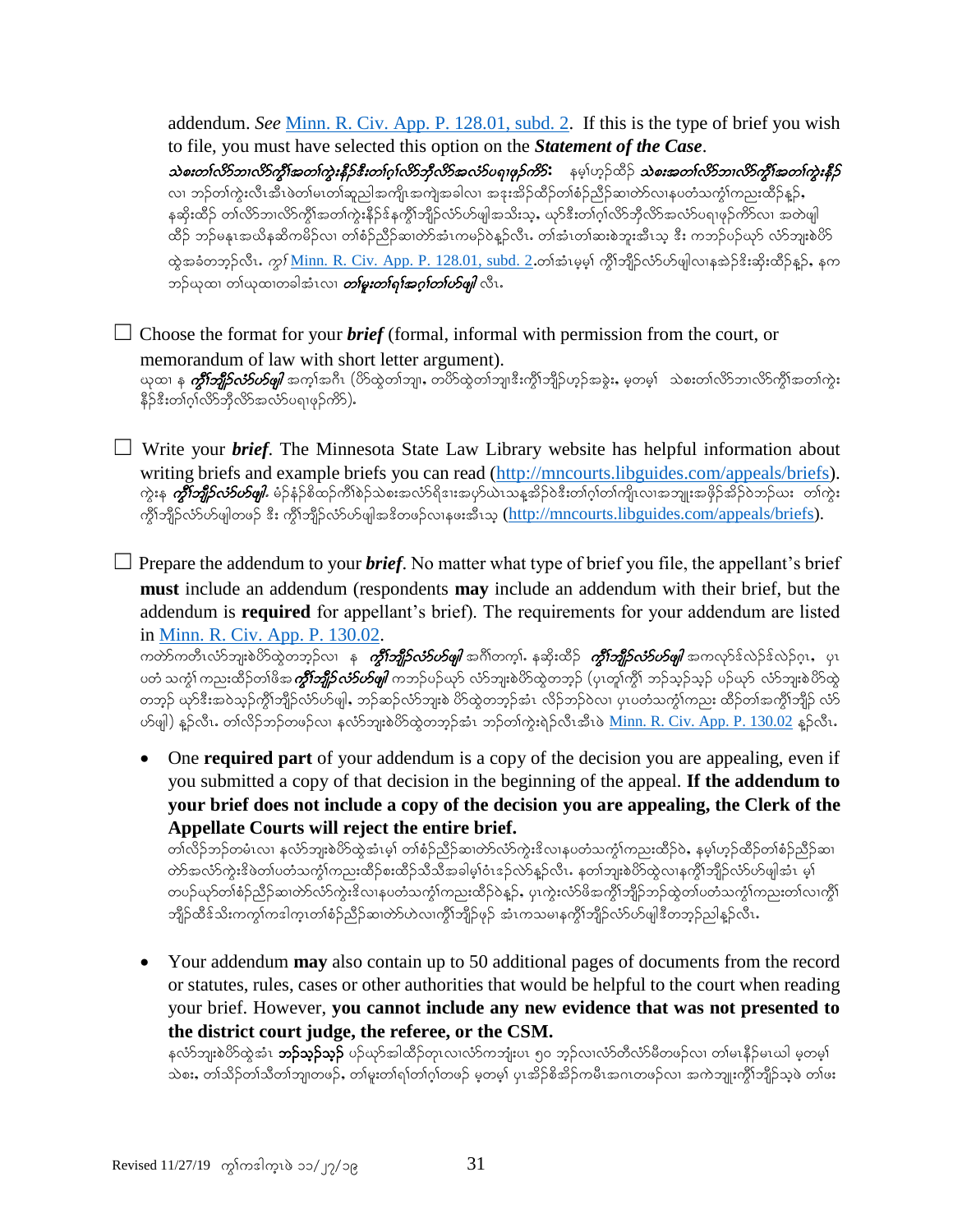ဖျါထိဉ်နကွိၤ်ဘျိဉ်လံာ်ဟ်ဖျါအခါန္ဉ်လိၤ**. ဘဉ်ဆဉ်သနာ်က့ႇ နထၢနုာ်အါထိဉ်တၢ်အုဉ်ကီၤသးအသီလၢ တၢ်တဟ်ဖျါတ့ၢ်အီၤလၢ ကိၢရ္ဉ်** ကွိၢ်ဘျိဉ်စံဉ်ညိဉ်ကွိၢ်, ပှၤစံဉ်ညိဉ်ဆ၊တဲာ်တၢ်, မှတမ့ၢ်  $\bold{CSM}$  တသ့ဘဉ်န့ဉ်လီၤ.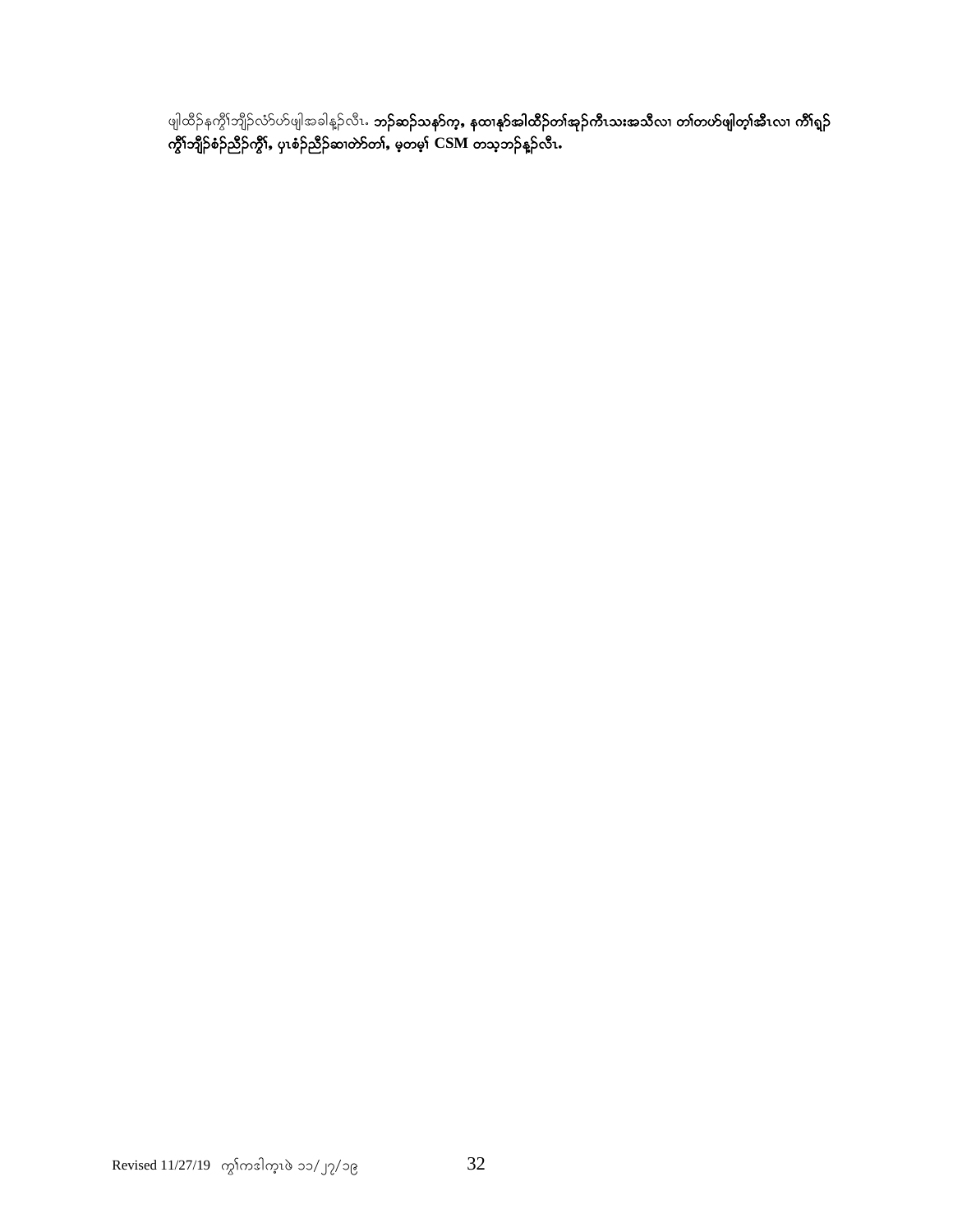## **Step 10: File and Serve Paper Copies of your** *Brief* ပတိ််၊ ၁၀ – ဆိုးထီဉ် <sup>နွ</sup>ီး ဆု၊ထီဉ် နက္ဂိၤ်ဘျီဉ်လံာ်ပာ်ဖျါလံာ်စးခိတၤ်ကွဲးဒိတဖဉ်

Even if you e-file and e-serve your *brief* using the appellate courts' E-MACS system, **you still must file and serve paper copies of your** *brief***.** *See* [Minn. R. Civ. App. P. 131.03,](https://www.revisor.mn.gov/court_rules/ap/subtype/rcap/id/131/#131.03) [Court of](http://mncourts.gov/mncourtsgov/media/Appellate/Court%20of%20Appeals/ORADM108010-031014_1.pdf)  Appeals [Standing Order Regarding Copies of Briefs.](http://mncourts.gov/mncourtsgov/media/Appellate/Court%20of%20Appeals/ORADM108010-031014_1.pdf)

နမ့္ပ်ဆိုးထိဉ်န *ကွီးဘျီဉ်လံာ်ဟ်ဖျါ* ဒီဖျိလိမ့ဉ်–တါဆိုးထိဉ် ဒီး လိမ့ဉ်–တါဆု၊ထိဉ် ခီဖျိတ၊်စူးကါဝဲ တ၊်ပတံသကွံၤ်ကညးကွိၤ်ဘျိဉ်အ E-MACS တါမၤကျိၤကျဲဒဉ်လဲ9်, နု<mark>ကဘဉ်ဆိုးထိဉ် ဒီး ဆု၊ထိဉ် နက္ဂိၤ်ဘျိဉ်လံာဟ်ဖျါ လၤလံာစးခိတၤ်ကွဲးဒိအါဘှဉ်နူဉ်လီၤ. *ကွၤ်* <u>Minn. R. Civ. App. P.</u></mark> [131.03,](https://www.revisor.mn.gov/court_rules/ap/subtype/rcap/id/131/#131.03) [Court of Appeals Standing Order Regarding Copies of Briefs.](http://mncourts.gov/mncourtsgov/media/Appellate/Court%20of%20Appeals/ORADM108010-031014_1.pdf)

**Note: Briefs are the** *only* **type of document that require additional filing and service of paper copies** *even after the document has been e-filed and e-served using the E-MACS system***. Do not mail the Clerk of the Appellate Courts paper copies of any other document you filed by E-MACS. Do not provide parties with paper copies of any other document if you served that party with that document by E-MACS.**

လိ\ိနိ**်:** လံာ်တီလံာမီအံၤ ဘဉ်တၤ်လီမှဉ်−တၤ်ဆိုးထိဉ် ဒီး လီမှဉ်−တၤ်ဆု၊ထိဉ် ခီဖျိတၤ်စူးကါဝဲ E-MACS တၤ်မၤကျိၤကျ ဝ໋ၤသနာ်က္  $\hat{\mathit{c}}$ ည်တို့ကျိည်လာတြီးများ မှုတ်လာတို့လာရီထဲနေတကလုတ်လျှ လိုဉ်အါထိဉ်တျ်မၤန်အမှု၊ လာအနိုလာကွဲးနေခါဘူဉ် နဉ်လီၤ $\boldsymbol{\cdot}$ တဘဉ် ဆု၊ လံာ်ပရၢလၢအမှါ လံာ်တီလံာ်မီအလံာ်စးခိလံာ်ကွဲးဖိအါဘူာ်အဂုၤအဂၤလ၊ နဆိုးထိဉ်ခ်ီဖျိ $\;\;\;\;E\text{-MACS}$  ဆူပုၤကွဲး လံာ်ဖိ လ၊ တၢ်ပတံ သက္ခံၤ်ကညးတၤ်လ၊ကွိၤ်ဘျီဉ်ထိဒ်သိးကကွၤ်ကဒါကူၤတၤ်စံဉ်ညိဉ်ဆ၊တဲာ်ဟဲလ၊ကွိၤ်ဘျီဉ်ဖှဉ်အကွိၤ်ဘျီဉ်ဘဉ်. နမ္၊်ဆိုး ထိဉ် ပုၤအဖု ဒီးလံာ်တီ လံာ်မီခီဖျိ E-MACS နဉ် တဘဉ်ဟွဉ်ထိဉ် လံာ်တီလံာ်မီအဂ္ဂၤအဂၤတမံၤလၢ်လၤ်လ၊ အအိဉ်ဒီးလံာ်စးခိ လံာ်ကွဲးဒိအါဘွဉ်ဆူ ပုၤအဖု တဖဉ်နူဉ်ဘဉ်.

 $\Box$  Make eight paper copies of your brief. If you are filing a formal brief, make sure your copies are bound according to the instructions in [Minn. R. Civ. App. P. 132.01.](https://www.revisor.mn.gov/court_rules/ap/subtype/rcap/id/132/#132.01) Keep one copy of the brief for your records. **If there is more than one respondent, you will need two additional copies for each respondent.**

မၤအါထိဉ် နက္ဂိၤ်ဘျိဉ်လံာ်ဟ်ဖျါလ၊ လံာ်စးခိလံာ်ကွဲးဒိ ၈ ဘူဉ်န္ဥာ်တက္i်. နမ္နါဆိုးထိဉ် ကွီၤ်ဘျိဉ်လံာ်ဟ်ဖျါလ၊ အပိာထွဲတၤ်ဘျ၊အသိးန္ဥ်ာ မၤလီၤတံၤ်လ၊ နင်္လာကွဲးဒိ န္ဥာ်ကဘဉ်တၤ်စၢယာ်အီၤ ဒ်တၤ်နဉ်ကျဲဖျါလ၊ <u>[Minn. R. Civ. App. P. 132.01](https://www.revisor.mn.gov/court_rules/ap/subtype/rcap/id/131/#131.03) န</u>ှဉ်လီၤႉဟ်ယာ်နတၤ်ကွိၤဘျိဉ လံာ်ပာဖျါတၢ်ကွဲးဒိတခါလၢနတၢ်မၤနိဉ်မၤယါအဂ်ိၢန္ဥာ်တက္င္ပါ**. ပုၤတူ၊်က္ဂိၤ်တ၊်မ္ၤ်အိဉ်အါန္1်တဂၤန္ဥ်ႇ နကလိဉ် အါထီဉ် လံာ်ကွဲးဒိခံဘူဉ်လ၊** ပုၤတု႞ဘဉ်တၢ်တဂၤစုာ်စုာ်အအိဉ်လီၤ.

 $\Box$  File five paper copies of the brief with the Clerk of the Appellate Courts, in person or by mail (*see* Step 3 above for instructions on how to file documents).

ဆိုးထိဉ်ကွိၤ်ဘျိဉ်လံာဟ်ဖျါ လံာ်စံးခိလံာ်ကွဲးဒိ ၅ ဘွဉ် ဆူ ကွိၤ်ဘျိဉ်ထိတၤ်ပတံသကွဲၤ်ကညးစရူဝဲၤဒၢး, လၤပုၤနိၤ်ကစၤ် မူတမူၤ် ခီဖျိလံာ်ပရၢ  $(\eta_2)$  ပတိ $\eta_2$ လ၊ ဖျါလ၊အဖီခိဉ်လ၊တ $\lambda$ န်ဉ်ကျဲလ၊ကဘဉ်ဆိုးထိဉ်လံာတီလံာမီတဖဉ်ဒ်လဲဉ်အဂ္ဒ $\eta$ ) တက္ $\Omega$ .

 $\Box$  Serve two paper copies on each respondent. [Minn. R. Civ. App. P. 131.03, subd. 2.](https://www.revisor.mn.gov/court_rules/ap/subtype/rcap/id/131/#131.03) ဆု၊လံာ်စးခ်ကွဲးဒိ ခံဘူဉ် ဆူပုၤတူ၊်ကွိၤ်တဂၤစုာ်စုာ်အအိဉ်တကူၤ်. <u>[Minn. R. Civ. App. P. 131.03, subd. 2](https://www.revisor.mn.gov/court_rules/ap/subtype/rcap/id/131/#131.03)</u>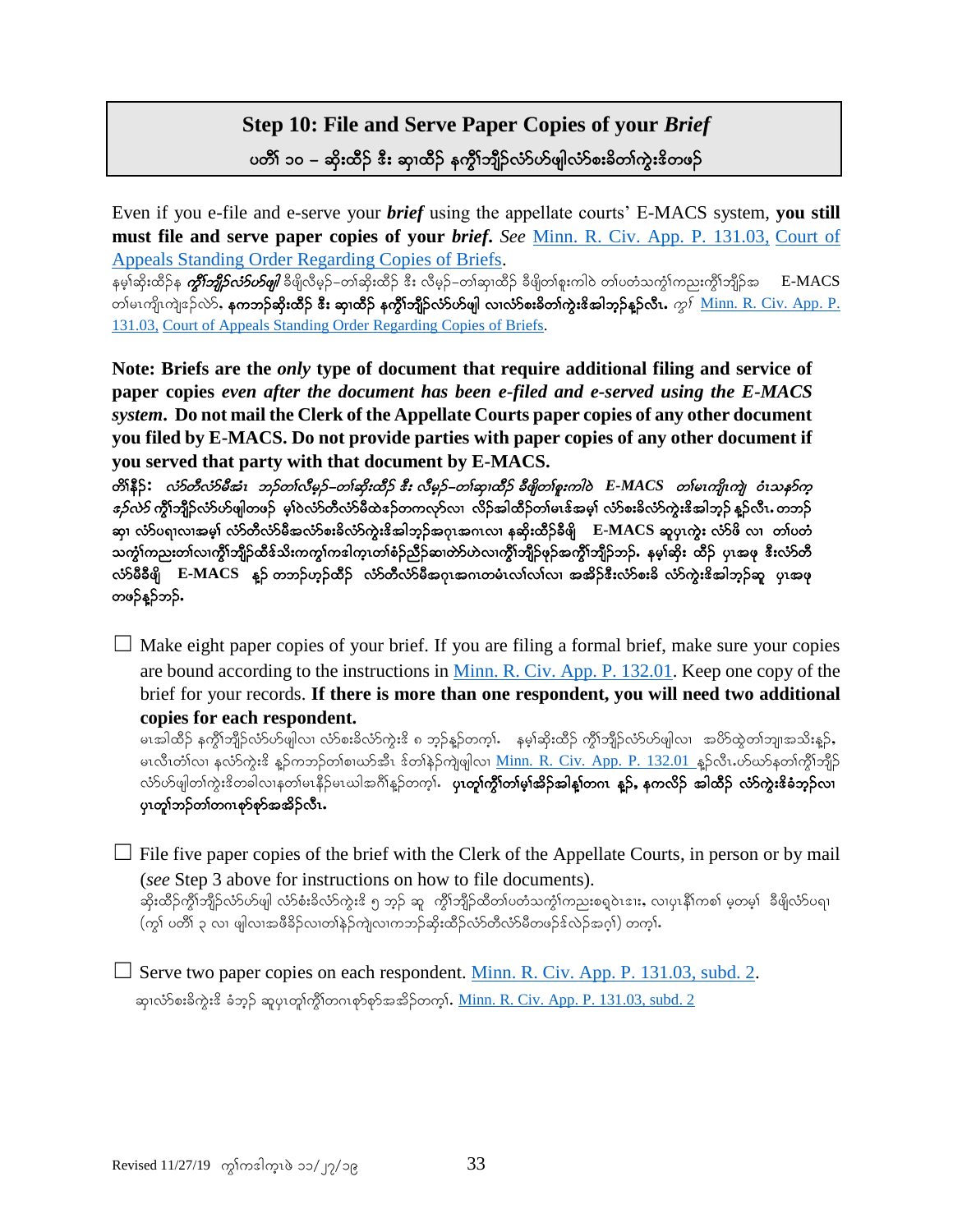$\Box$  The person who served the brief must fill out and sign the form titled *Certificate of Service by Mail of Brief (see Steps 4 & 5 above for instructions about service and proof of service).* ပုၤတဂၤလၢအဆု၊ကွိၢ်ဘျိဉ်လံာ်ဟ်ဖျါအံၤ ကဘဉ်မၤပုံၤဒီးဆဲးလီၤအမံၤလ၊လံာ်ကွိဉ်ဒိလ၊အခိဉ်တိမ့္ပ် *လံာ်အှဉ်သးလ၊တ<sup>ု့</sup>ဆု၊လံာ်ပရ၊လ၊*  $x$ မှ $\eta$ တိုကျိ $\beta$ လံ $\delta$ ဟ်ဖျါ $\left(\gamma_{\lambda}\right)$  ပတိ $\left|\varsigma\right\rangle$ း ၅ လၢအဖျါလ၊အဖိခိဉ်လ၊ တါနဉ်ကျဲဘဉ်ယး တါဆု၊ဟူဉ်ဒီး တါအှဉ်သးလ၊တါဆု၊ဟူဉ်တ $\left.\right)$ .

☐ File the *Certificate of Service by Mail* with the Clerk of the Appellate Courts (*see* Step 3 above for instructions on how to file documents).

ဆိုးထိဉ် *လံာ်အုဉ်သးလၢတၢ်ဆု၊လံာ်ပရၢလၢအမ္ဂ်ကို္ဘာျိုာ်လံာ်ပာ်ဖျါလ၊ ကိုု*ဘျိဉ်ထိတ၊်ပတံသကဲ့ုုကညးစရူဝဲၤဒၢႏ (*ကုု ပ*တိ၊ ၃ လ၊ အဖျါ လ၊အဖိခိဉ် လ၊တၢ်နဲဉ်ကျဲလ၊ကဘဉ်ဆိုးထိဉ်လံာ်တိလံာမိတဖဉ်ဒ်လဲဉ်အဂ္) တက္ $\mathbf{i}$ .

### **General Information about "Motions"** တၢ်ဂ္ဂါတၢ်ကျိၤလၢအညီနှၤ်ဘဉ်ဃး"တၢ်ဆု၊နုာ်တဖဉ်"

If you cannot serve and file your brief by the deadline, or if you want to make any other request of the court, you must serve and file a signed, written request asking the court for the relief you need. This signed, written request is called a "motion."

နဆု၊ထိဉ် ဒီး ဆိုးထိဉ် နက္ဂိါဘျိဉ်လံာ်ဟ်ဖျါဖဲတါသူဉ်ဆ၊ဖးကတိါဘဉ်ဆ၊ဘဉ်ကတိါဘဉ်နူဉ်, မှတမူ၊် နမူ၊် အဲဉ်ဒိးမၤတ၊်ယူထိဉ်အဂုၤ အဂၤ တမံၤလၢ်လ၊လျွိာ်ဘျိဉ်နူဉ်, နကဘဉ်ဆှ၊ထိဉ် ဒီး ဆိုးထိဉ် လ၊တ၊်ဆဲးလီၤမံၤဝံၤ, တ၊်ယ္ထိပ်ာလ၊ဘဉ်တ၊်ကွဲးလီၤအီၤ လ၊ယ့ကညးကွိၤ ဘျိဉ်လ၊တါမၤစၢ၊မၤစါလၢနလိဉ်ဘဉ်နဉ်လီၤ. တါဆဲးလီၤမံၤအံၤ,လံာ်ကွဲးတါယ္နထိဉ်အံၤတါကိႏအီၤလ၊ "တါဆု၊န $\Sigma$ " န္ $\mathit{p}$ လီၤ.

The motion must state (1) what you are requesting and (2) the reason(s) for that request. You must serve the written motion on the respondent(s) and file proof of service for the motion. The requirements for a motion are found in [Minn. R. Civ. App. P. 127](https://www.revisor.mn.gov/court_rules/ap/subtype/rcap/id/127/) and specific instructions for requesting a briefing extension are found in [Minn. R. Civ. App. P. 131.02.](https://www.revisor.mn.gov/court_rules/ap/subtype/rcap/id/131/#131.02) If you are requesting a deadline extension, your motion should be served and filed before the deadline you wish to extend.

တါဆု၊နု၁် ကဘဉ်ဟ်ဖျါ $\;$  (၁)တါမနုၤလၢနဃ္နထိဉ်  $\;$  (၂) နတါဃ္နထိဉ်တါဂ္)  $\;$ (သ့ဉ်တဖဉ်) လ၊တါဃ္နထိဉ်လ၊နကမၤန္ဉာလိၤ $\;$ နကဘဉ် ဆု၊တါဆု၊နှာ်လ၊အဘဉ်တါကွဲးလီၤ ဆူပု၊တူ၊်ကွီ) (သူဉ်တဖဉ်) အအိဉ်ဒီး ဆိုးထိဉ် တါအုဉ်သးလ၊တါမၤလ၊ပုံ၊တာ်မၤအံၤလ၊တါဆု၊နဉ အင်္ဂါလီၤ. တါလိဉ်ဘဉ်သှဉ်တဖဉ်လ၊တါဆု၊နှာ်အင်္ဂါန္ဉာ်နယုထံဉ်နှုံအီၤသ့ဖဲ <u>[Minn. R. Civ. App. P. 127](https://www.revisor.mn.gov/court_rules/ap/subtype/rcap/id/127/) အီး</u>နထံဉ်နှုတ်)နဉ်ကျဲလီၤ တ်္ဂလီးဆဲးသ္ဥ်ာတဖဉ်လ၊တ္ပါယ္အထိဉ် တ္ပါဟ္ဥါအါထိဉ်တ္ပါဆ္၊ကတိုလ၊က္ဂိုဘူိုဉလံာ်ပာဖျါသ္ဖဖဲ [Minn. R. Civ. App. P. 131.02.](https://www.revisor.mn.gov/court_rules/ap/subtype/rcap/id/131/#131.02) နမ့္ပ်ယ္နထိဉ်လ၊တ္ပ်ကမၤယံာ်ထိဉ်နတ္ပ်သ္ဥခ်ားဖူးကတိ၊န္ဥ်, နတ္ပ်ဆု၊နဉ်အံၤကဘဉ်တ္ပ်ဆု၊ဒီး ဆိုးထိဉ်အီၤတချုးတ္ပ် သူဉ်ဆ၊ဖူးကတိၤလ၊ နအဲဉ်ဒီးမၤယံာ်ထိဉ်နဉ်လီၤ.

**Reminder: The Court of Appeals** *cannot* **extend the deadline to serve and file the** *Notice of Appeal***.**

တ<sup>ရ</sup>န်းသွဉ်နိ**ဉ်:** တ၊်ပတံသကွံၤ်ကညးကွိၤ်ဘျိဉ်မၤယံာ်ထိဉ်တ၊်သွဉ်ဆ၊ဖႏကတိၤ်လ၊ တ၊်ကဆု၊ဒီးဆိုးထိဉ် *တ၊်ဘိးဘဉ်သူဉ်ညါတၤ်ပတံသကွၤ်* က*ညးတၤ် တသ္*ဘဉ်**.**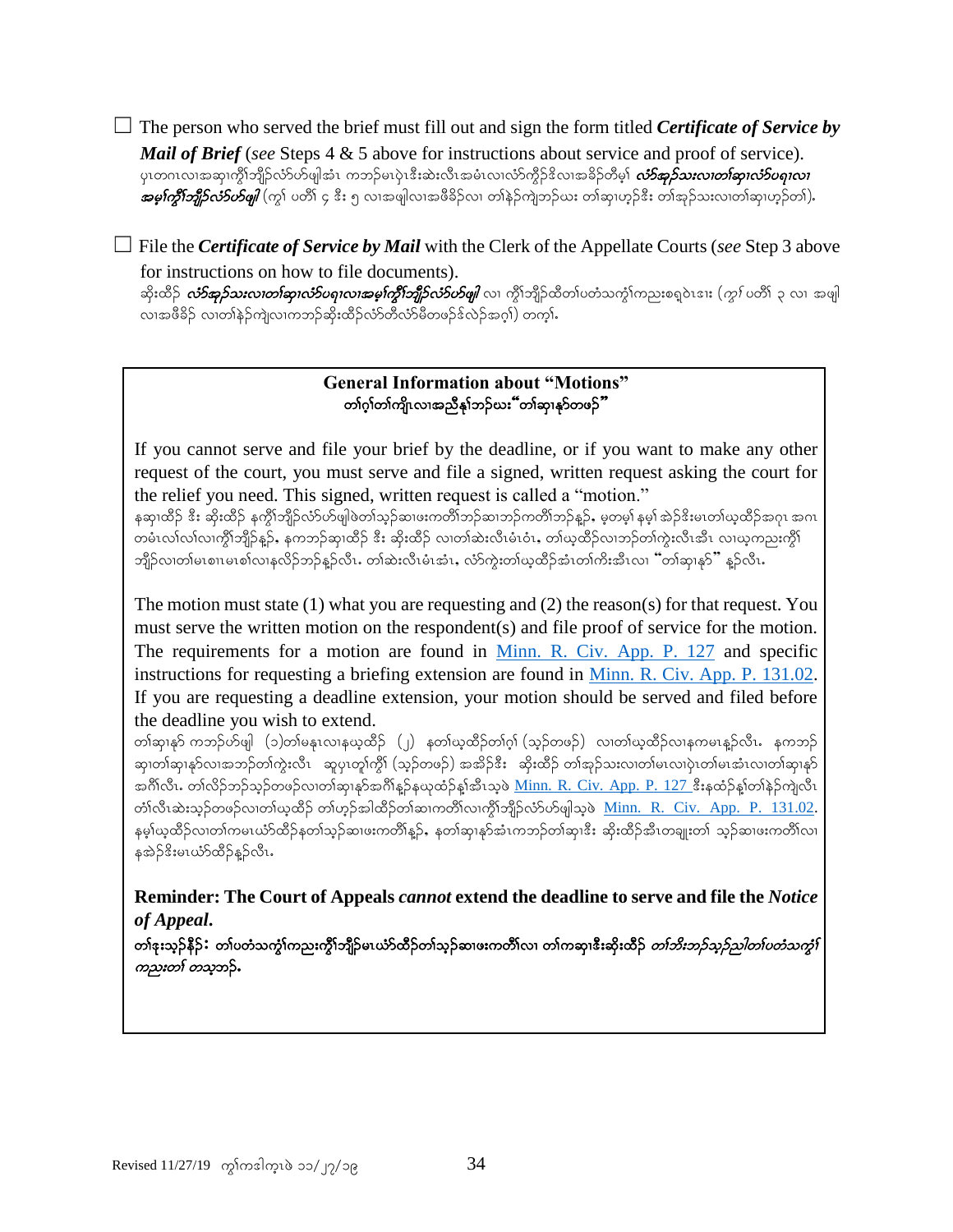## **What Happens Next?/**တါမနုၤကကဲထိဉ်သးဆူညါလဲဉ်.

## **Court of Appeals Receives the District Court Record and Briefs** တၢ်ပတံသကွံၤ်ကညးကွိၤ်ဘျိဉ်&းန္1်ကိၤ်ရှၤ်ကွိၤ်ဘျိဉ်တၢ်မၤနိဉ်မၤယါ&းကွိၤ်ဘျိဉ်လံာ်ပာ်ဖျါတဖဉ်

The district court sends its record for your case to the Court of Appeals, including any transcript(s) of hearing(s).

ကိၢရှဉ်ကွိၤဘျိဉ်ကဆုၤနတၤ်မၤနိဉ်မၤယါလၤနတၤ်မူးတၤ်ရၤ်အဂိၢ်ဆူပုၤပတံသက္ဂၤ်ကညးကွိၤဘျိဉ်အအိဉ်,အပဉ်ယှာဒိန်ဆော်ကွဲးနိဉ်ကွဲးယါတမံၤဂူၤဂူၤ လၢနတၢ်စံဉ်ညီဉ်ဒိကနဉ် (သူဉ်တဖဉ်)နဉ်လီၤ.

The respondent also has the opportunity to submit a brief to the Court of Appeals. A respondent's failure to submit a brief, however, does not mean that the respondent forfeits (or loses) the appeal. ပုၤတူ၊်ကွိၤ်စု၊်ကီးအိဉ်ဝဲဒီး တ၊်အခွဲးအယာ်လ၊ ကဟုဉ်ထိဉ်အကွိၢ်ဘျိဉ် လံာ်ပာဖျါဆူ တ၊်ပတသကွံ၊်ကညးကွိၢ်ဘျိဉ်အအိဉ်နည်လီၤ<br>ပုပတ်ကြီးတဲ့ ပေါက်ဆိုးကြောင်း လၢပုံၤတၢ်ဟ္ဥာထိဥ်က္ဂိၤဘျိဥ်လာတဖြူအံၤန္ဥန္ သနၥ်က္နန္ အခ်ီပညီတမူာ်ဘဥ် ပုၤတူဂ်က္ဂိၤတဂၤအံၤဟ္ဥသည် (မူတမူ) ရူူ) တ၊်ပတံသက္ဂါကညး အံၤဘ>်.

If the respondent's brief raises a new topic that your brief did not address, you may (but do not have to) file a reply brief. See [Minn. R. Civ. App. P. 131.01, subd. 3.](https://www.revisor.mn.gov/court_rules/ap/subtype/rcap/id/131/#131.01) Your reply brief cannot raise new reasons for reversal or issues that were not raised in your brief or the respondent's brief. ပုၤတူ၊်ကွိၤ်အကွိၤ်ဘျိဉ်လံာ်ပာ်ဖျါမ့္ပ်ဟ္ဥအါထိဉ်တၤဂူးခိဉ်တီအသီလၤနကွိၤ်ဘျိဉ်အလံာ်ပာ်ဖျါ\_\_\_တဟ်ဖျါဝဲနူဉ်ႇ\_\_ နဆုၤထိဉ် (ဘဉ်ဆဉ်တမ့ၤ်နကဘဉ်) တ္ပါခ်ီဆ၊က္ဂိါဘူိုည်လ်ဟ်ဖျါသူလီၤ. ကွ<sup>ု</sup> [Minn. R. Civ. App. P. 131.01, subd. 3.](https://www.revisor.mn.gov/court_rules/ap/subtype/rcap/id/131/#131.01) နတ္ပါခ်ီဆ၊က္ဂိါ ဘူိုည်လ်ဟ်ဖျါ အံၤ ဟူဉ်အါထိဉ်တၢ်ဂုၢ်တ၊်ကျိၤလၢကဃဉ်ခိဉ်ခံအဂိၢ် မှတမှ၊် တ၊ဂု၊်ကိတဖဉ်လ၊အတပဉ်လ၊နက္ဂိ၊်ဘျိဉ်လံာပဖျါ ့မှတမှ၊် ပုၤတု၊်ကွိ၊်အကွိ၊်ဘျိဉ်လံာ ဟ်ဖျါအပူၤ တသ့ဘဉ်လီၤ.

If you choose to file a reply brief, your deadline for filing and serving the reply brief is as follows: နမ့္ပ်ယုထ၊လ၊ကဆိုးထိဉ်တ၊်ခ်ီဆ၊ကွိၢ်ဘျိဉ်လံာ်ပာ်ဖျါန္**ဉ်**, နတၤ်သ္ဉ်ဆ၊ဖးကတိၤ်လ၊ကဆိုးဒီးဆု၊ထိဉ်တ၊်ခ်ီဆ၊ကွိၢ်ဘျိဉ်လံာ်ပာဖျါန္ဉာ်ဒ်လာအသိး:

- If the respondent's brief was served on you in person or electronically via E-MACS, the deadline for your reply brief is 14 days after the date the respondent's brief was served on you. *See* [Minn. R. Civ. App. P. 128.02, subd. 2;](https://www.revisor.mn.gov/court_rules/ap/subtype/rcap/id/128/#128.02) [131.01, subd. 3.](https://www.revisor.mn.gov/court_rules/ap/subtype/rcap/id/131/#131.01) ပုၤတု၊်ကွိၤ်အကွိဉ်ဘျိဉ်လံာ်ပာ်ဖျါအံၤမ့္သာဉ်တၤ်ဆု၊ယီၤဆူနအိဉ် ခီဖျိပုၤဆု၊တၤ်အနီၤ်ကစၤ် မ့တမ္နါ ခီဖျိလီမှဉ်တၤ်ပီးတၤ်လီလၤအ့ထၤဉ်နဲး သူဝဲ  $\rm E\text{-}MACS$  နူ $\hat{\rho}$ , တ $\hat{\rho}$ သုဘေးကတိ $\hat{\rho}$  လၢနတ $\hat{\delta}$ ဆ၊ကွိ $\hat{\gamma}$ ဘို့)တိမျါအံၤ မှ $\hat{\rho}$ ဝဲဖဲ ပှၤတု $\hat{\gamma}$ ကွိ $\hat{\sigma}$ ဘိုဘိုကွိ $\hat{\gamma}$ လာပျေါအံၤ ဘ $\hat{\rho}$ တ $\hat{\delta}$ ဆု၊ယီၤဆူနအိဉ် အသီ ၁၄ ဝံၤအလိၢိခံနူဉ်လီၤ. *ကွ* <u>[Minn. R. Civ. App. P. 128.02, subd. 2;](https://www.revisor.mn.gov/court_rules/ap/subtype/rcap/id/128/#128.02) 131.01, subd. 3</u>.
- If the respondent's brief was served on you by mail, the deadline for your reply brief is 14 calendar days  $+3$  business days from the date the respondent's brief was mailed to you (not when you received it). ပုၤတု၊်ကွိၤ်အကွိၤ်ဘျိဉ်လံာ်ပာဖျါအံၤ မူ၊်ဘဉ်တ၊်ဆု၊ဃီၤဆူနအိဉ်ခီဖျိလံာ်ပရၢနူဉ်, တ၊်သူဉ်ဆ၊ဖးကတိ၊်လ၊နတ၊်ခီဆ၊ကွိၤ်ဘျိဉလံ ဟ်ဖျါအံၤစးထိဉ်ဖဲ ပုၤတူၢ်ကွိၤ်အကွိၤ်ဘျိဉ်လံာ်ဟ်ဖျါအံၤဘဉ်တၤ်ဆု၊သီၤဆူနအိဉ် လံာ်နံဉ်လံာ်လါ ၁၄ သိ + တၢ်ဖီးတ၊်မၤမု၊နံၤ ၃ သီဝံၤအ

လိ\်ခံနဉ်လီၤ (တမ္\ဖဲနဒိးနှ\်အဆၢကတိ\်ဘဉ်).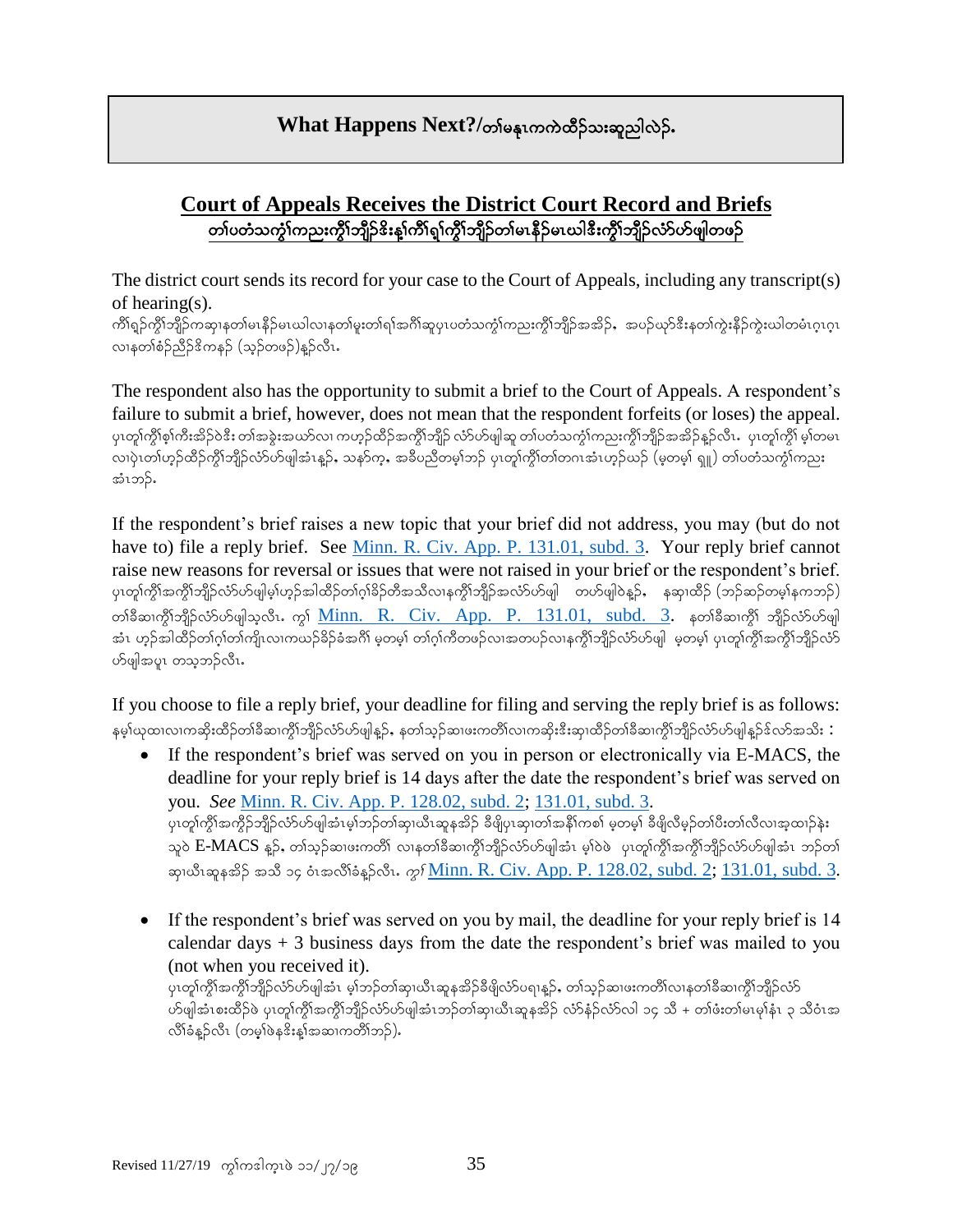## **Oral Argument or Non-Oral Consideration** ထးခိဉ်တ္ပ်က္လ်က္လည္တယ္လီမွ မလမ္ပါ တျပာယ္ပါ့ဆူမည္ေတာ့မွာထားခဲ့သူမွာ ထား

After the parties have filed their briefs, your appeal will be submitted to a panel of three Court of Appeals judges. You will receive a *Notice* of the date of oral argument or non-oral consideration by the panel. This notice will also include the names of the judges assigned to decide your appeal. ဖဲပုၤအဖုသွဉ်တဖဉ်ဆု၊ထိဉ်အတၢ်ဟ်ဖျါတဖဉ်ဝံၤႇနတၢ်ပတံသက္ငံ၊်ကညးအံၤကဘဉ်တ၊်ဆု၊အို၊ဆူတ၊်ပတံသက္ငံ၊်ကညးစံဉ်ညီဉ်ကွီ၊် ၃ ဂၤအအိဉ်လီၤ နက<sup>္မွ</sup>ိးနှုသည် *တၢ်ဘိးဘှဉ်သူ့ဉ်သု]* ဘဉ်ထွဲမှုနံၤလ၊ ထးခိဉ်တၢ်ဂု၊်လိာဘိုလိာ မှတမှ၊် တၢ်တကွ၊်ဆိကမိဉ်တ၊်လ၊တမ္၊်ထးခိဉ်တ၊်ဂု၊်လိ၁ဘိုလိ၁ ခီဖျိ ပုၤစံဉ်သိဉ်ကွိၤ်တဖဉ် နူဉ်လီၤႉ တ၊်ဘိးဘဉ်သူဉ်ညါပူၤကပဉ်စ့ၤ်ကီး စံဉ်ညီဉ်ကွိၤ်သူဉ်တဖဉ်လ၊ ဘဉ်တ၊်ယုထ၊အီၤလ၊ကဆ၊တဲာ်ဝဲ နတ၊်မူးတ၊်ရ၊် တခါ အံၤန္βလီၤ.

If you are not represented by an attorney, the Court of Appeals will not allow oral argument by any party. *See* [Minn. R. Civ. App. P. 134.01](https://www.revisor.mn.gov/court_rules/ap/subtype/rcap/id/134/)

နမ့္ပ်တအိဉ်ဒီးပိါရီနူဉ်ႇ ပုၤပတံသက္ငံါကညးကွိါဘျိဉ်တဟုဉ်ခွဲးလ၊တ၊်ကမၤထးခိဉ်ဂ္ဂါလိာ်ဘိုလိာ်ဆူပုၤနီတဖုဘဉ်ႇ ကွ\ <u>Minn. R. Civ. App.</u> [P. 134.01.](https://www.revisor.mn.gov/court_rules/ap/subtype/rcap/id/134/)

In deciding your appeal, the Court of Appeals looks at the evidence presented at the hearing(s) before the district court, judge, the referee, or the CSM. **You may not give new evidence on appeal without first getting permission from the Court of Appeals.** The Court of Appeals generally does not accept new evidence.

လ၊တါကဆ၊တဲာ်နတၤ်ပတံသကွံါကညးအင်္ဂါ, တါပတံသကွံါကညးကွိါဘျိဉ်ကကွါ တါအှဉ်သးလ၊အဘဉ်တါစူးကါအိၤ ဖဲနတၢ်စံဉ်ညီဉ် ဒိကနဉ် (သုဉ်တဖဉ်) လၢကိၢရျာ်ကွိၢ်ဘျိဉ်, စံဉ်ညီဉ်ကွိၢ်, ပှၤစံဉ်ညီဉ်တာ်တၢ်, မှတမ့၊်  $\sim$  CSM အမဲဉ်ညါအခါနူဉ်လီၤ $\cdot$  တ**်ဟှဉ်ပျဲလၢပၤပတံသကဲ့ ၊်ကညး ကွိ<sup>ရ</sup>် ဘျီဉ် မှၤ်တအိဉ်ဘဉ်နူဉ် နဟ္ဥာ် ထိဉ်တၤ်အှဉ်သး အသိ လၤနတၤ်ပတံသက္ဂၤ်ကညးအင်္ဂါတသ္စဘဉ်…**တၤ်ပတံသက္ဂၤ်ကညးကွိၤ်ဘျိဉ် ညီနှၤ်တတူ၊လိ၁် တၤ် အု}သးအသီဘု်.

## **Opinion is Issued/**တ်ထံဉ်ဘဉ်တ်ဟုဉ်လီၤ

The Court of Appeals will issue a written decision, called an "opinion," within 90 days after the date of the oral argument or the non-oral consideration of the appeal. **All appellate court opinions are public and will be available on the Judicial Branch website.**

တ)်ပတံသကွံ\ကညးကွိ\ဘျိဉ်ကဟှဉ်လီၤတါဆ၊တဲာ်လၢအဘဉ်တါကွဲးအီၤႇလ၊တါကိႈအီၤလ၊ "တါထံဉ်"လ၊အသိ ၉၀ အတိါပူၤ ဖဲထးခိဉ်ဂ္ဂါလိာဘို လိာ်တာ် မှတမှာ် တာတမှာ်ထးခိဉ်တာ်အိဉ်ဖိုဉ်မှာ်နှံးဝံၤအလိၢ်ခံနှဉ်လီး**. ကွိၢ်ဘျိဉ်အတာ်ထံဉ်ဘဉ်ယႏ တာ်ပတံသကွဲ၊်ကညးဖ်သိႏကွိၢ်ဘျိဉ်ထိကကွn်ကဒါ** က္ၤတၢ်စံဉ်ညီဉ်ဆ၊တဲာ်လ၊ဘဉ်တ၊်မၤအီၤလ၊ကွီၢ်ဖုဉ်ခဲလ၊ာ်အံၤ ဘဉ်တ၊်ဟ်ဖျါအီၤလ၊ကမျn်အမဲာ်ညါဒီး တ၊်ဒီးန္၊်အီၤသ္၀ဲ တ၊်စံဉ်ညီဉ်ပီတုအဒူအ ဟ်ယဲၤသန္*အ*ဖီခိဉ်န္**ဉ်လီၤ**•

If you wish to appeal the Court of Appeals decision, you have 30 days after the opinion is issued to file a *petition for further review (PFR)*, which is a request for the Minnesota Supreme Court to review the Court of Appeals decision. *See* [Minn. R. Civ. App. P. 117.](https://www.revisor.mn.gov/court_rules/ap/subtype/rcap/id/117/)

နမ့္်အဲ့ဒီးပတံသက္ငံ္ဂ်ကညးတၤ်ပတံသက္ငံ္ဂ်ကညးကွိၤ်ဘျိဉ်အတၤ်စံဉ်ညိဉ်န္ဉ်ာ, တၤ်ဆၤကတိၤ်အိဉ်ဝဲအသိ ၃၀ ဖဲတၤ်ဆၤတာ်တၤ်ထံဉ်အၤ ဘဉ်တၤ်ဟ္ဉ် လီၤ ဝံၤအလိၢ်ခံလၢနကဆု၊ထိဉ် *တၤ်ပတံသက္ဂၤ်ကညးလၢဆူညါတၤ်ကကွၤ်ကဒါက္*ၤအ*ဂ်ီ၊ (* $PFR$ *)*, လၢအမ္န၊်တၢ်ယ္စထိဉ်တၢ် ဆူမံဉ်နံဉ်စိထဉ်ကွိၢ်ဘျိဉ် အထိကတၢါ န်သိႏကက္ခါကလျောက်ပတဲ့သက္ခါကညးကိုုဘူညီအတ္ပါဆ၊တဲာနဉ်လီၤ.ကွါ <u>Minn. R. Civ. App. P. 117</u>.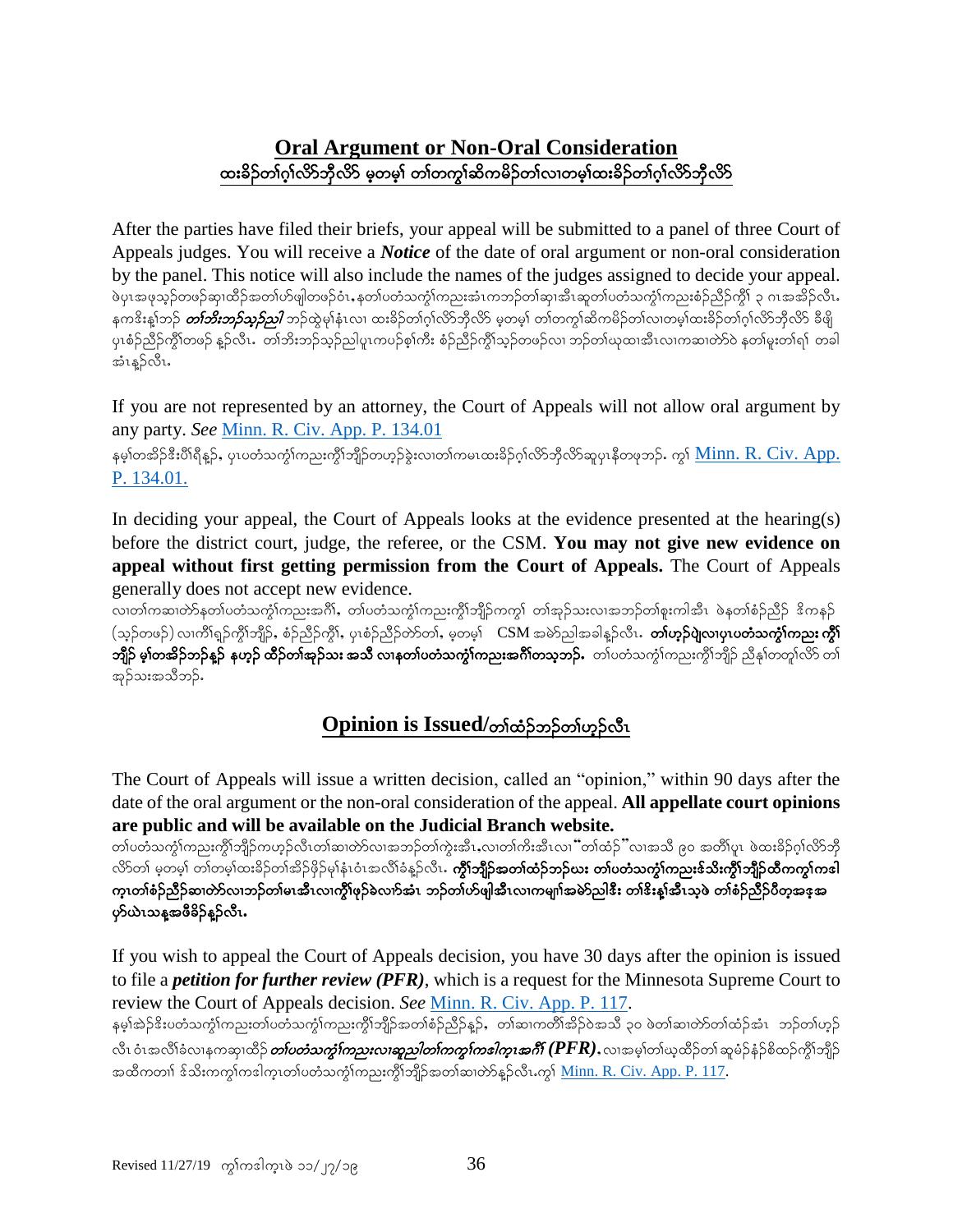#### **THIS FORM MUST BE COMPLETED IN ENGLISH** တၢ်ကဘဉ်မၤပုဲၤလံာ်ကွိဉ်&အံၤလ၊အဲကလံးကျိာ်

**\_\_\_\_\_\_\_\_\_\_\_\_\_\_\_\_\_\_\_\_\_\_\_\_\_\_\_\_\_\_\_\_\_**

## **FORM 103A. NOTICE OF APPEAL (COURT OF APPEALS)** လ်ာ်ကွိဉ်<sup>8</sup> 103A. တၢ်ဘိးဘဉ်သ့ဉ်ညါလ၊တၢ်ပတံသကွံၢ်ကညးတ၊်  $($ တၢ်ပတံသက္ဂိၢ်ကညးကွိၢ်ဘိုဉ် $)$

| <b>STATE OF MINNESOTA</b><br><b>COUNTY OF</b>                | <b>DISTRICT COURT</b><br><b>JUDICIAL DISTRICT</b>                                                                             |
|--------------------------------------------------------------|-------------------------------------------------------------------------------------------------------------------------------|
| မံဉ်နံဉ်စိထဉ်ကိၢိစဉ်<br>ဟိဉ်ကဝီၤ                             | ကိၢရှဉ်ကွိၢ်ဘျိုဉ်<br>တၢ်စံဉ်ညီဉ်ပီတူကိၢ်ရှဉ်                                                                                 |
| CASE TITLE/တၢ်မှုးတၢ်ရၢ်တၢ်ဂ္ဂါခိဉ်တီ:                       | <b>NOTICE OF APPEAL</b><br><b>TO COURT OF APPEALS</b>                                                                         |
| Petitioner/ပုၤပတံသက္ငံ <sup>ရ</sup> ကညးထိဉ်တ <sup>6</sup> ဖိ | တၢ်ဘိးဘဉ်သူဉ်ညါတၢ်ပတံသက္ခံၢ်ကညးတၢ်<br>ဆူတၢ်ပတံသက္ခံၤ်ကညးကွိၤ်ဘျိဉ်                                                            |
| $\rm vs. / \text{\%}$ :                                      | <b>DISTRICT COURT CASE NUMBER:</b><br>ကိၢရှဉ်ကွိၢ်ဘျိဉ်တ၊်မူးတ၊်ရ၊်တ၊်ဂွ၊်နိဉ်ဂံ၊်:                                           |
| Respondent/ပုၤတု၊်ကွီးဖိ                                     | DATE JUDGMENT ENTERED/ORDER<br><b>FILED:</b><br>မှၢ်နှံၤလၢတၢ်ကွဲးလီၤနိဉ်တၢ်စံဉ်ညီဉ်တာ်တ၊်<br>/တၢ်ကလုၢ်ဘဉ်တၢ်ကွဲးနိ5ုဟ်ယီၤတၢ်: |

 $TO/$ αρ:

Clerk of the Appellate Courts 305 Minnesota Judicial Center 25 Rev. Dr. Martin Luther King Jr. Blvd. Saint Paul, MN 55155

Please take notice that the above-named/oံသးရုၤဟ်သူဉ်ဟ်သးလ၊ ပှၤအမံၤဖျါလ၊ထး  $\Box$  petitioner/yioonorg respondent appeals to the Court of Appeals of the State of Minnesota from/ပုၤတူၢ်က္ဂိ<sup>ု</sup>ဖိ ပတံသက္ဂၢ်ကညးတၢ်ဆူတၢ်ပတံသက္ဂၢ်ကညးကွိၢ်ဘျိုာ်လၢမံဉ်နံဉ်စိထဉ်ကိၢ်စဉ်အပူၤလ၊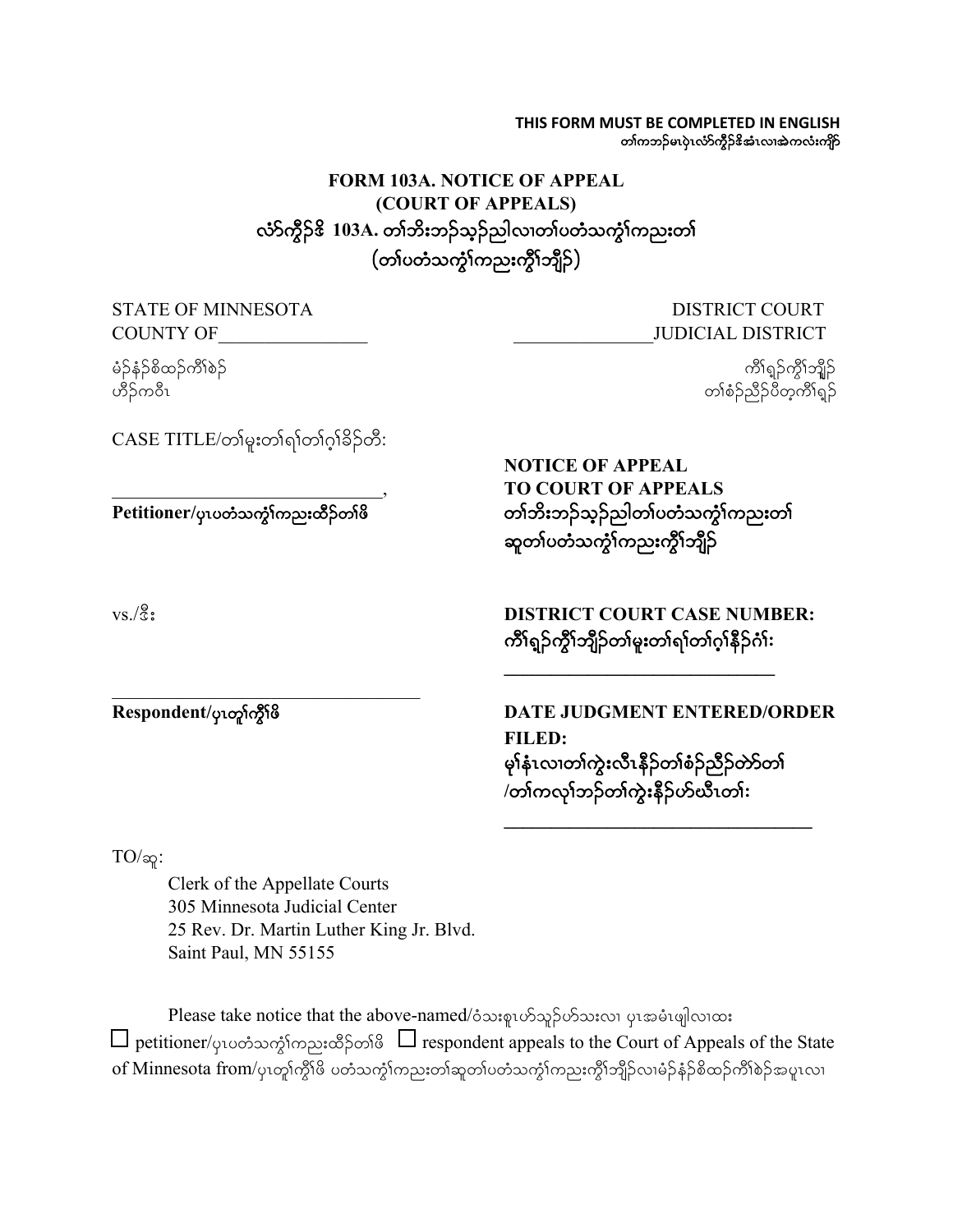$\Box$  a judgment/တၢဴစံဉ်ညီဉ်တ်တော်  $\Box$  an order/တၢဴကလု၊်, dated as shown as above./မုနံၤန်ဘဉ်တ၊် .<br>ဟိဖျါလ၊ထးအသိးနဉ်လီး**.** 

| Name of party appealing/ပုပတံသက္ခါကညးတါအဖုအမံၤ:                                                      |                                         |  |  |  |
|------------------------------------------------------------------------------------------------------|-----------------------------------------|--|--|--|
| Attorney name (if represented)/ပိါရီအမံၤ (မှမ္ခါ အိဉ်ဒီးခၢဉ်စးန္):                                   |                                         |  |  |  |
| Address/လိ <sup>ု</sup> အိ>်ဆီးထံး:                                                                  |                                         |  |  |  |
| Email address/ $\dot{\mathcal{Z}}$ မှ $(\infty)$ နိ5်င်္ဂါ:                                          |                                         |  |  |  |
| Telephone/လီတဲစိ:                                                                                    |                                         |  |  |  |
| Attorney Registration License Number (if applicable):                                                |                                         |  |  |  |
| ပိုးရှိ အလံ>်စရီခိဉ်သ္ဉ်နီဉ်ဂံ၊် (မ္)်အိဉ်) :                                                        |                                         |  |  |  |
| $Signature/\n\infty$ :လီးပံ1:                                                                        | Dated/ $\varphi$ <sup>1</sup> $\zeta$ : |  |  |  |
| (appellant, or attorney, if represented/ပုၤပတံသက္ခံ)ကညးတ၊်, မှတမှ၊် ပိါရီ, မှမှ၊် အိဉ်ဒီးခၢဉ်စးန္ဉ်) |                                         |  |  |  |

(The district court's caption for the case is used on this notice of appeal. Subsequent documents shall use the appropriate appellate court caption. Minnesota Rule of Civil Appellate Procedure P. 103.01, subdivision 1 specifies the contents of the notice of appeal and filings required to perfect an appeal, including filing fees. Rule 103.03 identifies rulings that are appealable. Rule 104.01 and Minnesota Rule of General Practice 378.01 specify the time limits for filing and service of the notice of appeal. Rule 108.01 generally addresses stays pending appeal. This Notice of Appeal must be accompanied by a completed Statement of the Case. Minn. R. Civ. App. P. 133.03.)

(ကိၢိရ္ဉ်အကွိၢ်ဘျိဉ်တ၊်ဟ်ဖျါထိဉ်ဖုဉ်ကိ5်လ၊တ၊်မူးတ၊်ရ၊်တ၊်ဂ့ၢ်အံၤာဉ်တ၊်သူအီၤလ၊တ၊်ဘိးဘဉ်သုဉ်ညါဝဲ တ၊်ပတံသကွံ၊် ကညးတါအံၤန္ဉ်လီၤ လံာ်တီလံာ်မိတဖဉ်လ၊ဟိထွဲထိဉ်အခံအံၤကဘဉ်တါသူအီၤဒ်ကြၢးဝဲဘဉ်ဝဲဖဲတ၊်ပတံသက္ဂါ ကညးထိဉ် တၢ်ဆူကွိၢ်ဘျိဉ်ထိလံာ်ပာ်ဖျါထိဉ်ဖှဉ်ကိ5အခါနူဉ်လီၤ**.** မဉ်နံဉ်စိထဉ် ကမျာ၊်အတၢ်ပတံသကွံၢ်ကညး အတၢ်မၤအကျိၤအကျဲ <u>အတၢ်သိ</u>ဉ်တၢ်သိ P. 103.01, တ၊နိုးဖူးလီး 1 ဟ်ဖျါထိဉ်တ၊်ပတံသကွဲ၊်ကညးတ၊်ဘိးဘဉ်သုဉ်ညါ တ၊်ဂ့၊်အခိဉ်တီ တဖဉ် <u>ဒီးတါဆိုးထိ</u>ဉ်လ၊အလိဉ်ဘဉ်ဝဲဒ်သိးကမၤလ၊မၤပုဲၤတၤ်ပတ໋သက္ဂၤ်ကညးတၢ်,ပဉ်ယှာ်တၢ်ဆိုးထိဉ် တၢ်အဘူးအလဲန္ဉာလီၤ. တၢ်သိဉ်တၢ်သိတၢ်ဘျ၊ 103.03 တဲဖျါထိဉ်ဝဲ ကွိၢ်ဘျိဉ်အတၢ်စံဉ်ညိဉ်တဲာတဖဉ်လ၊ တ၊်ပတံသကွံၢ်ကညးထိဉ်တၢ်သူနူဉ်လီၤ**.** တ၊် သိဉ်တၢ်သီတၢ်ဘျ၊  $104.01$  ဒီး မံဉ်နံဉ်စိထဉ်တၢ်သိဉ်တၢ်သီတၢ်ဘျီတၢ်ဂဲၤလိလၢဘဉ်ယးဒီးကမျ $\mathfrak n$  378.01 တဲဖျါထိဉ်ဝဲ တၢ်ဆ၊ ကတိၤ်လ၊ဟ်ပနိဉ်ယာ်ဝဲလ၊တ၊်ဆိုးထိဉ်အင်္ဂါ ဒီး တ၊်မၤစၢၤဘဉ်ယးတ၊်ဘိုးဘဉ်သွဉ်ညါတ၊်ပတံသကွဲၤ်ကညးထိဉ်တ၊်နှဉ်လီၤ တ)်သိဉ်တ)သိတ္ပါဘျ၊  $108.01$  ညီနှုပ်ာဖျါထိဉ်ဝဲ တျပတံသက္ငါကညးလ၊တ္ပါတဆ၊တဲာ်အီၤဒံးတဖဉ်အင်္ဂါနဉ်လီၤ. တ)်ဘိး ဘဉ်သူဉ်ညါလ၊ တါပတံသကွံၢ်ကညးတါအံၤကဘဉ်တါဟိလွှဲထိဉ်အခံဒီး တါမူးတါရါအဂ္ဂါတါဟ်ဖျါအလံာ်ကွိဉ်ဒိ လ၊ဘဉ်တါ မၤလၢပုံးအီးလၢလၢပုံးပုံးနှဉ်လီး.Minn. R. Civ. App. P. 133.03.)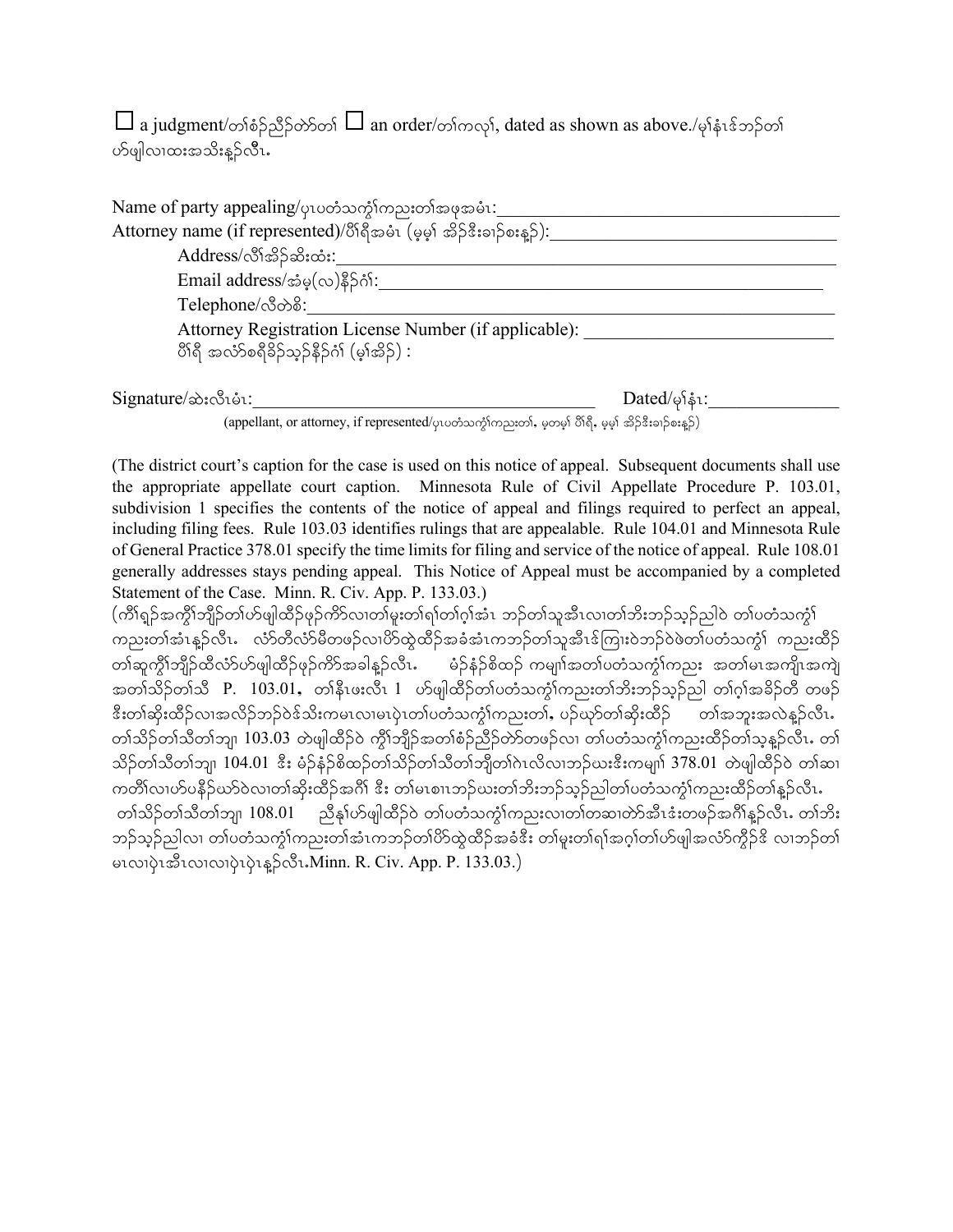**THIS FORM MUST BE COMPLETED IN ENGLISH** တၢ်ကဘဉ်မၤပုံၤလံာ်ကွိဉ်&အံၤလ၊အဲကလံးကျိဉ်

## $CASE\ TITLE/$ တါမူးတါ၍တါဂ္ဂါခိဉ်တီ:

(The lines below should match the names in the case title on your district court paperwork.)  $(\hat{\mathrm{c}}$ တ်ကျိၤလ၊လာ်အံၤာာဉ်ထွဲလိ $\mathrm{c}$ သးဒီးမံၤလ၊အအိဉ်လ၊ တ၊်မူးတ၊်ရၢ်အခိဉ်တိလ၊အအိဉ်လ၊ကွိၢ်ရှဉ်ကွိၢ်ဘျိဉ်အလံာ် တါမၤအပူၤန္ဉ<လီၤ.)

 $\overline{\phantom{a}}$ 

 $\overline{\phantom{a}}$ 

**STATEMENT OF THE CASE OF APPELLANT** ပုၤပတံသက္ငံ်ကညးတၢ်တ၊်မူးတ၊်ရၢ်အဂ္ဂါ တၤ်တိဖျါ

> **District Court Case #** ကွိၢ်ရှဉ်ကွိၢ်ဘျိဉ် အတၢ်ဂွါအမူးအရ၊်

**Appellate Case #** ပုၤပတံသက္ဂၤ်ကညးတၤ်အတၤ်ဂုၤ **A\_\_ \_ -\_ \_\_ \_\_ \_\_**  $(\text{If known/}$ တ်မှ်သည်ညါအီၤ $)$ 

**\_\_\_\_\_\_\_\_\_\_\_**

*This form is provided for the benefit of self-represented litigants, and conforms to the Statement of the Case form required by Rule 133.03 of the Minnesota Rules of Civil Appellate Procedure and to Form 133, found at the end of the Minnesota Rules of Civil Appellate Procedure. Some questions on this form may require you to complete some basic legal research about your appeal before you can complete them. Instructions for completing this form are available at http://mncourts.gov/CourtOfAppeals.aspx#Tab08Resources.* 

လ်ာ်ကွိဉ်ဒိအံၤ တါထူးထိဉ်ဟူဉ်အီၤလ၊ ပုၤလ၊အက်ခၢဉ်စးလ၊ ကလိာဘ၊တ၊်အကစါဒဉ်ဝဲလ၊ကွိါဘျိဉ်ပူ၊အင်္ဂါ, ဒီးဖိးလိာ်အသးဒီး တမူးတါရ၊်အ  $\sim$ က်ဟ်ဖျါလံာ်ကွိဉ်<sup>ငွ</sup>င်္လည်ဘဉ်ဝဲခီဖျိ $\sim$ မာ်ှန်ဉ်စိထဉ် ကများအတၤ်ပတံသကွားကညးအတၤ်မၤအကျိၤအကျဲအတၤ်သိဉ်တၤ်သီ တၤ်ဘျ၊  $133.03$ းနီး လံာ်တို့ဉ်ဒိ 133<sub>•</sub> လ၊ဘဉ်တ၊်ထံဉ်န့၊်အီးသူလ၊ မံဉ်နံဉ်စိထဉ် ကမျှπ်အတ၊်ပတံသက္ခံ၊်ကညးအတ၊်မၤအကျိ၊အကျဲ လံာ်အကတၢါနူဉ်လီး တ၊်သံ ကွက်ခန်းနူ၌ ဘဉ်သူဉ်သည်ကလိဉ်ဘဉ်ဝဲလ၊ နကဘဉ်မ်းပုံ၊ ငံ္ဂါခီဥထီးသံစး အတၤ်ယုသည်သါဘဉ်ယး နတၤ်ပတံသက္ခၤ်ကညး တချုးနမၤပုံးအီးနူဉ  $\beta$ u. တန်*ဉ်ကျဲလ၊ တ*ါကမၤလ၊ပုံၤလံာ်တို့ဉ်နီအံၤ တါမၤန္နါအီၤသုဖဲ<u>http://mncourts.gov/CourtOfAppeals.aspx#Tab08Resources</u>.

**1.** District court in which the case originated: ကိၢရှဉ်ကိုၤဘျီဉ်ဖဲတၢ်ဂ္ဂၢ်စးထိဉ်အသး:

 $N$ ame of presiding judge/စံဉ်ညီဉ်ကွိၤ်လ၊အပၢၤလိၢ်ဆ္ဉ်နီၤအမံၤ $:$ 

**2. Jurisdictional statement:** Appeal from district court. တ**်္စဉ်ညီဉ်ဒိကနဉ်တၤ်အတၤ်ဟ်ဖျါ:**တၤ်ပတံသကွဲၤ်ကညးလၤကိၢ်ရှဉ်ကွိၤ်ဘျိဉ်).

 $vs.$ / $\frac{6}{3}$ ;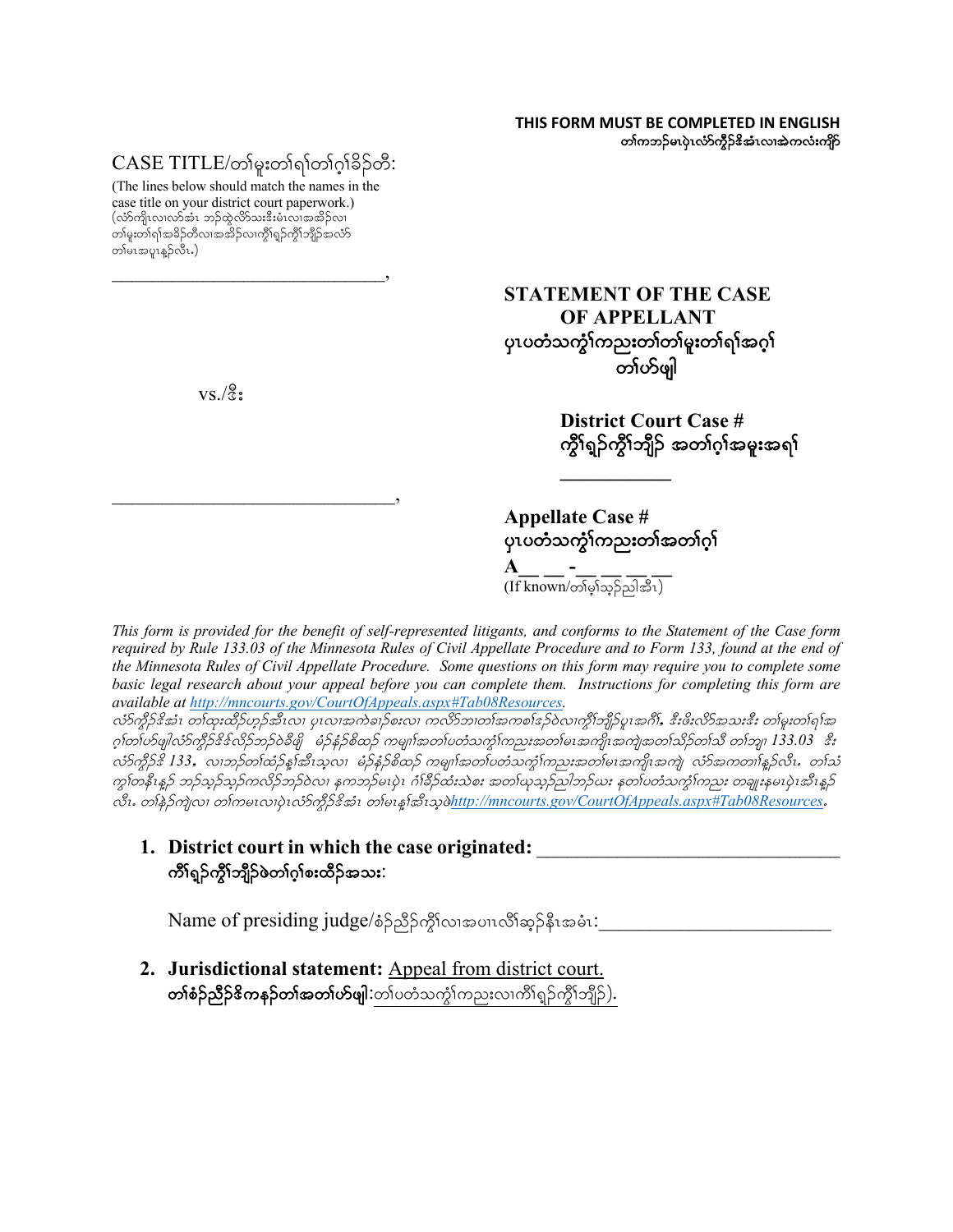- 1. Statute, rule, or other authority authorizing appeal (choose all that apply): သဲစး, တၢ်သိဉ်တၢ်သိတၢ်ဘျ၊, မ့တမ့၊် ပုၤဘဉ်မူဘဉ်ဒါလ၊ အဟူဉ်စိဟုဉ်ကမီၤတၢ်ပတံသက္ငံ၊်ကညး (ယုထ၊တ၊် လ၊အဘဉ်ထွဲခဲလည်):  $\Box$  Minn. R. Civ. App. P. 103.03(a)  $\Box$  Minn. R. Civ. App. P. 103.03(h)  $\Box$  Other/ $\infty$ 01:
- 2. i. For appeals from a judgment: Date of entry of judgment: whopword was expended to book the conservation of the conservation of the conservation of the conservation of t တစ်ဉ်သိဉ်တ်ာ်:
	- $ii.$  For appeals from an order/တါပတံသက္ငါကညးတဖဉ်လၢအဟဲလ၊တါကလုါတမံၤအဂိါ:
		- a. Was written notice of filing of the order served? မှါလံာ်ကွဲးဘိးဘဉ်သုဉ်ညါလ၊ကွိၢ်တါကလု၊်တါကွဲးနိဉ်ကွဲးယါအံၤဘဉ်တါဟ့ဉ်လီၤလံဓါ**.**  $\mathrm{Yes}/\mathrm{\varphi}$ ် No/တမ္ $\mathsf{No}$
		- b. If written notice of filing of the order was served, by whom was it served by

```
မ့မ့်၊ လံာ်ကွဲးဘိးဘဉ်သုဉ်ညါလ၊ကွိၢ်တ၊်ကလု၊်တ၊်ကွဲးနိဉ်ကွဲးယါအံၤဘဉ်တ၊်ဟုဉ်လီၤလံန္ဉ်, ပုၤ
ဟုဉ်လီၤတၢ်အံၤမ္ပါ
```
 $\overline{\phantom{0}}$  court administrator/ကွိၤ်ဘျိဉ်ပှ $\overline{\phantom{0}}$ လေးတြ

- $\frac{1}{2}$  a party/တဖုန္ $\delta$ လီၤ $\cdot$
- c. If written notice of filing of the order was served, on what date was it served? \_\_\_\_\_\_\_\_\_\_\_\_\_\_\_\_\_\_\_\_\_\_

မှုမှ) လံာ်ကွဲးဘိးဘဉ်သူဉ်ညါလ၊ကွိၢ်တၢ်ကလု၊်တ၊်ကွဲးနိဉ်ကွဲးယါအံၤဘဉ်တ၊်ဟုဉ်လီၤလံနူဉ်**,** ဘဉ်တ၊်ဟ္၄်ာလီၤလၢမှါနံၤမန္နၤလဲဉ်.

3. Rule or statute setting time limit for filing notice of appeal (specify applicable rule or statute):

တၢ်သိဉ်တၢ်သိတၢ်ဘျ၊ မှတမ့)် သဲစးအတၢ်ဟ်လီၤတၢ်ဆၢကတိၢ်လ၊ တၢ်ဘိးဘဉ်သုဉ်ညါတ၊်ပတံသက္ဂၢ်ကညး အဂိါ (တၢ်သိဉ်တၢ်သီ မှတမှာ် သဲစးလ၊ အကြားဝဲဘဉ်ဝဲနဉ် ဟ်ဖျါထီဉ်လီၤတံၤ်လီၤဆဲး):

- $\Box$  Minn. R. Gen. Prac. 378.01 (appeals from rulings made in the expedited child support process) (တၢ်ပတံသက္ငံ္ကေညးတဖဉ်လၢတၢ်စံဉ်ညီဉ်ဆၢတဲာ်တဖဉ် လၢဘဉ်တ၊်မၤအီၤလ၊တၢ်မၤချ့ထီဉ်ဖိသဉ် တၢဴဆိဉ်ထွဲမၤစၢၤအကျိုးအကျဲအပူၤ).
- $\Box$  Minn. R. Civ. App. P. 104.01, subd. 1.
- $\Box$  Other/ $\infty$  on
- 4. Date of filing any motion that tolls the time to appeal: မှၢ်နံၤလ၊တါဆု၊နုာ်လီၤတါဆိုးထိဉ်လ၊ ကမၤယံာ်ထိဉ်တါပတံသက္ငံ)ကညးအဆ၊ကတိါ $\colon$ *See* Minn. R. Civ. App. P. 104, subd. 2 (listing motions that toll the time to appeal).  $(\infty)$  Minn. R. Civ. App. P. 104, subd. 2 (လံ $\delta$ တ်ကွဲးနီဉ်လ၊အဟ်ဖျါထိဉ်တါဆု၊နှာ်လီၤတါလ၊ အမၤယံာ်ထိဉ်တၢ်ပတံသက္ဂၢ်ကညးအဆၢကတိၢ်).
- 5. If there was a motion that tolls appeal time: .<br>မ့ၢ်တၢ်ဆု၊နှာ်အိဉ်လ၊ တ၊်ကမၤယံာ်ထိဉ် တ၊်ပတံသကွဲၢ်ကညးအဆၢကတိၢမ့၊်အိဉ်နဉ်: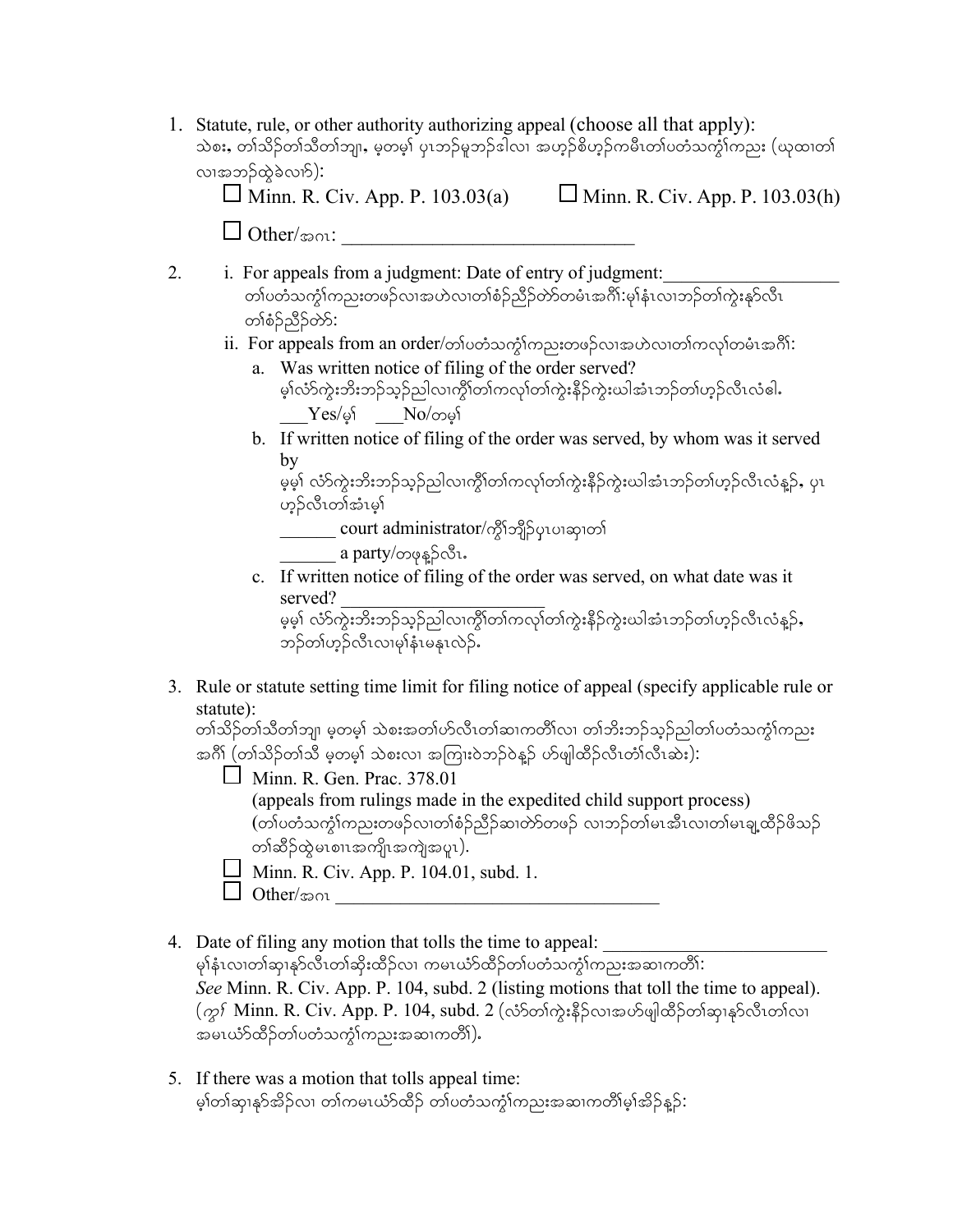- a. Date of filing of order deciding tolling motion: မှါနံလ၊ဆိုးထိဉ်တါကလု၊်လ၊ဆ၊တဲာ်တါမၤယံာ်ထိဉ်တါဆု၊နှာ် $\colon$
- b. Date of service of notice of filing of order deciding tolling motion: မှ)နံးလ၊ တါဆု၊ဟွဉ်တါဘိးဘဉ်သွဉ်ညါတါဆိုးထိဉ်တါကလု၊်လ၊ အဆ၊တ်ာ်တါမၤယံာ်ထိဉ်တါ ဆု၊နု>်:

## $\mathbf{Finally}$  of order or judgment/တါကလု၊် မှတမှ၊် တါစဉ်ညီဉ်ဆ၊တဲာ်တါဂုါကျn်တဲါလ၊ခံကတn်:

- 1. Does the judgment or order to be reviewed dispose of all claims by and against all parties, including attorney fees? မှာ်တါစံဉ်ညီဉ် မှတမှါ တါကလုါလ၊ တါကကွါကဒါကူၤတါန္ဉာ် ဘဉ်တါတၤၤကွံာ်အီၤတၢ်ဂူါလ၊တါဆိုးထိဉ် ခဲလ<sup>ှ</sup>ာ် အီဒါပုၤလ၊ အဘဉ်ထွဲခဲလ<sup>ှ</sup>ာ, လၢအပဉ်ယှာ်ဒီး ပိါရီအဘူးအလဲခဲလ<sup>ှ</sup>ာ်နှဉ်ဓါ.  $\Box$  Yes/oi  $\Box$  No/000i
- 2. If no, did the district court order entry of a final partial judgment for immediate appeal pursuant to Minn. R. Civ. App. P. 104.01? မူမှ၊် တမ္ါာဘဉ်နူဉ်, မ့္က်ကိုရူဉ်ကွိၢ်ဘျိဉ် တ္က်ဟ္ဥတ္က်ကလုုံတုၤယီၤဆူ တျစံဉ်ညီဉ်လၢခံကတ္ကုုလ၊ တျပတံ သက္င်္ဂါကညးလ၊တါကမၤအီၤတဘျိယီဒ်အိဉ်ဖျါဖဲ Minn. R. Civ. App. P. 104.01 အသိးန္ဉာ်ဓါ.
	- $\Box$  Yes/oi  $\Box$  No/000i
	- i. If yes, give date that order was filed: .<br>မှမ့်၊ မ့)်နူဉ်, ဟုဉ်မု)်နံၤလ၊တါဟုဉ်လီၤတၢ်ကလု)်နူဉ် ဘဉ်တ၊်ပတံဟ်ဖျါထိဉ်:
	- ii. If no, is the order or judgment appealed from reviewable under an exception to the finality rule?

မူမှု၊ တမ္ခါဘဉ်နှဉ်, မှုါတ္ကါကလု<sup>ုံ</sup> မှုတမှု၊် တါစဉ်ညီဉ်လ၊ တျပတံသကွဲါကညးအီၤလ၊ တါကကွ<sup>ု</sup> ကဒါကူၤအီၤလၢအိဉ်နီးတၢ်ကွၢ်ကဟ် တၢဴသိဉ်တၤ်သီလ၊ တၢဴစံဉ်ညီဉ်ကျၤါတာ၊်အီၤလၢခံကတၤါ အဂ်ိ\န္ဉ်)ေါ.

 $\Box$  Yes/oi  $\Box$  No/000

If yes, cite the rule, statute, or other authority authorizing appeal\_\_\_\_\_\_\_\_\_\_\_\_\_\_\_\_\_\_\_\_\_\_\_\_\_\_\_

မွမှ) မှုန့ဉ်, တိုရူးတ၊်သိဉ်တ၊်သီတ၊်ဘျ၊, သဲစး, မှတမှု၊်ပုၤဘဉ်မှုဘဉ်ဒါလ၊ အဟ္5်စိဟ္5်ကမီၤတၤ်ပတံသက္ငါကညး

 $\mathcal{L}_\text{max}$  and  $\mathcal{L}_\text{max}$  and  $\mathcal{L}_\text{max}$  and  $\mathcal{L}_\text{max}$  and  $\mathcal{L}_\text{max}$  and  $\mathcal{L}_\text{max}$ 

3. **Type of litigation and any statutes at issue:** တၢ်လိ်ာဘၢလိ်ာကွိ<sup>ု</sup>အကလှာ်ဒီးတၢ်ဘျာသဲစးလၢအိဉ်ဒီးတၢ်ဂ္ဂါကီ**:**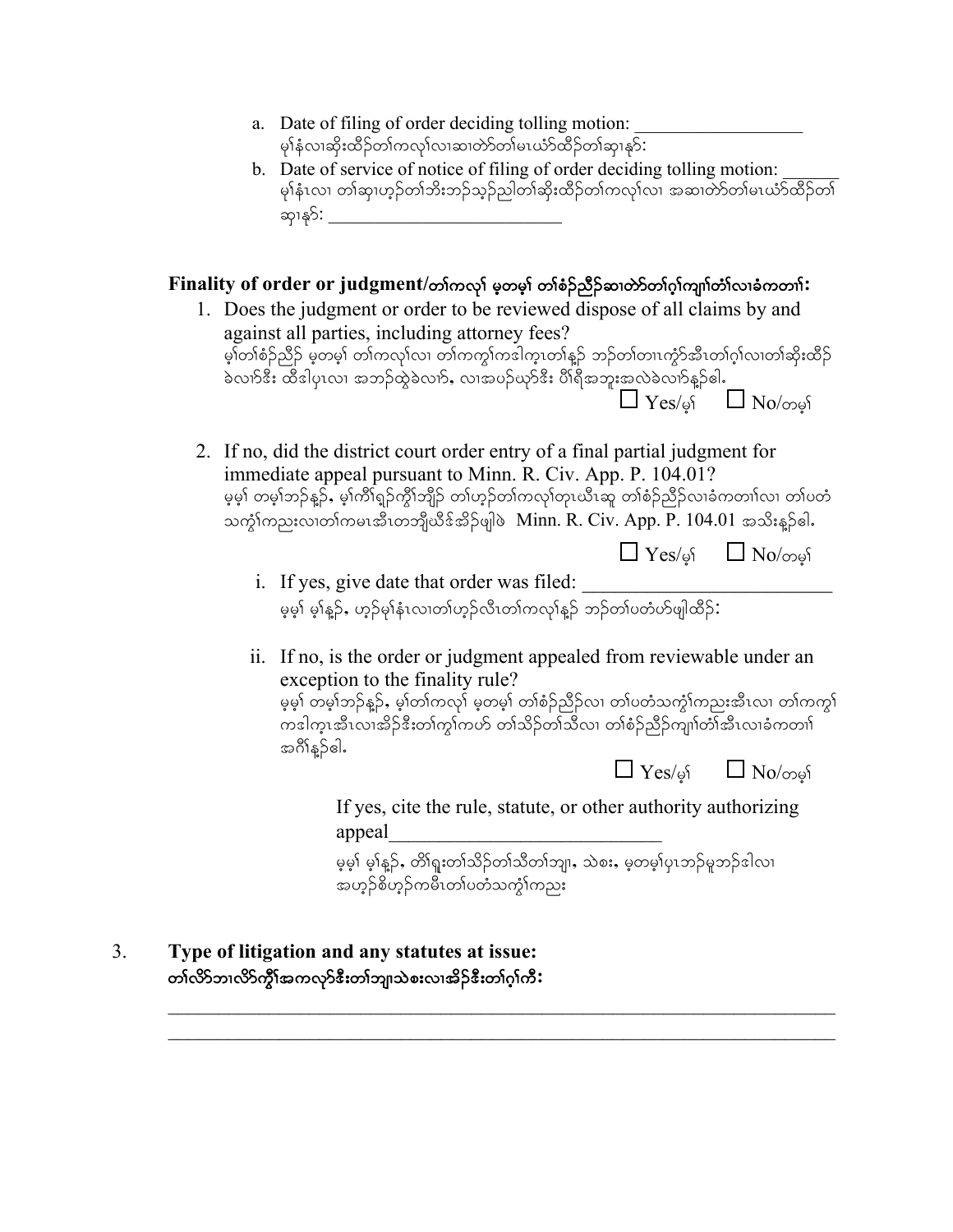4. *Short* **description of issues raised in the district court or expedited child support process, and how the district court judge or child support magistrate decided those issues:** တၢဴဟ်ဖျါ*ဖုဉ်ကိ*ဘာဉ်ဃးတၢ်ဂ့ၢ်ကီတဖဉ်လၢ တ၊်ဟ်ဖျါထီဉ်အီၤလၢ ကိၢရှဉ်အကွိၢ်ဘျိဉ် မှတမှ၊် တ၊်မၤချ့ထီဉ်ဖိသဉ် တၢ်ဆီဉ်ထွဲမၤစၢၤအကျို၊အကျဲ, ဒီး မှ၊်ကိၢ်ရှု၊်အကွိၤ်ဘျိဉ်အပုၤစံဉ်ညီဉ်ကွီ၊ မှတမှ၊် ဖိသဉ်တ၊်ဆီဉ်ထွဲမၤစၢၤကွိၤ်မှဉ်စံဉ ညီဉ်ကို၊် ဆ၊တဲာ်ဝဲတၢ်ဂ္ပါကီတဖဉ်နဉ်န်လဲဉ်အဂ္ပါ**:** 

 $\mathcal{L}_\text{max}$  and  $\mathcal{L}_\text{max}$  and  $\mathcal{L}_\text{max}$  and  $\mathcal{L}_\text{max}$  and  $\mathcal{L}_\text{max}$  and  $\mathcal{L}_\text{max}$ 

 $\mathcal{L}_\text{max} = \mathcal{L}_\text{max} = \mathcal{L}_\text{max} = \mathcal{L}_\text{max} = \mathcal{L}_\text{max} = \mathcal{L}_\text{max} = \mathcal{L}_\text{max} = \mathcal{L}_\text{max} = \mathcal{L}_\text{max} = \mathcal{L}_\text{max} = \mathcal{L}_\text{max} = \mathcal{L}_\text{max} = \mathcal{L}_\text{max} = \mathcal{L}_\text{max} = \mathcal{L}_\text{max} = \mathcal{L}_\text{max} = \mathcal{L}_\text{max} = \mathcal{L}_\text{max} = \mathcal{$ 

 $\mathcal{L}_\text{max} = \mathcal{L}_\text{max} = \mathcal{L}_\text{max} = \mathcal{L}_\text{max} = \mathcal{L}_\text{max} = \mathcal{L}_\text{max} = \mathcal{L}_\text{max} = \mathcal{L}_\text{max} = \mathcal{L}_\text{max} = \mathcal{L}_\text{max} = \mathcal{L}_\text{max} = \mathcal{L}_\text{max} = \mathcal{L}_\text{max} = \mathcal{L}_\text{max} = \mathcal{L}_\text{max} = \mathcal{L}_\text{max} = \mathcal{L}_\text{max} = \mathcal{L}_\text{max} = \mathcal{$ 

 $\mathcal{L}_\text{max}$  and  $\mathcal{L}_\text{max}$  and  $\mathcal{L}_\text{max}$  and  $\mathcal{L}_\text{max}$  and  $\mathcal{L}_\text{max}$  and  $\mathcal{L}_\text{max}$ 

5. *Short* **description of issues you are raising in this appeal** (one or two sentences; you may make a more detailed argument in the brief you will file later): တ**်ဂ္**ဂ်ကီလ၊ နဟ်ဖျါထီဉ်အီၤလ၊ တၢ်ပတံသင်္ကာ်ကညးအံၤအပူ၊ အတၢ်ဟ်ဖျါ*ဖုဉ်ကိ*ဘိ(လံာ်ကျိၤတကျိၤ မဲ့တမ္ါ ခံကျိၤ; ဘဉ်သွဉ်သွဉ် နကအိဉ်ဒီးတၢ်ဂွၢ်လိ၁်လ၊ အိဉ်ဒီးအဂွ၊်လီၤတံ၊လီၤဆဲးလ၊ကွိၢ်ဘျိဉ်လံာ်ဟ်ဖျါလ၊နကဆိုးထိဉ်  $\omega$ ည်အပူ $\Omega$ ):

## 6. **Related appeals/တၤ်ပတံသက္ခါကညးလၢ**အဘဉ်ထွဲတဖဉ်:

- a. List any prior or pending appeals arising from the **same** district court case as this appeal (write appeal numbers, or "none") ကွဲးရဲဉ်လီၤ တၢ်ပတံသကွ်ၤ်ကညးလၢည $\vert$  မှတမ့ $\vert$  တၢ်ပတံသကွံ $\vert$  ကညး လၢတၢ်တဆၢတဲာ်အီၤဒံးတဖဉ် လာအ်အိဉ်ထိဉ်ဖဲ ကိ<sup>ု</sup>ရှဉ်ကွိၢ်ဘျိဉ်တဂြက်**တမံ**းယိ ဒ်တဂ်ပတံသက္ခံဂ်ကည်းအံုး အပူး အသိး (ကွဲးလီး တၢ်ပတံသက္ဂ်ၢ်ကညးနိဉ်ငံ္က်, မ့တမ္ပါၱ $\text{none}$ ီ $)$ :
- b. List any pending appeals arising from **different** district court cases that raise issues similar to those to be raised in this appeal (write appeal numbers, or "none known") ကွဲးရဲဉ်လိ $\overline{\mathrm{1}}$  တ $\overline{\mathrm{0}}$ တာ်သက္ခံ $\overline{\mathrm{1}}$ ကားလ $\overline{\mathrm{0}}$ တာတိုအီးအာ $\overline{\mathrm{0}}$  လ $\overline{\mathrm{1}}$  တစ်သို့သို့ တိုးရွှဉ်ကို $\overline{\mathrm{1}}$ ည်လ $\overline{\mathrm{1}}$ <u>အလီးဆီလိ§သးလၢအပ</u>်ာဖျါထိဉ်တၢ်ဂ့ၢ်တဖဉ်လ၊ အဒ်သိးလိ§်သး လ၊တၢ်ပတ်သကွံၤ်ကညးအံၤအပူၤ  $(\phi_i, \phi_i)$ က်ပတ်သင်္ကျကညးနိ $\beta$ ဂါ, မှတမ္ $\phi_i$ ် $\mathsf{none}\ \mathsf{known}$ း $\mathsf{the}\ \mathsf{num}$

 $\mathcal{L}_\text{max} = \frac{1}{2} \sum_{i=1}^n \mathcal{L}_\text{max}(\mathbf{z}_i - \mathbf{z}_i)$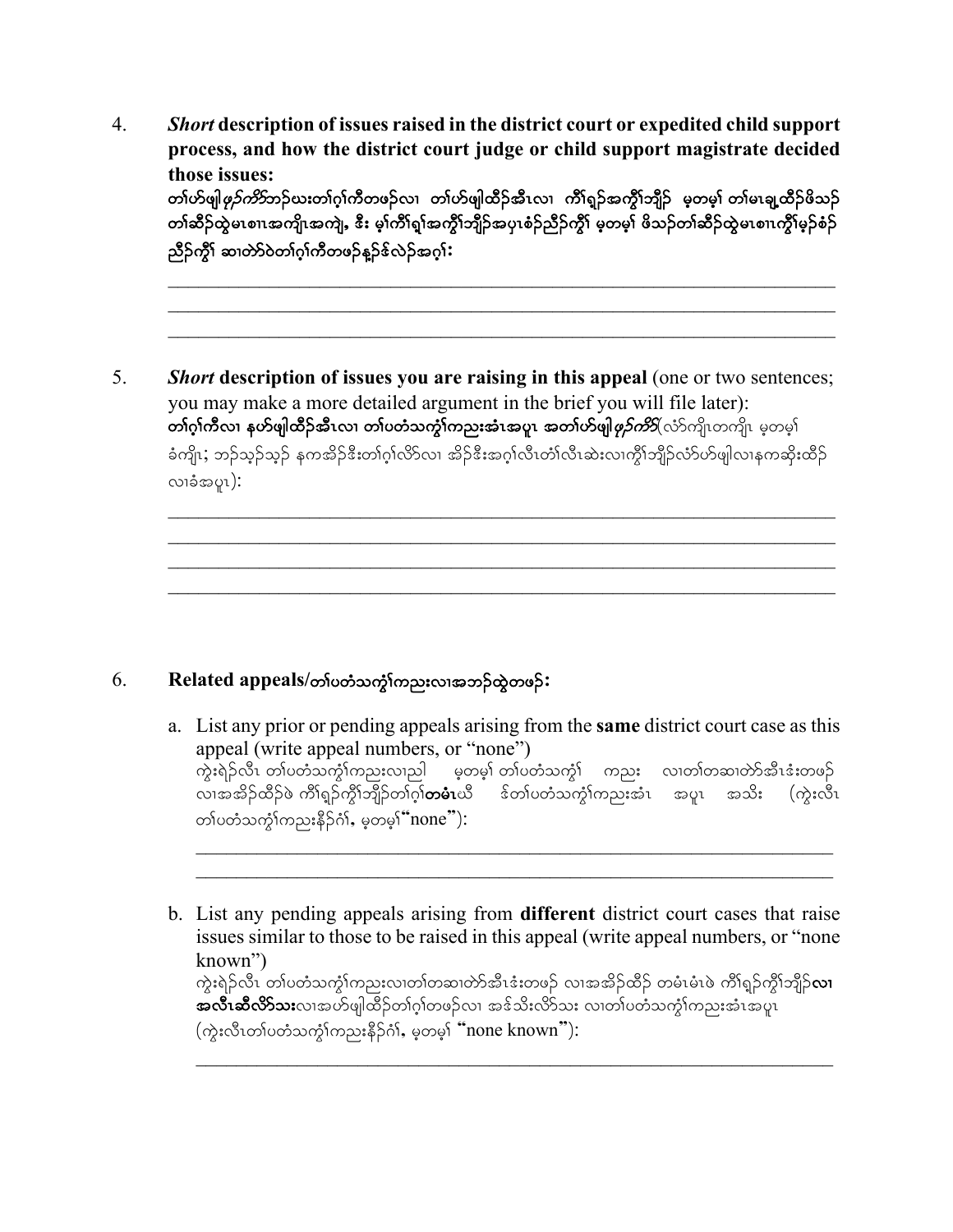## $7.$  **Contents of record/**တ်ကွဲးနီဉ်အခိဉ်တီတဖဉ်:

- a. Is a transcript necessary to review the issues on appeal? မ့)်တကွဲးနိဉ်ကွဲးယါလိဉ်ဘဉ်ဝဲဒ်သိးကကွ\ကဒါက္ၤတၢ်ဂ့)်တဖဉ်လျှဘဉ်တ၊်ပတံ<u>သ</u>ကွံ\ကညးန္ဉာ်ဓါ**.**  $\Box$  Yes/of  $\Box$  No/000f
- b. If yes, is the necessary transcript a *full* transcript of the hearing(s) before the district court judge or child support magistrate, or a *partial* transcript? မ့မှါ မ့ါနူဉ်, တါကွဲးနီဉ်ကွဲးယါလ၊လိဉ်ဘဉ်အံၤ မ့ါဝဲတါကွဲးနီဉ်ကွဲးယါ *လ၊လ၊ပှဲၤပှဲၤ* လ၊ကိၢရှ်ဉ်ကွိၢ်ဘျိဉ်စံဉ်ညီဉ် ကွိ\် မှတမှ)် ဖိသဉ်တါဆိဉ်ထွဲမၤစၢၤကွိ\မှဉ်စံဉ်ညိဉ်ကွိ\် အတ<sup>ိုင္မိ</sup>ကနဉ်စံဉ်ညိဉ်တါအမဲာ်ညါဓါ, မှတမှ\်မှ်ါဝဲ တါ ကွဲးနိဉ်ကွဲးယါလ၊ *တလၢတပုံၤ* န္<sup>6</sup>ေါ.  $\Box$  Full transcript/တာ်ကုံးနိ $5$ ကုံးယါလာလာပုံပုံပ
- c. Has any required transcript already been delivered to the parties and filed with the district court administrator? မှာ်တါကွဲးနိဉ်ကွဲးယါလၤလိဉ်ဘဉ်တဖဉ်ဘဉ်တါဆု၊တ့ါဆူ ပုၤလၢအဘဉ်ထွဲဒီးပတံထိဉ်အီၤဒီးကိါရှဉ်ကွိါဘျိဉ် အပုၤပၢဆု၊တၢ်ဝံၤလံန္5်ဓါ.  $\Box$  Yes/of  $\Box$  No/000

 $\square$  Partial transcript/တက်ႏနီဉိကဲ့းယါတလ၊တပုံၤ

- d. If any required transcript has not been delivered to the parties and filed with the district court administrator, has it been ordered from the court reporter? တၢ်ကွဲးနိဉ်ကွဲးယါလ၊လိဉ်ဘဉ်တဖဉ်ဘဉ်တ၊်ဆု၊တ့၊်ဆူ ပုၤလ၊အဘဉ်ထွဲဒီးပတံထိဉ်အီၤဒီးကိၢိရှဉ်ကွိၢ်ဘျိဉ် အပှၤပၢဆု၊တၢ်မ့ၢ်တဝံၤဒံးဘဉ်န္β, မ့ၢ်တ၊်ဟုဉ်လီၤတ၊်ကလု၊်လ၊ ကွိဉ်ဘျိဉ်<u>အ</u>ပှၤဟ်ဖျါထိဉ်တ၊်<u>လံ</u>ဓါ.)  $\Box$  Yes/of  $\Box$  No/000
- e. If a transcript is unavailable, is a statement of the proceedings under Minnesota Rules of Civil Appellate Procedure 110.03 necessary? တၢ်ကွဲးနိဉ်ကွဲးယါမ့ၢ်တအိဉ်ဘဉ်န**ှ**, မ့ၢ်တၢ်လိဉ်ဘဉ်တ၊်မၤအကျိၤအကျဲအတၢ်ဟ်ဖျါလၢ မံဉ်နံဉ်စိထဉ်ကမျာ၊်အ တ္ပါပတဲ့သက္ခ်ီကညးအတ္ပါမၤအကျိုးအကျဲ Minnesota Rules of Civil Appellate Procedure  $110.03$  အဖီလ $5.5$ န်းခါ.
- f. In lieu of the record as defined in Minnesota Rules of Civil Appellate Procedure 110.01, have the parties agreed to prepare a statement of the record pursuant to Minnesota Rules of Civil Appellate Procedure 110.04? ဒ်တၢ်ကွဲးနိဉ်လ၊ဘဉ်တ၊်ဟ်ဖျါထိဉ်အီၤလ၊ မံဉ်နံဉ်စိထဉ်ကမျာ်အတ၊်ပတံသကွံၤ်ကညးအတ၊်မၤအကျိၤအကျဲ Minnesota Rules of Civil Appellate Procedure 110.01 အလိ၊်, မ့္ဆ်ပုလ္အေဆာဉ်ထွဲတဖဉ် အျဉ် လီၤတူါလိ>်လၢ ကတဲာ်ကတီၤတါဟ်ဖျါတါကွဲးနိဉ််ဒိမံဉ်နံဉ်စိထဉ်ကမျာ၊်အတာ်ပတံသကွံါကညးအတာ်မၤအကျိၤ အကျဲ Minnesota Rules of Civil Appellate Procedure 110.04 အသီးန္5်ေဓါ.  $\Box$  Yes/of  $\Box$  No/000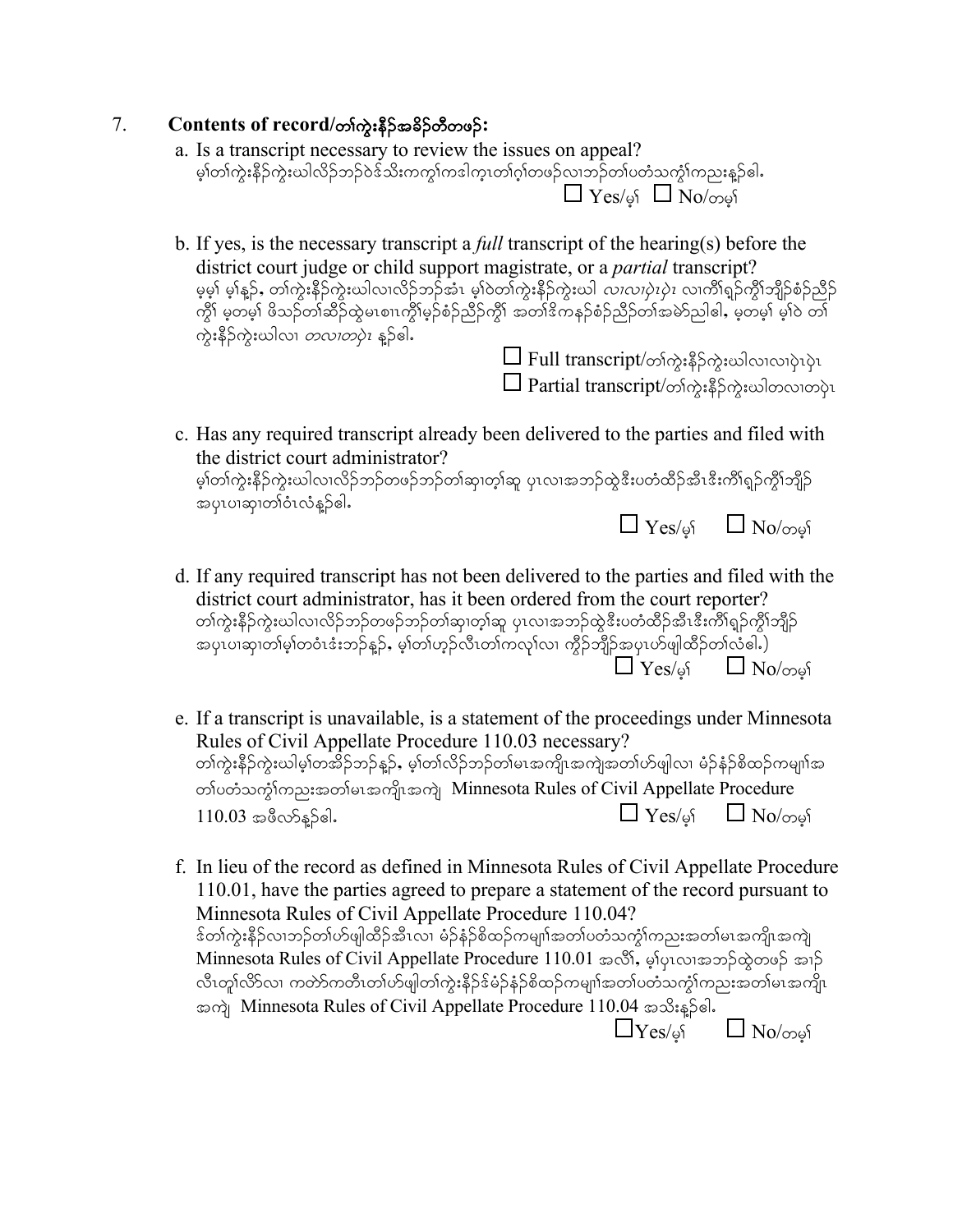### 8. **Oral argument/**ထးခိဉ်တၢ်ဂ္ဂါလိာ်ဘိုလိ

| a. If you have an attorney, is oral argument requested?<br><i>နမ့်ໂအိုဉ်ဒီး ပိါရီတဂၤန္နဉ်,</i> မ့)်တာ်ကယ္ဝထိဉ် ထးခ်ိဉ်တာ်ဂုၤ်လိ၁်ဘီလိ၁်န္ဉာ်ဓါ. |
|-------------------------------------------------------------------------------------------------------------------------------------------------|
| $\Box$ Yes/ $\emptyset$ $\Box$ No/ $\circ$ $\Theta$ $\Box$ I do not have an attorney                                                            |
| ယတအိဉ်ဒီးပီးရှိဘဉ်                                                                                                                              |
| b. If yes, where is oral argument requested:                                                                                                    |
| မ့မှ၊် မှ၊်နူဉ်, တ၊်ယုထိဉ်ထးခိဉ်တ၊်ဂု၊်လိာဘိုလိာ်ဖဲလဲဉ်:                                                                                        |
| Minnesota Judicial Center in St. Paul                                                                                                           |
| မံဉ်နံဉ်စိထဉ် တၢ်စံဉ်ညီဉ်ပိတ့စဲထၢဉ် လၢ St. Paul အပူၤ                                                                                            |
| Other/gon:                                                                                                                                      |

9. **Type of brief to be filed** *(choose one, the type that you plan to file)*: ကွိ $\mathcal{D}$ ကျီညီညီယာများကြွက်ပြီးမှာ ကျွန်းတွင်းထွင်းသွား ( $\omega$ က တခါ, တကြလုတ်ခါလ၊ နတ်ာ်ဟ်လ၊ နကဆိုး ထိဉ်အီး  $\infty$ n $\Omega$ :

 $\Box$  Formal brief under <u>Rule 128.02/</u>ကွိ\ဘျိဉ်လံာ်ဟ်ဖျါလၢအပိာ်ထွဲတါဘျ၊လ၊ <u>Rule 128.02</u>အဖိလာ်

*(A formal brief includes a table of contents, a statement of the legal issues, a statement of the case and the facts, an argument, a conclusion, and an addendum.\* A formal brief must be bound in a specific way, and cannot just be stapled. A list of approved binding methods under Minn. R. Civ. App. P. 132.01 is available at http://mncourts.gov/Clerk-of-Appellate-Courts.aspx# ApprovedBriefBindingMethods.)*  $(\sigma^S_\ell$ ်တို့အားကြွက်အမြို့တွေကြသည်။ ပည်ယုတ်နီး တက်ပြည့်တွေကွန်း ဘုရားတုပ်ပုံပုံပွဲမျှ၊ တုန်းတုပ်စုံအပ်တုပုဂ္ နီး တၢ်ဂ္ဂါတ၊်ကျိၤတဖဉ်, တၢ်ဂ္ဂါလိ၁်ဘိုလိ5်, တၢ်ဂ္ဂါကျ၊်တံၢ်, နီးလံ5်ဘူးစဲပိ5်ထွဲအခံတဘုဉ် \* ကွိၤ်ဘျိဉ်လံ5်ဟ်ဖျါလ၊ အပိာ်ထွဲတ1်ဘျ၊အံၤန္ဦ ကဘဉ်စ၊တံ1ဃာ်လ၊ကျဲလီၤဆီ, ဒီး **တ1်ဆးစဲဘူးအီၤတသ္ဘာဉ်.** ကျိုကျဲလ၊အဘဉ်တ1်တု1်လိာ်အီၤ *လၤတၤ်ကစၤတၤ်တၤ်အဲးတၤ်ကွဲးရဲ*ဉ်လီးအီးဖဲ <u>Minn. R. Civ. App. P. 132.01</u> အဖိလ5် နီး တၤ်နီးနူးအီးသူဖဲ *http://mncourts.gov/Clerk-of-Appellate-Courts.aspx# ApprovedBriefBindingMethods.)*

 $\Box$  Informal brief under <u>Rule 128.01, subd. 1</u>. ကိုၤ်ဘျိဉ်လံာ်ပာ်ဖျါလ၊အတပိာ်ထဲ့တၤ်ဘျ၊ Rule  $128.01$ , subd.  $1$  အဖိလာ်.

> *(Before filing an informal brief, you must file a motion requesting permission to do so. An informal brief contains a concise statement of your argument and an addendum.\* It may be stapled.)* (တချူးနဆိုးထိဉ် ကွိၤ်ဘျိဉ်လံ>ပာ်ဖျါလၢအတပိဉ်ထွဲတၢ်ဘျ၊နူဉ်, နကဘဉ်ဆိုးထိဉ်တၢ်ဆုနု၁်လီၤလၢအဃ္**ထိ**ဉ်အခွဲးဒ်သိးကမၤ

> `<br>`န်အံၤန္ဥာလီၤ. ကွီၫဘျဉ်လံ>်ပာဖျါလ၊အတပိ5ထွဲတ၊်ဘျ၊န္ဥာ ပဉ်ယှာ်တ၊ဂူၫ်လိ5ဘိုလိ5တ၊်ပာဖျါလီၤတံၤလီၤဆဲး နီး လံ5ဘူးစဲ  $\partial$ Sထွဲအခံတဘုဉ်း $^*$  တ $\hbox{1}$ ဆးစဲဘူးအီၤသ္စ္ပည္ပလိၤ.)

 $\Box$  Trial memoranda, supplemented by a short letter argument under <u>Rule 128.01</u>, subd. 2, and an addendum.

သဲစးတၢ်လိာဘၢလိာ်ကွိၢ်အတၢ်ကွဲးနီဉ်, ဘဉ်တၢ်မၤပှဲၤအီၤလ၊ တၢ်ဂ္ဂၢ်လိာဘိုလိာအလံာ်ပရၢဖုဉ်ကိာ်လၢအအိဉ် လ၊ Rule  $128.01$ ,  $subd. 2$  အဖိလ $\delta$ , ဒီးလံာ်ဘူးစဲဟိထွဲအခံတဘု့ဉ်.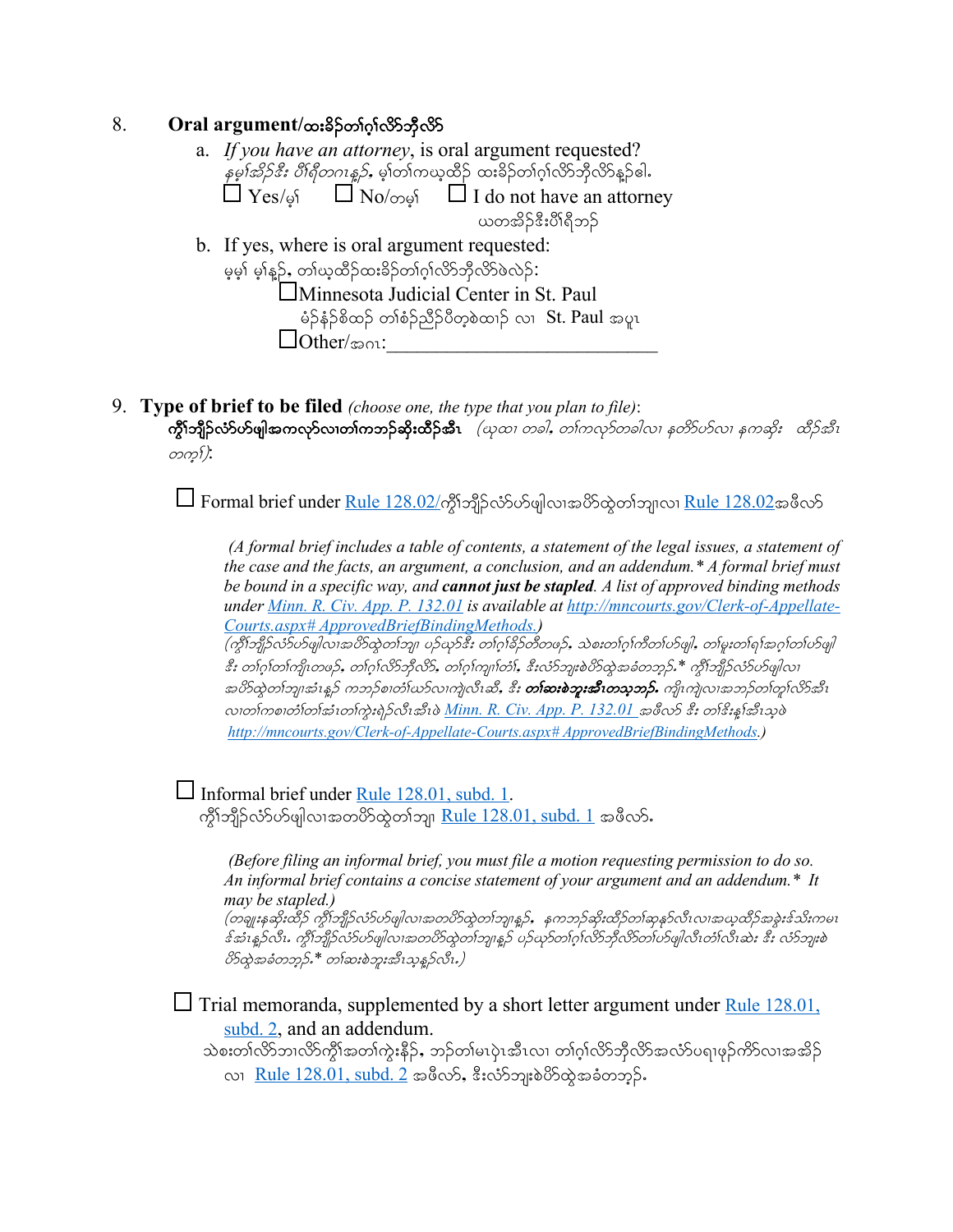*(If you filed a written Memorandum of Law in the district court or with the child support magistrate, you may file that Memorandum as your brief in this court, along with a short argument in letter format that addresses the decision of the district court judge or the child support magistrate. This may be stapled and must include an addendum.\*)*

(နမ္၊်ဆိုးထိဉ် လံာ်ကွဲးလ၊ သဲစးတၤ်လိာဘၤလိာ်ကွီၤ်အတၤ်ကွဲးနီဉ်လ၊ ကိၢရှဉ်ကွီၤ်ဘျိဉ် မူတမ္၊ ယှာ်ဒီးဖိသဉ်တၤ်ဆိဉ်ထွဲ မၤစၢၤ ကွိ<sup>န်</sup>မှ*ဉ်စံဉ်ညီဉ်ကွိ<sup>န်</sup>နှဉ်, နဆိုးထိဉ် လၢ သဲစးတၤ်လိာဘၤလိာ်ကွိၤ်အတၤ်ကွဲးနိဉ်* ဒ်နကွိၤ်ဘျိဉ်လ်ာပ်ာဖျါအသိးသ့, *ပဉ်ယှာ်ဒီး* တၢဂုၢ်လိ၁ဘိုလိာ်အလံာ်ပရၢဖုဉ်ကိ5်လ၊ဘဉ်တ၊်ကွဲးအီးဆူ ကိၢရှဉ်ကွိ၊်ဘျိဉ်စံဉ်ညီဉ်ကွိဉ်လ၊ဆ၊တဲာ်တ၊် မူတမူ၊် ဖိသဉ်တ၊်ဆိဉ  $\partial\phi$ *မၤစၢၤကိုးမှဉ်စံဉ်ညီဉ်ကိုၤ်လီး* လီး တါအံၤတါဆးစဲဘူးအီၤသ္ ဒီး ကဘဉ်ပဉ်ယှာ် လံာ်ဘူးစဲဟ်ထွဲအခံတဘ့ဉ် \*)

*\* No matter what type of brief an appellant files, the appellant's brief must include an addendum. Respondents may, but do not have to, include an addendum with their brief. The requirements for an addendum are listed in Minn. R. Civ. App. P. 130.02. In addition to the documents that rule 130.02 requires be included in an addendum, an addendum may contain up to 50 additional pages of documents from the record or statutes, rules, cases or other authorities that would be helpful to the court when reading your brief. An addendum cannot include new evidence that was not presented to the district court judge or child support magistrate.*

\*နှ*ပတံထိဉ် ကွိၤ်ဘျိဉ်လံ5ဟ်ဖျါအကလှ*ာ်ဒလဉ်တမံၤဂူး, ပုၤပတံသက္ခၤ်ကညးတၤ် အကွိၤ်ဘျိဉ်လံ5ဟ်ဖျါအံၤ **ကဘှ** ပဉ်ယှာ်ဒီး လံ5ဘျးစဲဟ်တွဲ အခံ *တဘူဉ်နူဉ်လီး. ပုၤတူဂြာ္ဂ်ီတဖဉ် ဘဉ်သူဉ်သူဉ်, တမ့*ဂ်ကဘဉ်မၤဝဲဘဉ်, ပဉ်ယှာ် လံာဘျးစဲဟ်ထွဲယှာ်ဒီးအဝဲသူဉ်အကွိၢ်ဘျိဉ်လံာဟ်ဖျါသူလီး တ၊်လိဉ် ဘဉ်တဖဉ်လၢနင်္လာဘူးစဲဟိတွဲအင်္ဂါတဖဉ်နဉ် ဘဉ်တၢ်ကွဲးရဲဉ်လီၤအီၤဖဲ <u>Minn. R. Civ. App. P. 130.02</u>. အပူၤန္ဉာ်လီၤ. လ်ာတိလ်ာမိတဖဉ်လ၊ တၢ်သိဉ်တၢ်သိတၢ်ဘျ၊  $130.02$  **လိဉ်ဘဉ်ဝဲလ၊** တၢ်ကဘဉ်ပဉ်ယှာ်လ၊ လ်ာဘျးစဲဟ်ထွဲအံၤတကးဒံးဘဉ်, နှလ်ာဘျးစဲ ဟိထွဲနူဉ် ဘဉ်သူဉ်သူဉ် ကပဉ်ယှာ်အါထိဉ်တုၤလ၊ လံာ်တီလံာမိလ၊ အလံာ်ကဘျံးပၤ အိဉ် ၅၀ဘုဉ် လ၊တၢ်ကွဲးနိဉ် မ့တမ့၊် သဲစးတၢ်သိဉ်တၢ်သိတ၊် ဘျ၊တဖဉ်, တ၊်မူးတ၊်ရ၊်တ၊်ဂ္၊် မ့တမ့၊် တ၊်စိတ၊်ကမီၤအဂၤတဖဉ်လ၊ အကဲထိဉ်တ၊်ဘျူးတ၊်ဖိုဉ်လ၊ကွိၤ်ဘျိဉ်အဂိၢ်ဖဲတ၊်ဖးဖျါထိဉ်နကွိၤ်ဘျိဉ်လံာ်ဟ်ဖျါ အခါန္ဉ်လိၤ**. လံာဘျးစဲတိတွဲအပူၤ တၤ်ထ၊နှာ်လီၤ တၤ်အှဉ်ကီၤသးအသိလ၊ တၢ်တဟ်ဖျါထိဉ်တဲ့ၤ်အီၤလ၊ ကိၢရှ္ဉ်ကိုၤ်ဘိုဉ်စံဉ်ညီဉ်** ကိုၤ်အအိဉ်တသွဘဉ်နဉ်လီၤ.

10. **Names, addresses, and telephone numbers of appellant and respondents (or attorneys, if any):**

ပုၤပတံသကွဲၤ်ကညးထိဉ်တၢ်ဖိ ဒီးပုၤတုၤ်ကွီၤ်ဖိ အမံၤႇလိၤ်အိဉ်ဆိးထံးႇဒီးလီတဲစိနိဉ်ဂံၤ် (မှတမ္<sup>ု</sup> ပိၢရိႇ မ္ၤ်အိဉ်အယိ)**:** 

Appellant or appellant's attorney/ပုၤပတံသက္ငါကညးတါ မှတမှါ ပုၤပတံသက္ငါကညးတါအပိါရိ:

 $\text{Print name} \Leftrightarrow \lambda_i \& \lambda_i \& \ldots$ 

Address/vD>td.qd;xH;: \_\_\_\_\_\_\_\_\_\_\_\_\_\_\_\_\_\_\_\_\_\_\_\_\_\_\_\_\_\_\_\_\_\_\_\_\_\_\_\_\_\_

 $\emph{Email address}/\dot{\mathcal{Z}}$ မ္ $(\infty)$ နိ $\beta$ ဂံ $\Omega$ :

 $\text{Telephone} \wedge \text{\&} \wedge \text{\&} \cdot \text{?}$ 

 ${\rm Signature}/$ ဆဲးလီၤမံၤ $:$ 

Respondent or respondent's attorney/ပုလျှာ်ကို မှတမှာ် ပုလျှာ်ကိုလော်ရီ:

 $\text{Print name} \wedge_{\mathcal{C}} \mathcal{S} \text{ is } \mathcal{C}$ 

Address/vD>td.qd;xH;: \_\_\_\_\_\_\_\_\_\_\_\_\_\_\_\_\_\_\_\_\_\_\_\_\_\_\_\_\_\_\_\_\_\_\_\_\_\_\_\_\_\_

 $\rm{Email \; address/_{\simeq\, \varphi}(\infty) \$ ိ $\rm \gamma\delta\gamma:$ 

 $\text{Telephone}/\text{mod}\text{?}$ :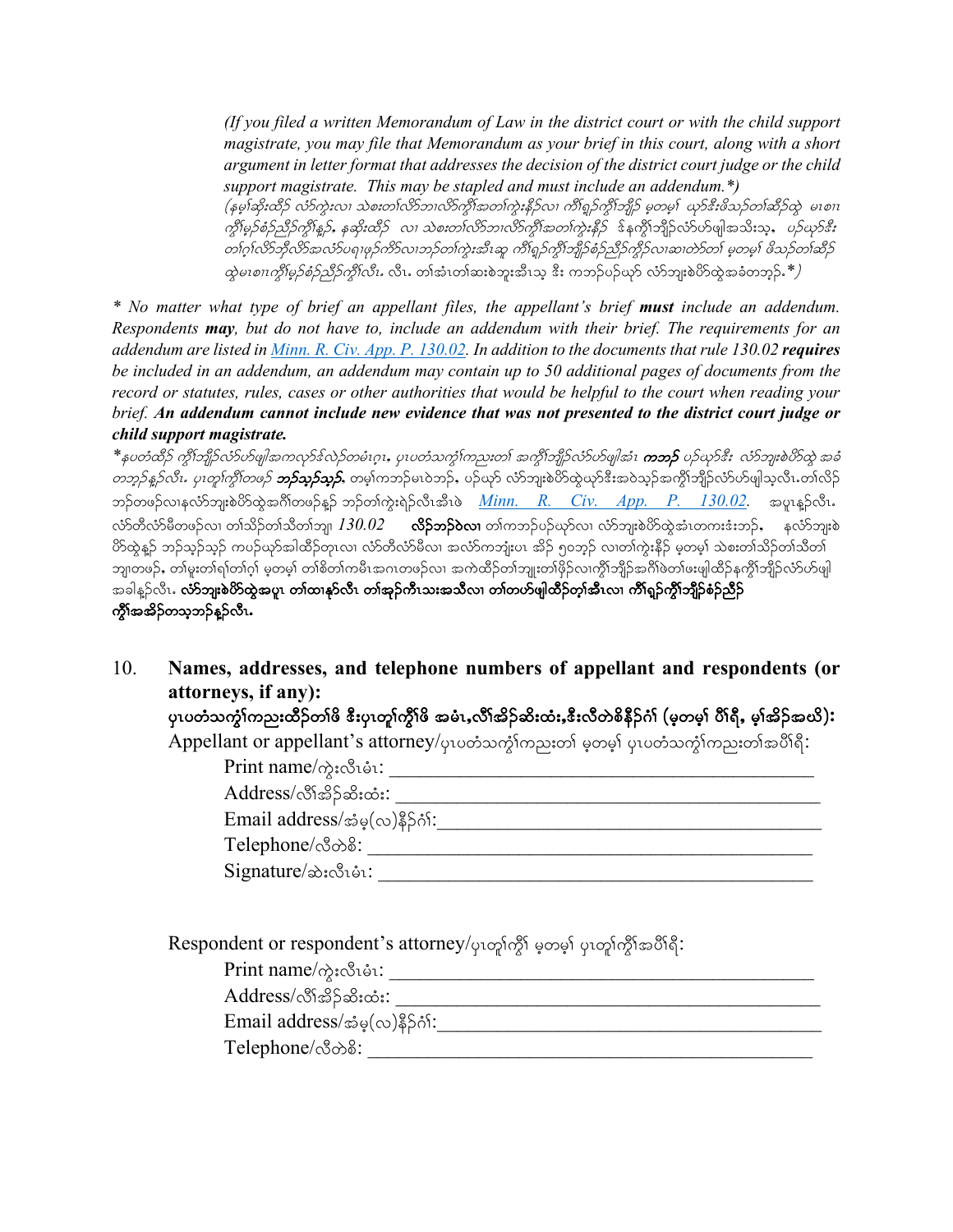**THIS FORM MUST BE COMPLETED IN ENGLISH** တၢ်ကဘဉ်မၤပုဲၤလံာ်ကွိဉ်&အံၤလ၊အဲကလံးကျိာ်

### **STATE OF MINNESOTA IN THE COURT OF APPEALS** မံဉ်နံဉ်စိထဉ်ကိၢိစဉ် တၤ်ပတံသက္ခၤ်ကညးကွိၤဘျိဉ်

 $CASE\ TITLE/$ တ်မူးတါရ)်တါဂ္ဂါခိဉ်တီ:

COURT OF APPEALS CASE # တၤ်ပတံသကွဲၤ်ကညးကွိၤ်ဘျိဉ်တၤ်မူးတၤ်ရၤ်တၤ်ဂွါ

 $\mathcal{L}_\text{max}$  , where  $\mathcal{L}_\text{max}$  , we have the set of  $\mathcal{L}_\text{max}$ 

 $vs.$ / $\hat{\mathbb{S}}$ :

**APPELLANT'S CERTIFICATE OF** \_\_\_\_\_\_\_\_\_\_\_\_\_\_\_\_\_\_\_\_\_\_\_\_\_\_\_\_\_ **SERVICE BY MAIL OF NOTICE OF APPEAL AND STATEMENT OF THE CASE** ပုၤပတံသက္ဂ်ၢ်ကညးတၢ်အလံာ်အုဉ်သးလၢ

တၢ်ဆု၊ဟူဉ်လံာ်ပရၢလၢအမှု၊်တၢ်ဘိးဘဉ်သူဉ်ညါ တၤ်ပတံသကွဲၤ်ကညးတၤ် $\mathbf{\hat{s}}$ း တၤ်မူးတၤ်ရၤ်အဂ္ဂါတၤ်ဟ်ဖျါ

## **STATE OF MINNESOTA COUNTY OF** \_\_\_\_\_\_\_\_\_\_\_\_\_\_\_\_\_ မံဉ်နံဉ်စိထဉ်ကိၢိစဉ် ဟိဉ်ကဝီၤ

 $I/\omega$ 1, \_\_\_\_\_\_\_\_\_\_\_\_\_\_\_\_\_\_\_\_\_\_\_\_\_\_\_\_\_\_\_\_(**Name/**&1), certify that on/  $\omega$ \_\_\_\_\_\_\_\_\_\_\_\_\_\_\_\_\_\_\_\_\_\_(**Date/** rk>eHR), I served the attached **Notice of Appeal** and **Statement of the Case** on the following parties by mailing to each of them a copy thereof, enclosed in an envelope, postage pre-paid, and by depositing the same in the United States Mail, directed to each party as follows (**List the name and address of each party to whom the documents were**  mailed):/ယဆု၊လိၤ **တၢ်ဘိးဘဉ်သူဉ်ညါလတၢ်ပတံသက္ခံ၊်ကညးတ၊်** ဒီး **တ၊်မူးတ၊်ရ၊်အဂ္ဂါတ၊်ဟ်ဖျါ** လ၊ဘဉ်တ၊်ဘျးစဲအံၤ ဆူ ပုၤသ္ဉ်တဖဉ်လၢအမံၤဖျါလ၊လာ်ခီဖိျလံာပရၢဆူအဝဲသ့ဉ်ခဲလၢာ်တဂၤစုာ်စုာ်,လ၊ဘဉ်တၢ်ဟ်သဒၢလ၊လံာ်ဒ၊အပူၤ,တၢ်ဆု၊ .<br>လာလက်ဘူဉ်လက်စုၤဘဉ်တၢ်ဟုဉ်လီၤဝံၤ, ဒီးဘဉ်တၢ်ဟ်လီၤအီၤဒ်သိးသိုးဆူကီၤ်အမဲရကၤတၢ်ဆု၊လံာ်ဆု၊လဲၤ်အလိၢ်, ဟုဉ်လိၤ ဆူပုၤသ့ဉ်တဖဉ်လၢအအိဉ်ဖျါထိဉ်လၢလာ် **(ကွဲးလီၤမံၤဒီးလီၤ်အိဉ်ဆိးထံးလၢ လံာ်တီလံာ်မီတဖဉ်ဘဉ်တၢ်ဆု၊အီၤတက္၊်):** 

1. \_\_\_\_\_\_\_\_\_\_\_\_\_\_\_\_\_\_\_\_\_\_\_\_\_\_\_\_\_\_\_\_\_\_\_\_\_\_\_  $\mathcal{L}_\text{max}$  and the contract of the contract of the contract of the contract of the contract of the contract of the contract of the contract of the contract of the contract of the contract of the contract of the contrac  $\mathcal{L}_\text{max}$  and the contract of the contract of the contract of the contract of the contract of the contract of the contract of the contract of the contract of the contract of the contract of the contract of the contrac

 $\mathcal{L}_\text{max}$  and the contract of the contract of the contract of the contract of the contract of the contract of the contract of the contract of the contract of the contract of the contract of the contract of the contrac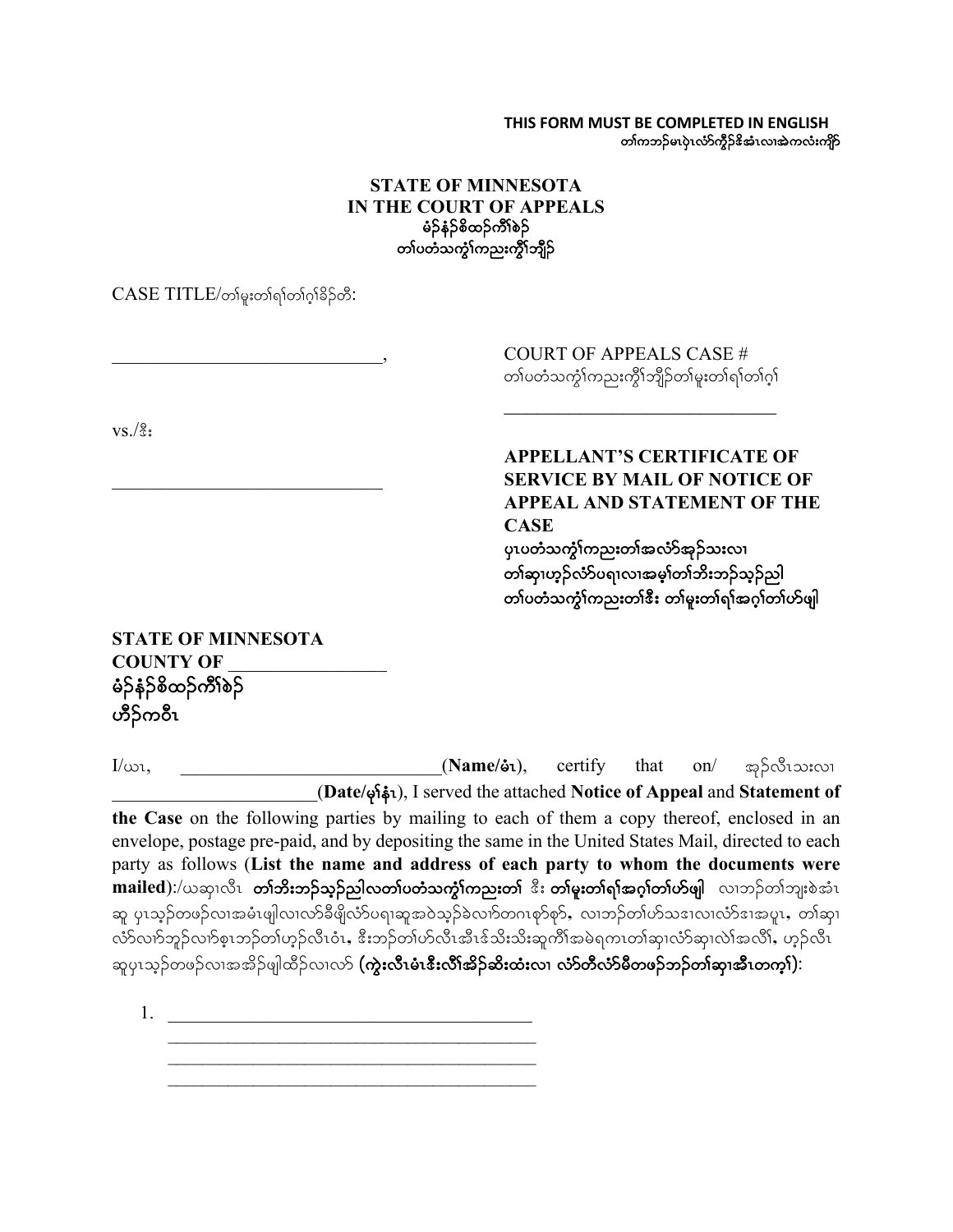| 2. | <u> 1980 - Jan Barbara Barbara, m</u> |  |
|----|---------------------------------------|--|
|    |                                       |  |
|    |                                       |  |
|    |                                       |  |
| 3  |                                       |  |
|    |                                       |  |
|    |                                       |  |

I declare under penalty of perjury that everything I have stated in this document is true and correct.

တၢ်စံဉ်ညိဉ်ယဉ်လ၊တၢ်အ၊ဉ်လီၤသးကဘျံးကဘျဉ်လ၊ကွိၢ်ဘျိဉ်အပူၤအတၢ်ဆိဉ်လီၤသးအဖိလာ် ယဘိးဘဉ်သုဉ်ညါလ၊ တၢ်ခဲ vXmvXA,wJzsgxD.vXvHmwDvHmrDwbh.tHRArh>rh>wDwDA'D;AvXtb.0JM.vDRI

| (County where certificate was signed/<br>ဟိဉ်ကဝီၤလၢလံာ်အုဉ်သးအံၤဘဉ်တၢ်ဆဲးလီၤမံၤ) |
|----------------------------------------------------------------------------------|
| (State where certificate was signed/<br>ကိၢိစဲဉ်လ၊လံာ်အုဉ်သးအံၤဘဉ်တ၊်ဆဲးလီၤမံၤ)  |
|                                                                                  |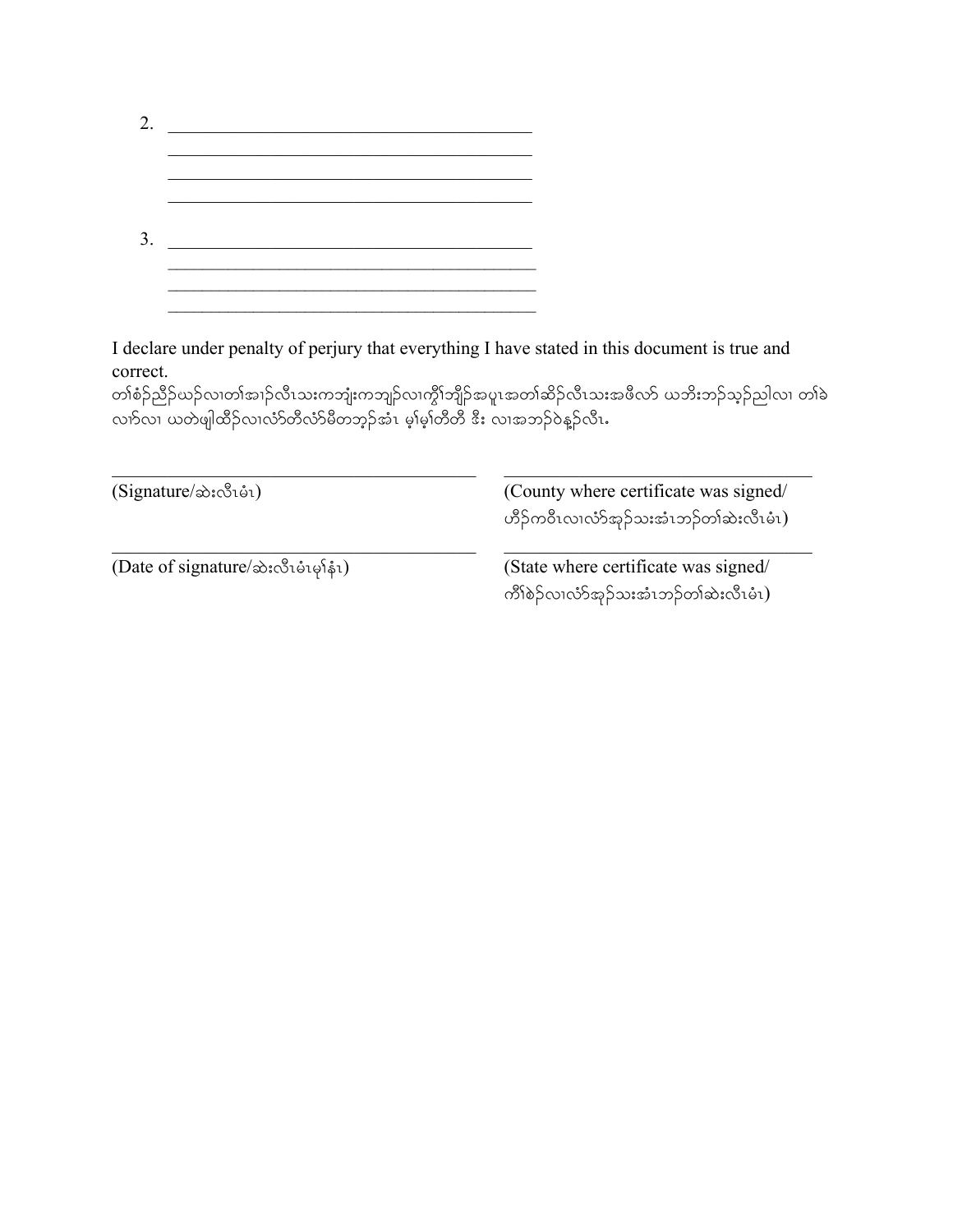**THIS FORM MUST BE COMPLETED IN ENGLISH** တၢ်ကဘဉ်မၤပုဲၤလံာ်ကွိဉ်&အံၤလ၊အဲကလံးကျိာ်

### **STATE OF MINNESOTA IN THE COURT OF APPEALS** မံဉ်နံဉ်စိထဉ်ကိဳ\စဉ် တၤ်ပတံသက္ခိၤ်ကညးကွိၤ်ဘျိဉ်

 $CASE\ TITLE/$ တ်မူးတါရာတါဂူါခိဉ်တီ:

COURT OF APPEALS CASE # တ်ပတံသက္ဂ်္ဂါကညးကွိၢ်ဘျိဉ်တၢ်မူးတၢ်ရာတာကု

 $VS.\sqrt{3}$ :

**APPELLANT'S CERTIFICATE OF** \_\_\_\_\_\_\_\_\_\_\_\_\_\_\_\_\_\_\_\_\_\_\_\_\_\_\_\_\_ **SERVICE BY MAIL OF BRIEF** ပုၤပတံသက္ငံၢ်ကညးအလံာ်အုဉ်သးလၢ တၢ်ဆု၊ဟူဉ်လံာ်ပရၢလၢအမှု၊် ကွိၢ်ဘျီဉ်လံာ်ဟ်ဖျါ

**STATE OF MINNESOTA COUNTY OF** \_\_\_\_\_\_\_\_\_\_\_\_\_\_\_\_\_ မံဉိနံဉိစိထဉ်ကိၢိစဉ် ဟိုဉ်ကဝီၤ

 $I/\omega$ <sub>1</sub>,  $I/\omega$ <sub>2</sub>,  $I/\omega$ <sub>2</sub>,  $I/\omega$ <sub>2</sub>,  $I/\omega$ <sub>2</sub>,  $I/\omega$ <sub>2</sub>,  $I/\omega$ <sub>2</sub>,  $I/\omega$ <sub>2</sub>,  $I/\omega$ <sub>2</sub>,  $I/\omega$ <sub>2</sub>,  $I/\omega$ <sub>2</sub>,  $I/\omega$ <sub>2</sub>,  $I/\omega$ <sub>2</sub>,  $I/\omega$ <sub>2</sub>,  $I/\omega$ <sub>2</sub>,  $I/\omega$ <sub>2</sub>,  $I/\omega$ <sub>2</sub>,  $I/\omega$ <sub>2</sub>,  $I/\omega$ <sub>2</sub>,  $I/\omega$ <sub>2</sub>,  $I/\omega$ <sub>2</sub>,  $I/\omega$ <sub>2</sub>, \_\_\_\_\_\_\_\_\_\_\_\_\_\_\_\_\_\_\_\_\_\_(**Date/** rk>eHR), I served the attached **Brief** on the following parties by mailing to each of them a copy thereof, enclosed in an envelope, postage pre-paid, and by depositing the same in the United States Mail, directed to each party as follows (**List the name**  and address of each party to whom the brief was mailed):/ $\infty$ mpisor ogiongposition လၢဘဉ်တၢ်ဘျးစဲအံၤဆူ ပှၤသ့ဉ်တဖဉ်လၢအမံၤဖျါလ၊လာ် ခီဖျိလံာ်ပရၢဆူအဝဲသ့ဉ်ခဲလၢာ်တဂၤစုာ်စုာ်,လၢဘဉ်တၢ်ဟ်သဒၢလ၊ လ်ာ်ဒ၊အပူၤ, တါဆု၊လံာ်လ၊ာ်ဘူဉ်လ၊ာ်စူၤဘဉ်တါဟုဉ်လီၤဝံၤ, ဒီးဘဉ်တါဟ်လီၤအီၤဒ်သိးသိုးဆူကီ၊်အမဲရကၤတါဆု၊လံာ်ဆု၊ လဲ) အလိ), ဟူဉ်လီၤဆူပုၤသူဉ်တဖဉ်လၢအအိဉ်ဖျါထိဉ်လ၊လာ် **(ကွဲးလီၤမံၤဒီးလီၤ်အိဉ်ဆိးထံးလ၊ကွိၤ်ဘျိုဉ် လံာ်ဟ်ဖျါ အံၤဘဉ်** တ<sup>န</sup>သူအီၤတက္**)**;

1. \_\_\_\_\_\_\_\_\_\_\_\_\_\_\_\_\_\_\_\_\_\_\_\_\_\_\_\_\_\_\_\_\_\_\_\_\_\_\_  $\mathcal{L}_\text{max}$  , where  $\mathcal{L}_\text{max}$  and  $\mathcal{L}_\text{max}$  and  $\mathcal{L}_\text{max}$  $\mathcal{L}_\text{max}$  and the contract of the contract of the contract of the contract of the contract of the contract of the contract of the contract of the contract of the contract of the contract of the contract of the contrac